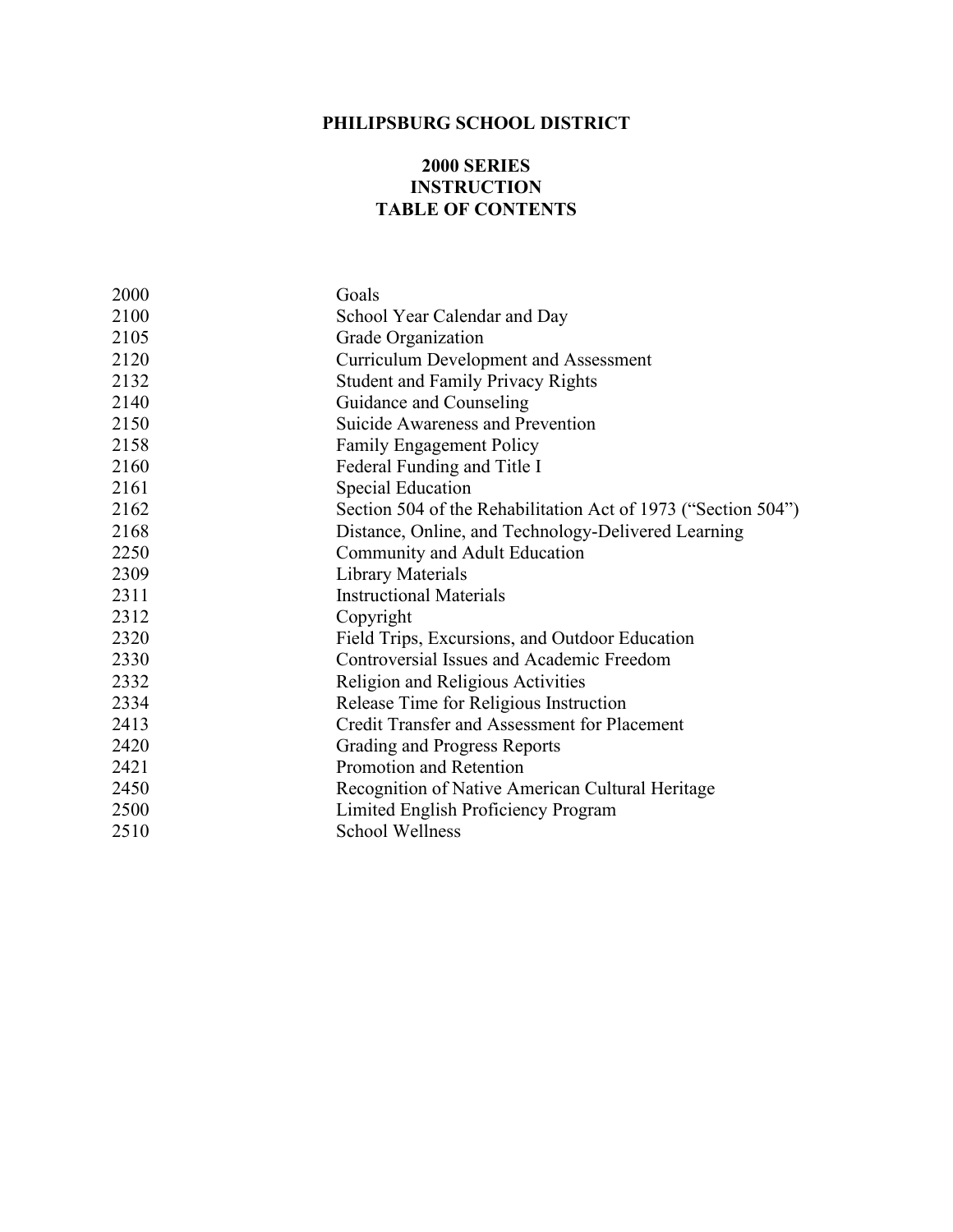| <b>Philipsburg School District</b> |                                                                                                                                                                                                                                                                                                                                                                                                                                                                                                                                                                                                                      |
|------------------------------------|----------------------------------------------------------------------------------------------------------------------------------------------------------------------------------------------------------------------------------------------------------------------------------------------------------------------------------------------------------------------------------------------------------------------------------------------------------------------------------------------------------------------------------------------------------------------------------------------------------------------|
| <b>INSTRUCTION</b>                 | 2000                                                                                                                                                                                                                                                                                                                                                                                                                                                                                                                                                                                                                 |
| Goals                              |                                                                                                                                                                                                                                                                                                                                                                                                                                                                                                                                                                                                                      |
|                                    |                                                                                                                                                                                                                                                                                                                                                                                                                                                                                                                                                                                                                      |
|                                    | to his or her maximum potential. The objectives for the educational program are:                                                                                                                                                                                                                                                                                                                                                                                                                                                                                                                                     |
|                                    |                                                                                                                                                                                                                                                                                                                                                                                                                                                                                                                                                                                                                      |
|                                    | To develop an awareness of and appreciation for cultural diversity.                                                                                                                                                                                                                                                                                                                                                                                                                                                                                                                                                  |
|                                    |                                                                                                                                                                                                                                                                                                                                                                                                                                                                                                                                                                                                                      |
|                                    |                                                                                                                                                                                                                                                                                                                                                                                                                                                                                                                                                                                                                      |
|                                    | To help the student develop sensitivity to the needs and values of others and respect for                                                                                                                                                                                                                                                                                                                                                                                                                                                                                                                            |
| her potential.                     | To help each student strive for excellence and instill a desire to reach the limit of his or                                                                                                                                                                                                                                                                                                                                                                                                                                                                                                                         |
|                                    | To develop the fundamental skills which will provide a basis for lifelong learning.                                                                                                                                                                                                                                                                                                                                                                                                                                                                                                                                  |
|                                    |                                                                                                                                                                                                                                                                                                                                                                                                                                                                                                                                                                                                                      |
|                                    | The administrative staff is responsible for apprising the Board of the educational program's<br>current and future status. The Superintendent should prepare an annual report that includes:                                                                                                                                                                                                                                                                                                                                                                                                                         |
|                                    |                                                                                                                                                                                                                                                                                                                                                                                                                                                                                                                                                                                                                      |
|                                    |                                                                                                                                                                                                                                                                                                                                                                                                                                                                                                                                                                                                                      |
|                                    | An evaluation of, and plan to eliminate, any sexual, cultural, ethnic, or religious bias that<br>may be present in the curriculum or instructional materials and methods;                                                                                                                                                                                                                                                                                                                                                                                                                                            |
|                                    | A plan for new or revised instructional program implementations; and                                                                                                                                                                                                                                                                                                                                                                                                                                                                                                                                                 |
|                                    |                                                                                                                                                                                                                                                                                                                                                                                                                                                                                                                                                                                                                      |
|                                    |                                                                                                                                                                                                                                                                                                                                                                                                                                                                                                                                                                                                                      |
|                                    |                                                                                                                                                                                                                                                                                                                                                                                                                                                                                                                                                                                                                      |
|                                    |                                                                                                                                                                                                                                                                                                                                                                                                                                                                                                                                                                                                                      |
|                                    | <b>Board of Trustees</b>                                                                                                                                                                                                                                                                                                                                                                                                                                                                                                                                                                                             |
|                                    |                                                                                                                                                                                                                                                                                                                                                                                                                                                                                                                                                                                                                      |
|                                    |                                                                                                                                                                                                                                                                                                                                                                                                                                                                                                                                                                                                                      |
| Reviewed on:                       |                                                                                                                                                                                                                                                                                                                                                                                                                                                                                                                                                                                                                      |
|                                    |                                                                                                                                                                                                                                                                                                                                                                                                                                                                                                                                                                                                                      |
|                                    | The District's educational program will seek to provide an opportunity for each child to develop<br>To foster self-discovery, self-awareness, and self-discipline.<br>To stimulate intellectual curiosity and growth.<br>To provide fundamental career concepts and skills.<br>individual and group differences.<br>To be free of any sexual, cultural, ethnic, or religious bias.<br>A review and evaluation of the present curriculum;<br>A projection of curriculum and resource needs;<br>A review of present and future facility needs.<br>Legal Reference:<br>10.55.701, ARM<br>Policy History:<br>Adopted on: |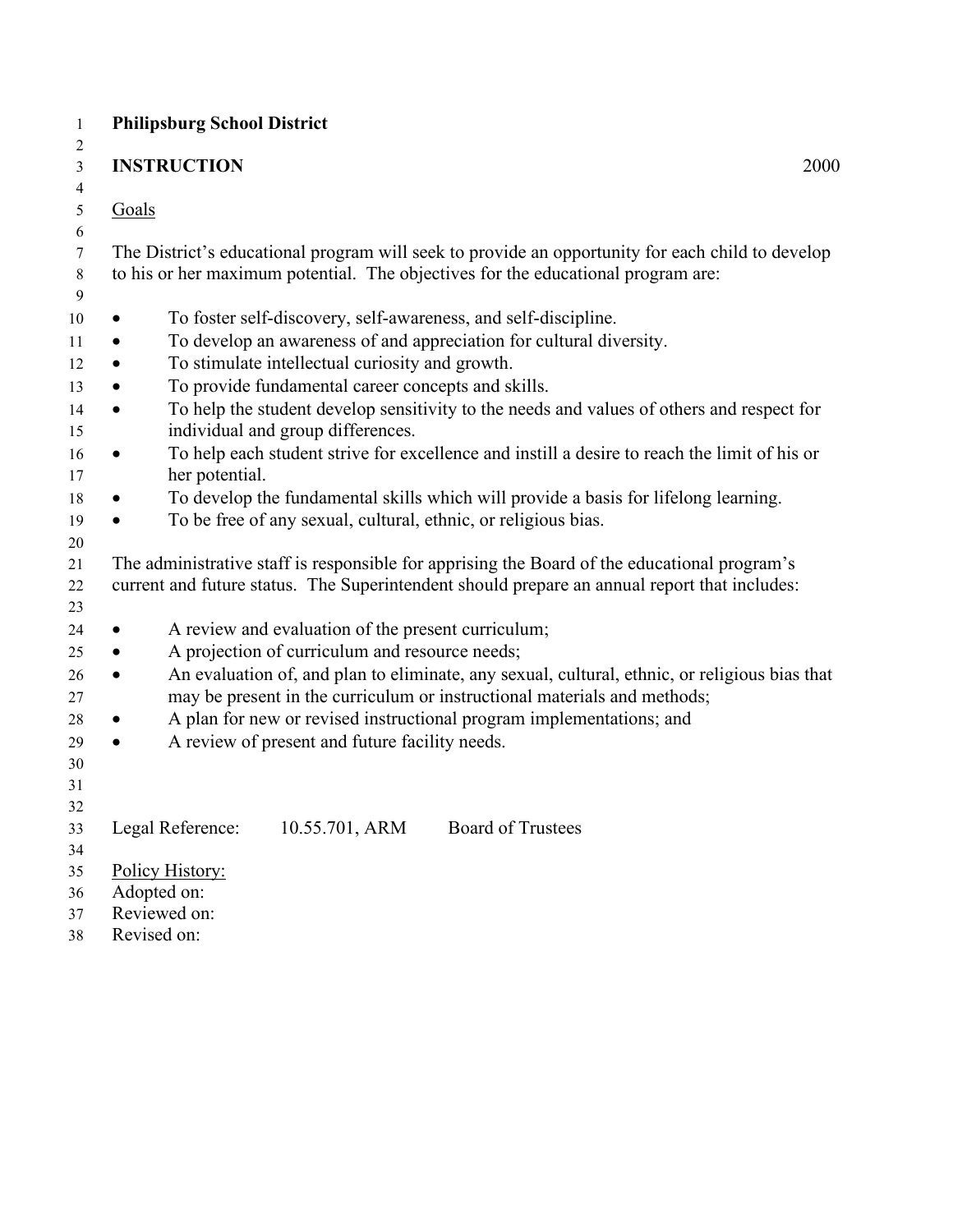| <b>INSTRUCTION</b>                   |                                               | 2100                                                                                               |
|--------------------------------------|-----------------------------------------------|----------------------------------------------------------------------------------------------------|
| School Year Calendar and Day         |                                               | page 1 of 2                                                                                        |
|                                      |                                               |                                                                                                    |
| <b>School Calendar</b>               |                                               |                                                                                                    |
|                                      |                                               | Subject to Montana law, and any applicable collective bargaining agreement covering the            |
|                                      |                                               | employment of affected employees, the trustees shall set the number of hours in a school term,     |
|                                      |                                               | the length of the school day, and the number of school days in a school week. When proposing       |
|                                      |                                               | to adopt changes to a previously adopted school term, school week, or school day, the trustees     |
|                                      |                                               | shall: (a) negotiate the changes with the recognized collective bargaining unit representing the   |
|                                      |                                               | employees affected by the changes; (b) solicit input from the employees affected by the changes    |
|                                      |                                               | but not represented by a collective bargaining agreement; (c) and from the people who live         |
|                                      | within the boundaries of the school district. |                                                                                                    |
|                                      |                                               | Pupil instruction may be held on a Saturday at the discretion of a school district for the purpose |
|                                      |                                               | of providing additional pupil instruction, provided that: (a) Saturday school is not a pupil-      |
|                                      |                                               | instruction day and does not count toward the minimum aggregate hours of pupil instruction; and    |
| (b) student attendance is voluntary. |                                               |                                                                                                    |
|                                      |                                               |                                                                                                    |
|                                      | <b>Commemorative Holidays</b>                 |                                                                                                    |
|                                      |                                               |                                                                                                    |
|                                      |                                               | The District shall conduct appropriate exercises during the school day on the commemorative        |
| days noted in Montana law.           |                                               |                                                                                                    |
|                                      |                                               |                                                                                                    |
| <b>School Holidays</b>               |                                               |                                                                                                    |
|                                      |                                               | The schools in the District shall be closed on the following holidays: New Year's Day; Good        |
|                                      |                                               | Friday; Memorial Day; Independence Day; Labor Day; Thanksgiving Day; Friday after                  |
|                                      |                                               | Thanksgiving; Christmas Day; and State and national election days when the school building is      |
|                                      |                                               | used as a polling place and the conduct of school would interfere with the election process at the |
|                                      |                                               | polling place. When these holidays fall on Saturday or Sunday, the preceding Friday or the         |
|                                      |                                               | succeeding Monday shall not be a school holiday. The Board may establish other holidays.           |
| Legal References:                    | $§$ 20-1-301, MCA                             | School fiscal year                                                                                 |
|                                      | § 20-1-302, MCA                               | School day and week                                                                                |
|                                      | § 20-1-303, MCA                               | Conduct of School on Saturday or Sunday                                                            |
|                                      |                                               | prohibited – exceptions                                                                            |
|                                      | § 20-1-306, MCA                               | Commemorative exercises on certain days                                                            |
|                                      | ARM 10.55.701                                 | <b>Board of Trustees</b>                                                                           |
|                                      |                                               |                                                                                                    |
| Policy History:                      |                                               |                                                                                                    |
| Adopted on:                          |                                               |                                                                                                    |
| Reviewed on:                         |                                               |                                                                                                    |
| Revised on:                          |                                               |                                                                                                    |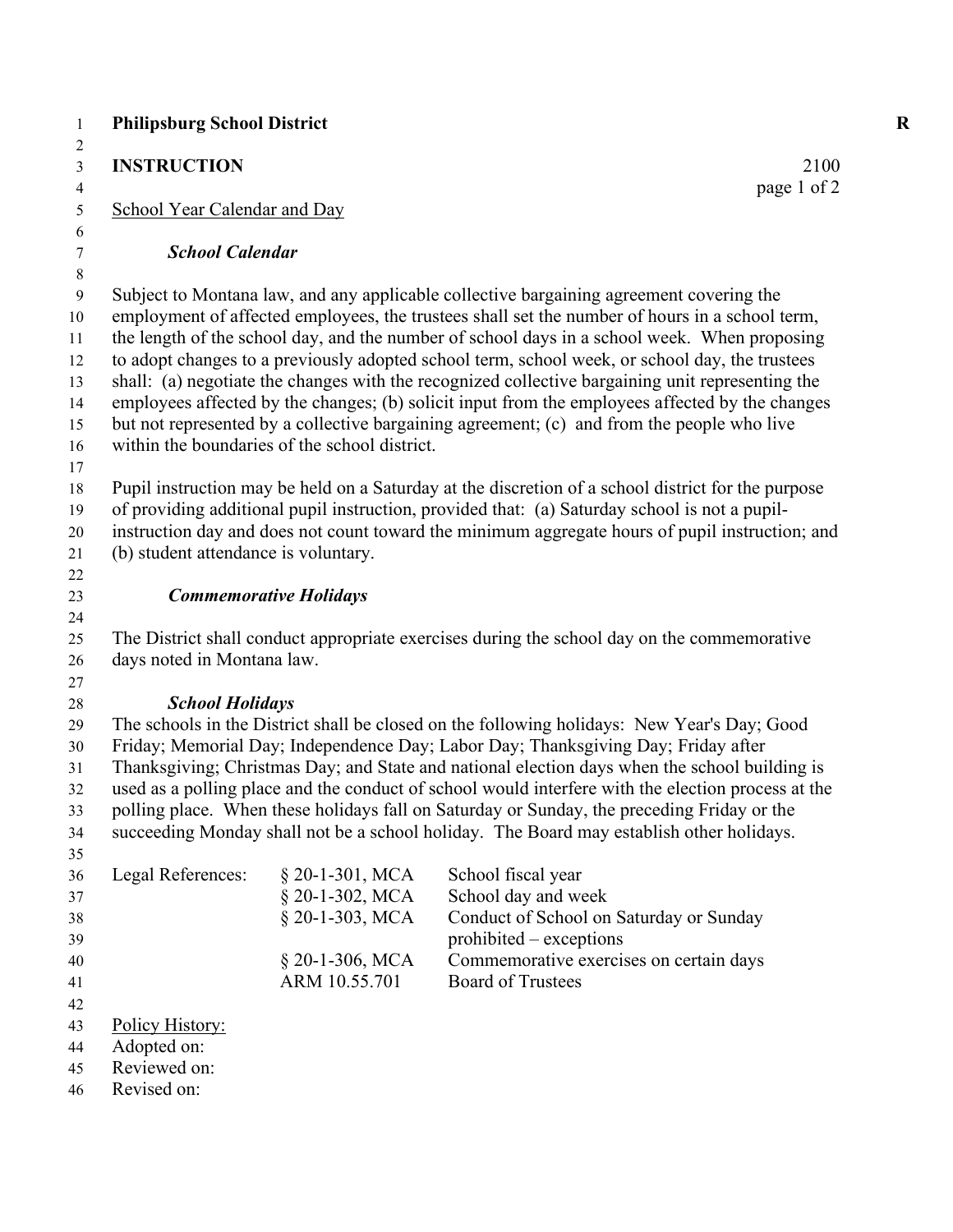| $\mathbf{1}$ | <b>Philipsburg School District</b> |                                                            |                                                                                                       |      |
|--------------|------------------------------------|------------------------------------------------------------|-------------------------------------------------------------------------------------------------------|------|
| 2            |                                    |                                                            |                                                                                                       |      |
| 3            | <b>INSTRUCTION</b>                 |                                                            |                                                                                                       | 2105 |
| 4            |                                    |                                                            |                                                                                                       |      |
| 5            | Grade Organization                 |                                                            |                                                                                                       |      |
| 6            |                                    |                                                            |                                                                                                       |      |
| 7            |                                    |                                                            | The District maintains instructional levels for grades kindergarten $(K)$ through twelve $(12)$ . The |      |
| 8            |                                    |                                                            | grouping and housing of instructional levels in school facilities will be according to plans          |      |
| 9            |                                    | developed by the Superintendent and approved by the Board. |                                                                                                       |      |
| 10<br>11     |                                    |                                                            | A student will be assigned to an instructional group or to a classroom which will best serve the      |      |
| 12           |                                    |                                                            | needs of that individual while still considering the rights and needs of other students. Factors to   |      |
| 13           |                                    |                                                            | be considered in classroom assignments are class size, peer relations, student/teacher relations,     |      |
| 14           |                                    |                                                            | instructional style of individual teachers, and any other variables that will affect the performance  |      |
| 15           | of the student.                    |                                                            |                                                                                                       |      |
| 16           |                                    |                                                            |                                                                                                       |      |
| 17           |                                    |                                                            | Criteria for grouping will be based on learning goals and objectives addressed and the student's      |      |
| 18           | ability to achieve those purposes. |                                                            |                                                                                                       |      |
| 19           |                                    |                                                            |                                                                                                       |      |
| 20           | Kindergarten Program               |                                                            |                                                                                                       |      |
| 21           |                                    |                                                            |                                                                                                       |      |
| 22           |                                    |                                                            | The Board has designated the kindergarten program as a full-time program. Parents may enroll          |      |
| 23           |                                    | their children half time pursuant to Montana law.          |                                                                                                       |      |
| 24           |                                    |                                                            |                                                                                                       |      |
| 25           |                                    |                                                            |                                                                                                       |      |
| 26           |                                    |                                                            |                                                                                                       |      |
| 27           | Legal Reference:                   | $§$ 20-6-501, MCA<br>$§$ 20-7-117, MCA                     | Definition of various schools                                                                         |      |
| 28           |                                    |                                                            | Kindergarten and Preschool Programs                                                                   |      |
| 29<br>30     | Policy History:                    |                                                            |                                                                                                       |      |
| 31           | Adopted on:                        |                                                            |                                                                                                       |      |
| 32           | Reviewed on:                       |                                                            |                                                                                                       |      |
| 33           | Revised on:                        |                                                            |                                                                                                       |      |
|              |                                    |                                                            |                                                                                                       |      |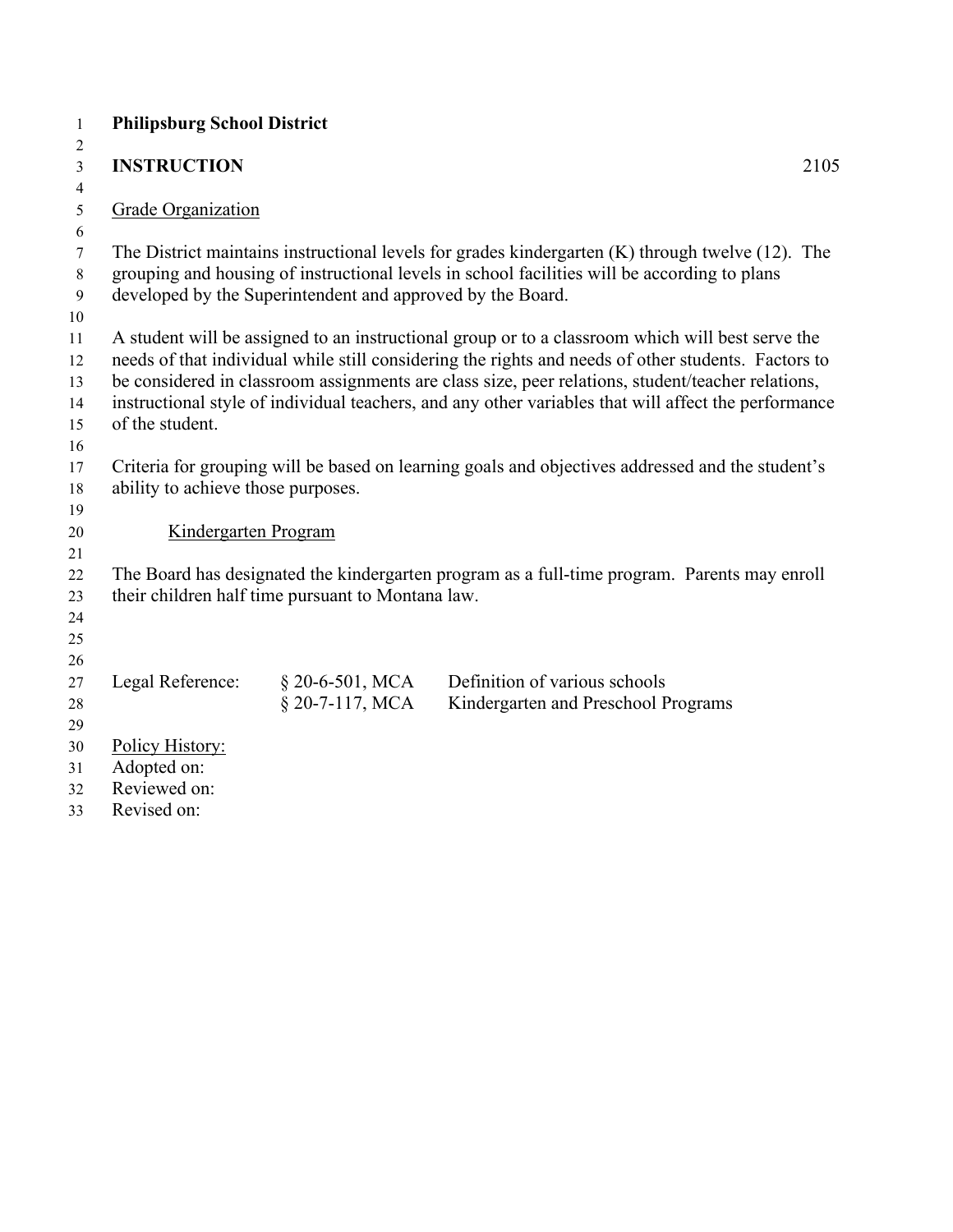| $\mathbf{1}$                      | <b>Philipsburg School District</b>                                                                                                                                                                                                                                                                                                       |                                                                                              |                                                                                                                                                                                                                                                                                                                                                                                                                                                                                                      |  |  |
|-----------------------------------|------------------------------------------------------------------------------------------------------------------------------------------------------------------------------------------------------------------------------------------------------------------------------------------------------------------------------------------|----------------------------------------------------------------------------------------------|------------------------------------------------------------------------------------------------------------------------------------------------------------------------------------------------------------------------------------------------------------------------------------------------------------------------------------------------------------------------------------------------------------------------------------------------------------------------------------------------------|--|--|
| 2<br>3                            | <b>INSTRUCTION</b>                                                                                                                                                                                                                                                                                                                       |                                                                                              | 2120                                                                                                                                                                                                                                                                                                                                                                                                                                                                                                 |  |  |
| $\overline{4}$<br>$\sqrt{5}$<br>6 | <b>Curriculum and Assessment</b>                                                                                                                                                                                                                                                                                                         |                                                                                              |                                                                                                                                                                                                                                                                                                                                                                                                                                                                                                      |  |  |
| $\tau$<br>$8\,$<br>9<br>10<br>11  |                                                                                                                                                                                                                                                                                                                                          |                                                                                              | The Superintendent shall recommend a comprehensive curriculum that is designed to accomplish<br>the learning objectives and goals for excellence contained in the District's educational<br>philosophy, mission statement, objectives and goals. The Board must approve all changes to the<br>curriculum, including the adoption of new textbooks and new courses.                                                                                                                                   |  |  |
| 12<br>13<br>14<br>15<br>16        | A written sequential curriculum shall be developed that aligns each program area with the<br>appropriate content standards, grade-level learning progressions and the District's educational<br>goals. A curriculum review cycle and timelines for curriculum development and evaluations<br>shall be established by the Superintendent. |                                                                                              |                                                                                                                                                                                                                                                                                                                                                                                                                                                                                                      |  |  |
| 17<br>18<br>19                    | Content and data;<br>$\bullet$                                                                                                                                                                                                                                                                                                           |                                                                                              | In all program areas and at all levels, the District shall assess student progress toward achieving<br>content standards and content-specific grade-level learning progressions including:                                                                                                                                                                                                                                                                                                           |  |  |
| 20<br>21<br>22                    | $\bullet$<br>$\bullet$<br>Attitude.<br>$\bullet$                                                                                                                                                                                                                                                                                         | Accomplishment of appropriate skills;<br>Development of critical thinking and reasoning; and |                                                                                                                                                                                                                                                                                                                                                                                                                                                                                                      |  |  |
| 23<br>24<br>25<br>26<br>27<br>28  | Standardized tests;<br>$\bullet$<br>Criterion-referenced tests;<br>$\bullet$<br>Teacher-made tests;<br>$\bullet$                                                                                                                                                                                                                         |                                                                                              | The District will use assessment results to improve the educational program and use effective<br>and appropriate tools for assessing such progress. This may include, but is not limited to:                                                                                                                                                                                                                                                                                                         |  |  |
| 29<br>30<br>31<br>32<br>33<br>34  | $\bullet$<br>$\bullet$                                                                                                                                                                                                                                                                                                                   | Ongoing classroom evaluation;                                                                | Actual communication assessments such as writing, speaking and listening assessments;<br>Samples of student work and/or narrative reports passed from grade to grade;<br>Samples of students' creative and/or performance work; and<br>Surveys of carry-over skills to other program areas and outside of school.                                                                                                                                                                                    |  |  |
| 35<br>36<br>37<br>38<br>39<br>40  |                                                                                                                                                                                                                                                                                                                                          |                                                                                              | The District may receive and/or provide distance, online and technology delivered learning<br>programs, as provided in Montana law. These learning programs and/or courses shall meet the<br>learner expectations adopted in the District and shall be aligned with state content standards and<br>content-specific grade-level learning progressions. The Superintendent/designee is directed to<br>develop procedures regarding the District's distance, online and technology delivered learning. |  |  |
| 41<br>42<br>43<br>44              |                                                                                                                                                                                                                                                                                                                                          |                                                                                              | The building principal shall be responsible for the supervision and implementation of the<br>adopted curricula. The teaching staff has a significant responsibility in the development of<br>curricula and the primary responsibility for the implementation of curricula.                                                                                                                                                                                                                           |  |  |
| 45<br>46                          | Cross Reference:                                                                                                                                                                                                                                                                                                                         | 2000<br>Goals                                                                                |                                                                                                                                                                                                                                                                                                                                                                                                                                                                                                      |  |  |
| 47<br>48<br>49<br>50              | Legal Reference:                                                                                                                                                                                                                                                                                                                         | $§$ 20-3-324, MCA<br>§ 20-4-402, MCA<br>§ 20-7-602, MCA                                      | Powers and duties<br>Duties of district superintendent or county high<br>school principal<br>Textbook selection and adoption                                                                                                                                                                                                                                                                                                                                                                         |  |  |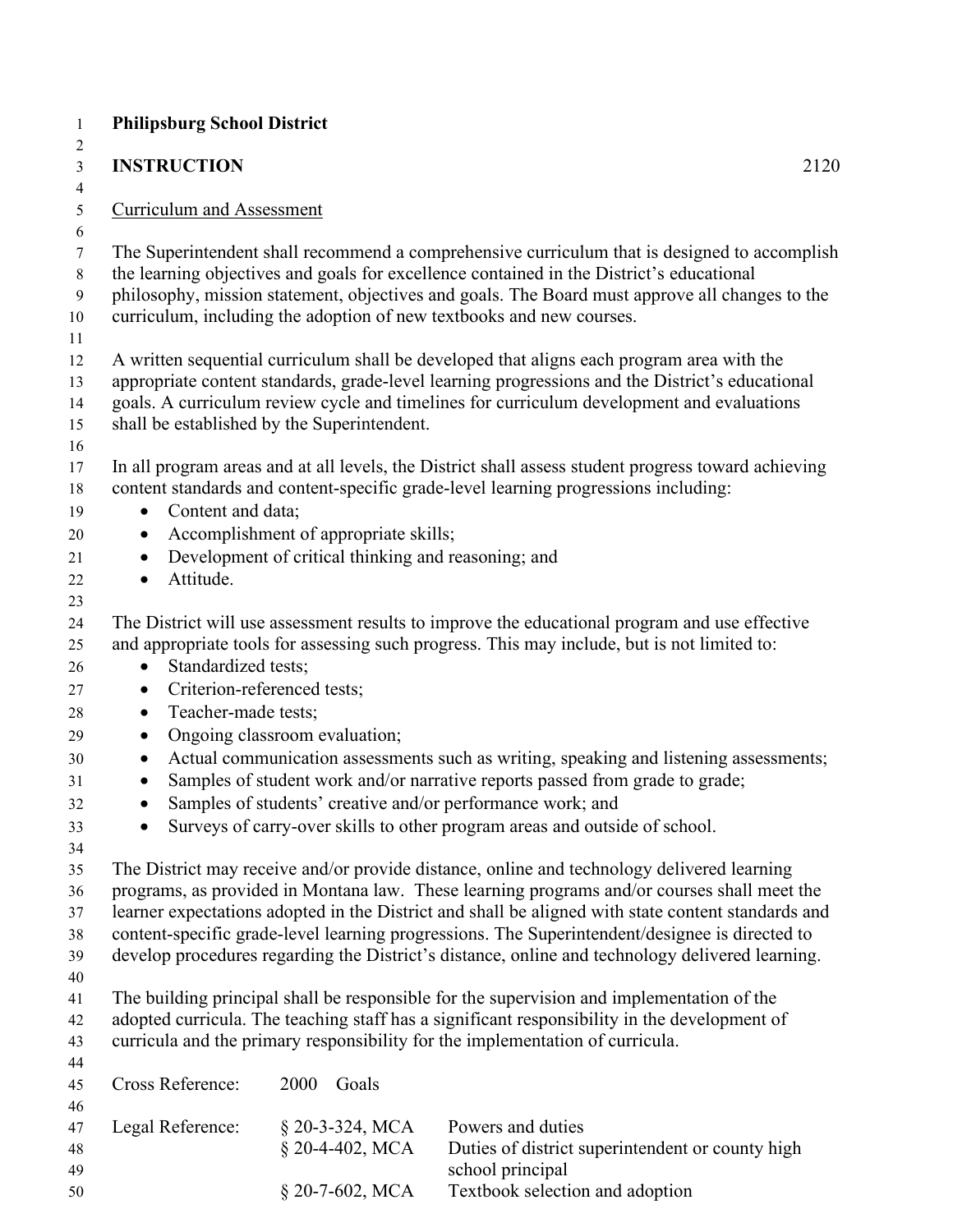- $\begin{array}{c} 2 \\ 3 \end{array}$ 3 Policy History:
- 4 Adopted on:
- 5 Reviewed on:
- 6 Revised on:
-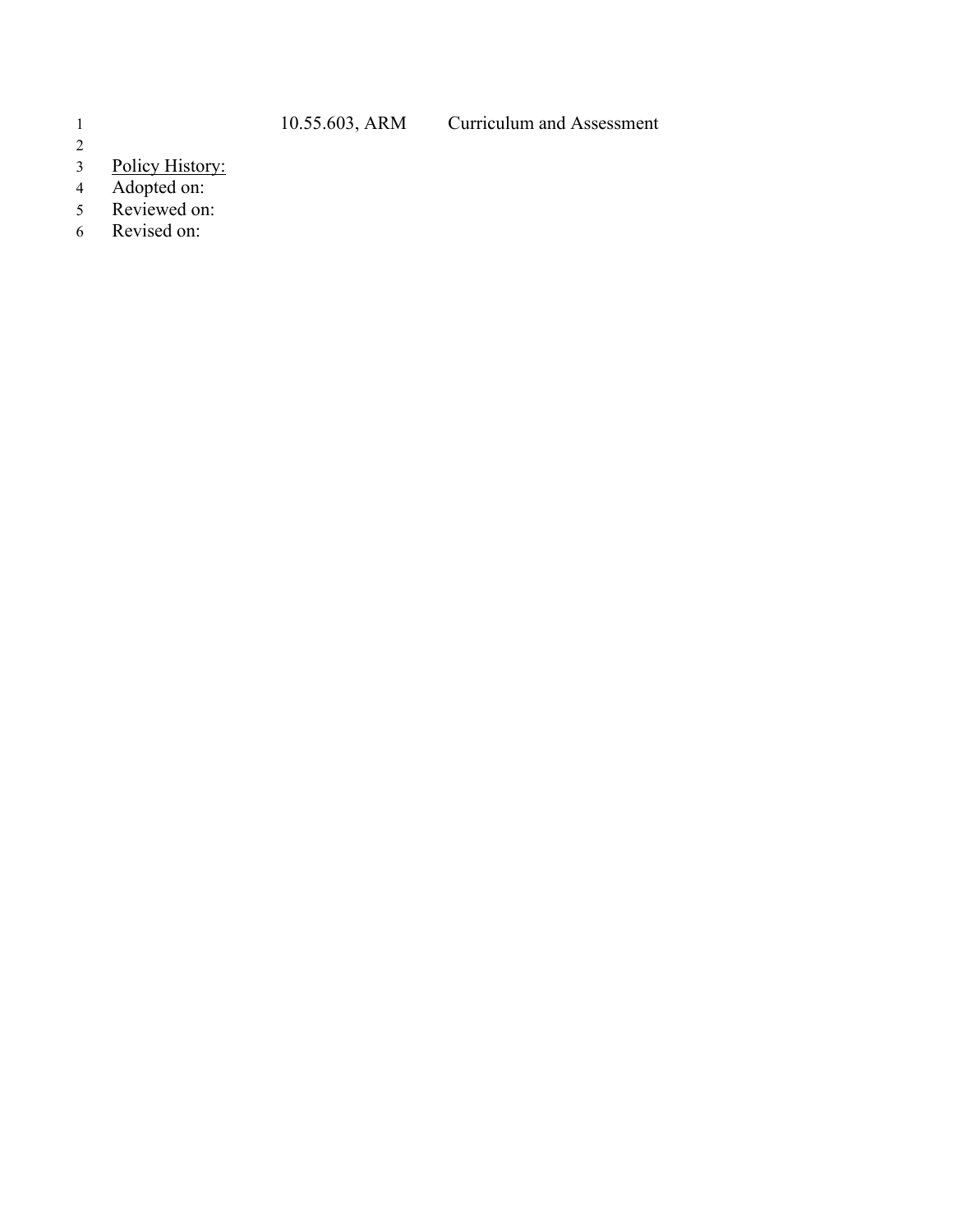|                | <b>INSTRUCTION</b><br>2132                                                                                                                                                                                                                                                                                                                                                                                                                                                                   |
|----------------|----------------------------------------------------------------------------------------------------------------------------------------------------------------------------------------------------------------------------------------------------------------------------------------------------------------------------------------------------------------------------------------------------------------------------------------------------------------------------------------------|
|                | page 1 of 3<br><b>Student and Family Privacy Rights</b>                                                                                                                                                                                                                                                                                                                                                                                                                                      |
|                | <b>Surveys - General</b>                                                                                                                                                                                                                                                                                                                                                                                                                                                                     |
|                | All surveys requesting personal information from students, as well as any other instrument used<br>to collect personal information from students, must advance or relate to the District's educational<br>objectives as identified in Board Policy. This applies to all surveys, regardless of whether the<br>student answering the questions can be identified and regardless of who created the survey.                                                                                    |
|                | <b>Surveys Created by a Third Party</b>                                                                                                                                                                                                                                                                                                                                                                                                                                                      |
|                | Before the District administers or distributes a survey created by a third party to a student, the<br>student's parents may inspect the survey upon request and within a reasonable time of their<br>request. This section applies to every survey that is created by a person or entity other than a<br>District official, staff member, or student, regardless of whether the student answering the<br>questions can be identified, and regardless of the subject matter of the questions. |
|                | <b>Surveys Requesting Personal Information</b>                                                                                                                                                                                                                                                                                                                                                                                                                                               |
|                | School officials and staff members shall not request, nor disclose, the identity of any student who<br>completes ANY survey containing one (1) or more of the following items:                                                                                                                                                                                                                                                                                                               |
| 1.<br>2.<br>3. | Political affiliations or beliefs of the student or the student's parent/guardian;<br>Mental or psychological problems of the student or the student's family;<br>Behavior or attitudes about sex;                                                                                                                                                                                                                                                                                           |
| 4.<br>5.       | Illegal, antisocial, self-incriminating, or demeaning behavior;<br>Critical appraisals of other individuals with whom students have close family<br>relationships;                                                                                                                                                                                                                                                                                                                           |
| 6.             | Legally recognized privileged or analogous relationships, such as those with lawyers,<br>physicians, and ministers;                                                                                                                                                                                                                                                                                                                                                                          |
| 7.<br>8.       | Religious practices, affiliations, or beliefs of the student or the student's parent/guardian;<br>Income (other than that required by law to determine eligibility for participation in a<br>program or for receiving financial assistance under such program).                                                                                                                                                                                                                              |
|                | The student's parents may inspect the survey within a reasonable time of the request, and/or<br>refuse to allow their child to participate in any survey requesting personal information. The<br>school shall not penalize any student whose parent(s)/guardian(s) exercise this option.                                                                                                                                                                                                     |
|                | <b>Instructional Material</b>                                                                                                                                                                                                                                                                                                                                                                                                                                                                |
|                | A student's parent may, within a reasonable time of the request, inspect any instructional                                                                                                                                                                                                                                                                                                                                                                                                   |

material used as part of their child's educational curriculum. The term "instructional material,"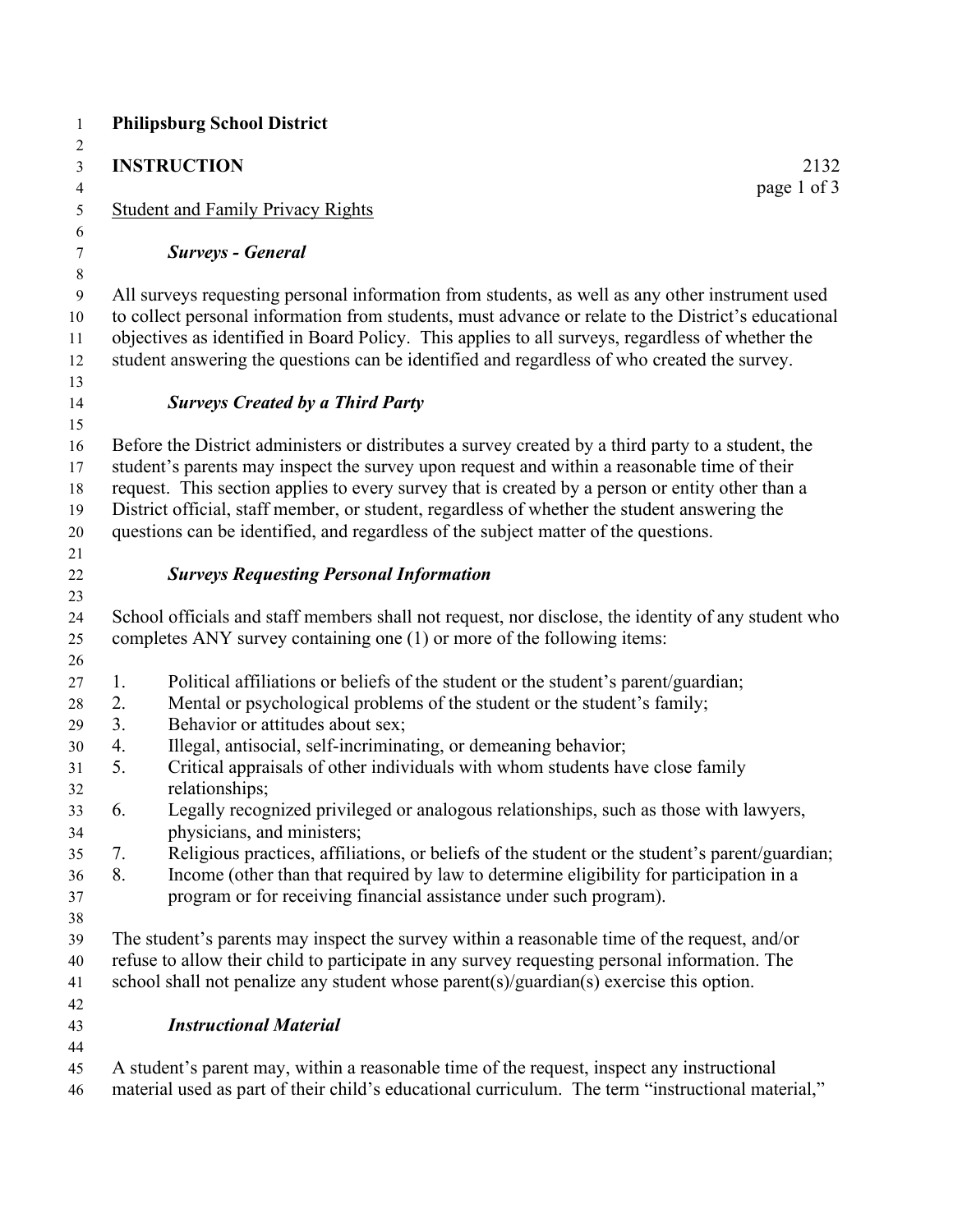| 1                    |                                                                                                  | for purposes of this policy, means instructional content that is provided to a student, regardless of                                                                                                |  |
|----------------------|--------------------------------------------------------------------------------------------------|------------------------------------------------------------------------------------------------------------------------------------------------------------------------------------------------------|--|
| $\overline{c}$       |                                                                                                  | its format, printed or representational materials, audio-visual materials, and materials in                                                                                                          |  |
| $\mathfrak{Z}$       | electronic or digital formats (such as materials accessible through the Internet). The term does |                                                                                                                                                                                                      |  |
| $\overline{4}$       |                                                                                                  | not include academic tests or academic assessments.                                                                                                                                                  |  |
| 5                    |                                                                                                  |                                                                                                                                                                                                      |  |
| $\sqrt{6}$           |                                                                                                  | <b>Collection of Personal Information from Students for Marketing Prohibited</b>                                                                                                                     |  |
| 7                    |                                                                                                  |                                                                                                                                                                                                      |  |
| 8                    |                                                                                                  | The term "personal information," for purposes of this section only, means individually                                                                                                               |  |
| $\overline{9}$<br>10 |                                                                                                  | identifiable information including: (1) a student's or parent's first and last name, (2) a home or<br>other physical address (including street name and the name of the city or town), (3) telephone |  |
| 11                   |                                                                                                  | number, or (4) a Social Security identification number.                                                                                                                                              |  |
| 12                   |                                                                                                  |                                                                                                                                                                                                      |  |
| 13<br>14             |                                                                                                  | The District will not collect, disclose, or use student personal information for the purpose of<br>marketing or selling that information or otherwise providing that information to others for that  |  |
| 15                   | purpose.                                                                                         |                                                                                                                                                                                                      |  |
| 16                   |                                                                                                  |                                                                                                                                                                                                      |  |
| 17                   |                                                                                                  | The District, however, is not prohibited from collecting, disclosing, or using personal                                                                                                              |  |
| 18                   |                                                                                                  | information collected from students for the exclusive purpose of developing, evaluating, or                                                                                                          |  |
| 19                   |                                                                                                  | providing educational products or services for, or to, students or educational institutions such as                                                                                                  |  |
| 20                   |                                                                                                  | the following:                                                                                                                                                                                       |  |
| 21                   |                                                                                                  |                                                                                                                                                                                                      |  |
| 22                   | 1.                                                                                               | College or other post-secondary education recruitment or military recruitment;                                                                                                                       |  |
| 23                   | 2.                                                                                               | Book clubs, magazines, and programs providing access to low-cost literary products;                                                                                                                  |  |
| 24                   | 3.                                                                                               | Curriculum and instructional materials used by elementary schools and secondary                                                                                                                      |  |
| 25                   |                                                                                                  | schools;                                                                                                                                                                                             |  |
| 26                   | 4.                                                                                               | Tests and assessments to provide cognitive, evaluative, diagnostic, clinical, aptitude, or                                                                                                           |  |
| 27                   |                                                                                                  | achievement information about students (or to generate other statistically useful data for                                                                                                           |  |
| 28                   |                                                                                                  | the purpose of securing such tests and assessments) and the subsequent analysis and                                                                                                                  |  |
| 29                   |                                                                                                  | public release of the aggregate data from such tests and assessments;                                                                                                                                |  |
| 30                   | 5.                                                                                               | The sale by students of products or services to raise funds for school-related or education-                                                                                                         |  |
| 31                   |                                                                                                  | related activities;                                                                                                                                                                                  |  |
| 32                   | 6.                                                                                               | Student recognition programs.                                                                                                                                                                        |  |
| 33                   |                                                                                                  |                                                                                                                                                                                                      |  |
| 34                   |                                                                                                  | <b>Notification of Rights and Procedures</b>                                                                                                                                                         |  |
| 35                   |                                                                                                  |                                                                                                                                                                                                      |  |
| 36                   |                                                                                                  | The Superintendent or designee shall notify students' parents/guardians of this policy as well as                                                                                                    |  |
| 37                   |                                                                                                  | its availability from the administration office upon request; how to opt their child out of                                                                                                          |  |
| 38                   |                                                                                                  | participation in activities as provided in this policy; the approximate dates during the school year                                                                                                 |  |
| 39                   |                                                                                                  | when a survey requesting personal information, as described above, is scheduled or expected to                                                                                                       |  |
| 40                   |                                                                                                  | be scheduled; and how to request access to any survey or other material described in this policy.                                                                                                    |  |
| 41                   |                                                                                                  |                                                                                                                                                                                                      |  |
| 42                   |                                                                                                  | This notification shall be given parents at least annually at the beginning of the school year and                                                                                                   |  |
| 43                   |                                                                                                  | within a reasonable period after any substantive change in this policy.                                                                                                                              |  |
| 44                   |                                                                                                  |                                                                                                                                                                                                      |  |
| 45                   |                                                                                                  | The rights provided to parents in this policy transfer to the student, when the student turns                                                                                                        |  |
| 46                   |                                                                                                  | eighteen (18) years of age or is an emancipated minor.                                                                                                                                               |  |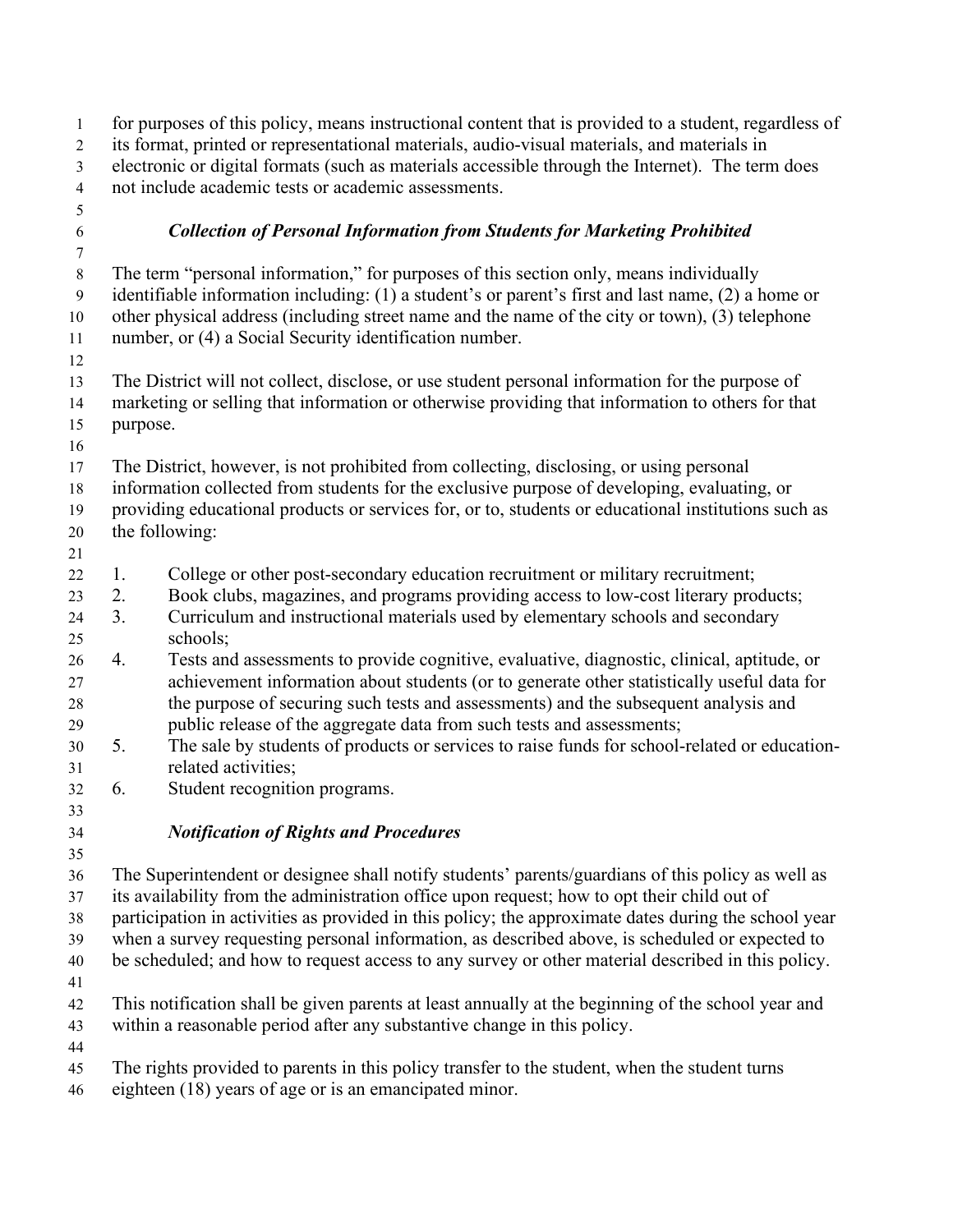|    | Cross Reference: | 2311                   | Instructional Materials                    |
|----|------------------|------------------------|--------------------------------------------|
| 2  |                  | 3200                   | <b>Student Rights and Responsibilities</b> |
|    |                  | Student Health<br>3410 |                                            |
| 4  |                  |                        |                                            |
|    | Legal Reference: | 20 U.S.C. 1232h        | Protection of Pupil Rights                 |
| 6  |                  |                        |                                            |
|    | Policy History:  |                        |                                            |
| 8  | Adopted on:      |                        |                                            |
| 9  | Reviewed on:     |                        |                                            |
| 10 | Revised on:      |                        |                                            |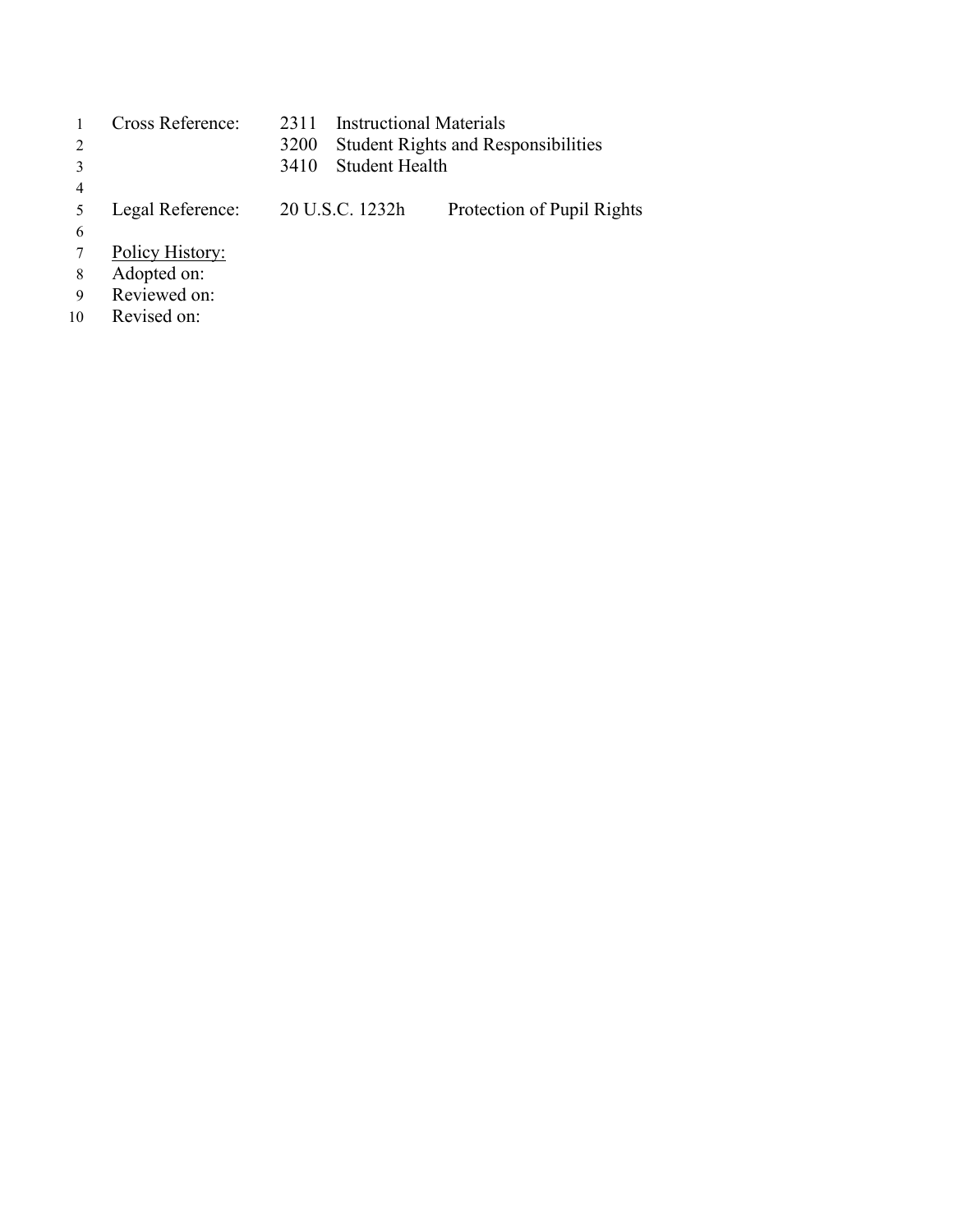| $\mathbf{1}$                     | <b>Philipsburg School District</b>                                                                                                                       |      |
|----------------------------------|----------------------------------------------------------------------------------------------------------------------------------------------------------|------|
| $\overline{c}$                   |                                                                                                                                                          |      |
| $\mathfrak{Z}$<br>$\overline{4}$ | <b>INSTRUCTION</b>                                                                                                                                       | 2140 |
| $\mathfrak{S}$                   | <b>Guidance and Counseling</b>                                                                                                                           |      |
| $\sqrt{6}$                       |                                                                                                                                                          |      |
| $\tau$                           | The District recognizes that guidance and counseling are an important part of the total program                                                          |      |
| $\,8\,$                          | of instruction and should be provided in accordance with state laws and regulations, District                                                            |      |
| 9                                | policies and procedures, and available staff and program support.                                                                                        |      |
| 10                               |                                                                                                                                                          |      |
| 11<br>12                         | The general goal of this program is to help students achieve the greatest personal value from<br>their educational opportunities. Such a program should: |      |
| 13                               |                                                                                                                                                          |      |
| 14                               | The general goal of this program is to help students achieve the greatest personal value from                                                            |      |
| 15                               | their educational opportunities. Such a program should:                                                                                                  |      |
| 16                               |                                                                                                                                                          |      |
| 17                               | Provide staff with meaningful information that can be utilized to improve the educational<br>$\bullet$                                                   |      |
| 18                               | services offered to individual students;                                                                                                                 |      |
| 19                               | Provide students opportunities to develop future career and educational plans;<br>$\bullet$                                                              |      |
| 20                               | Refer students with special needs to appropriate specialists and agencies;                                                                               |      |
| 21                               | Aid students in identifying options and making choices about their educational program;                                                                  |      |
| 22                               | Assist teachers and administrators in meeting academic, social and emotional needs of<br>$\bullet$                                                       |      |
| 23<br>24                         | students;<br>Provide for a follow-up of students who continue their education and move into the world<br>$\bullet$                                       |      |
| 25                               | of work; and                                                                                                                                             |      |
| 26                               | Solicit feedback from students, staff and parents for purposes of program improvement.<br>$\bullet$                                                      |      |
| 27                               |                                                                                                                                                          |      |
| 28                               | All staff will encourage students to explore and develop their individual interests in career and                                                        |      |
| 29                               | vocational-technical programs and employment opportunities, without regard to gender, race,                                                              |      |
| 30                               | marital status, national origin, or handicapping conditions, including reasonable efforts in                                                             |      |
| 31                               | encouraging students to consider and explore "nontraditional" occupations.                                                                               |      |
| 32<br>33                         | Legal Reference § 49-3-203, MCA Educational, counseling, and training programs                                                                           |      |
| 34                               | 10.55.710, ARM<br>Assignment of School Counseling Staff                                                                                                  |      |
| 35                               | 10.55.802, ARM<br>Opportunity and Educational Equity                                                                                                     |      |
| 36                               |                                                                                                                                                          |      |
| 37                               | Policy History:                                                                                                                                          |      |
| 38                               | Adopted on:                                                                                                                                              |      |
| 39                               | Reviewed on:                                                                                                                                             |      |
| 40                               | Revised on:                                                                                                                                              |      |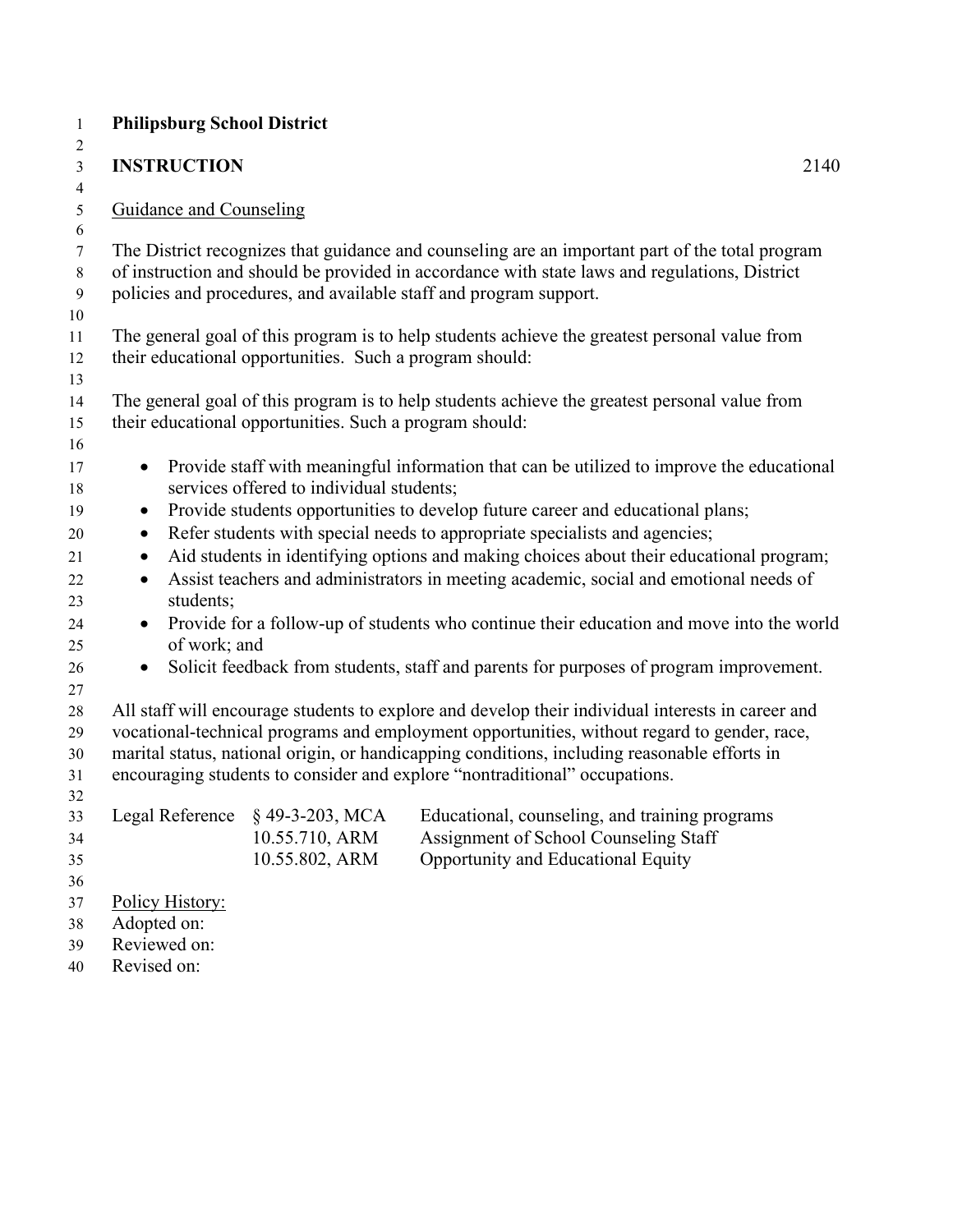| $\mathbf{1}$   | <b>Philipsburg School District</b>      |                                                                 |                                                                                                       |
|----------------|-----------------------------------------|-----------------------------------------------------------------|-------------------------------------------------------------------------------------------------------|
| 2              |                                         |                                                                 |                                                                                                       |
| $\mathfrak{Z}$ | <b>INSTRUCTION</b>                      |                                                                 | 2150                                                                                                  |
| $\overline{4}$ |                                         |                                                                 |                                                                                                       |
| 5              | <b>Suicide Awareness and Prevention</b> |                                                                 |                                                                                                       |
| 6              |                                         |                                                                 |                                                                                                       |
| $\tau$         |                                         |                                                                 | The Board is committed to protecting the health and well-being of all District students. The          |
| 8              |                                         |                                                                 | Board directs the Superintendent or designee to develop a program and associated procedures to        |
| $\overline{9}$ |                                         |                                                                 | prevent, assess the risk of, intervene in, and respond to suicide. The District's suicide prevention  |
| 10             |                                         |                                                                 | program shall be consistent with federal and state law and guidance provided by the Office of         |
| 11             | Public Instruction.                     |                                                                 |                                                                                                       |
| 12             |                                         |                                                                 |                                                                                                       |
| 13             |                                         |                                                                 | The District will provide a comprehensive suicide education program within the context of             |
| 14             |                                         |                                                                 | approved curriculum. The District will provide training to administrators, support staff and other    |
| 15             |                                         |                                                                 | school staff in preventing, assessing the risk of, intervening in, and responding to students at risk |
| 16             |                                         |                                                                 | of suicide. The training shall be made available annually, but employees working directly with        |
| 17             |                                         |                                                                 | students are required to participate in a minimum of two (2) hours of training every five (5)         |
| 18             |                                         |                                                                 | years. The training shall be provided at no cost to District personnel and shall be consistent with   |
| 19             |                                         | approved material provided by the Office of Public Instruction. |                                                                                                       |
| 20             |                                         |                                                                 |                                                                                                       |
| 21             |                                         |                                                                 |                                                                                                       |
| 22             | Legal References:                       | MCA $\S$ 20-7-1310                                              | Youth suicide awareness and prevention training                                                       |
| 23             |                                         |                                                                 |                                                                                                       |
| 24             | <b>Cross References:</b>                |                                                                 |                                                                                                       |
| 25             |                                         |                                                                 |                                                                                                       |
| 26             |                                         |                                                                 |                                                                                                       |
| 27<br>28       |                                         |                                                                 |                                                                                                       |
| 29             | Policy History:                         |                                                                 |                                                                                                       |
| 30             | Adopted on:                             |                                                                 |                                                                                                       |
| 31             | Revised on:                             |                                                                 |                                                                                                       |
| 32             |                                         |                                                                 |                                                                                                       |
|                |                                         |                                                                 |                                                                                                       |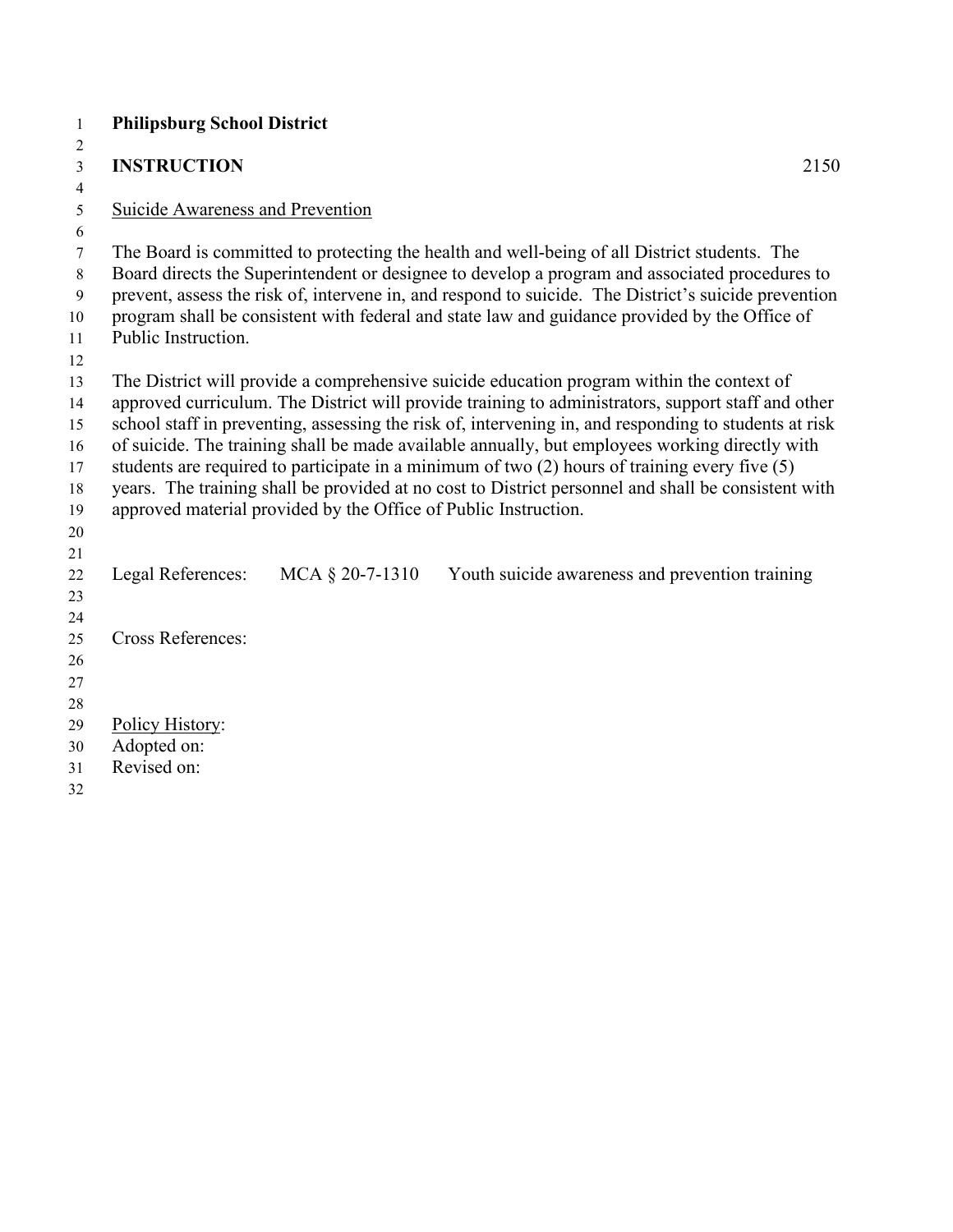| $\mathbf{1}$            |        | <b>Philipsburg School District</b>                                                                                                                                 |
|-------------------------|--------|--------------------------------------------------------------------------------------------------------------------------------------------------------------------|
| 2                       |        |                                                                                                                                                                    |
| $\overline{3}$          |        | <b>INSTRUCTION</b><br>2158                                                                                                                                         |
| $\overline{4}$          |        | Page 1 of 2                                                                                                                                                        |
| 5                       |        |                                                                                                                                                                    |
| 6                       |        | <b>Family Engagement Policy</b>                                                                                                                                    |
| 7                       |        | The Board believes that engaging parents/families in the education process is essential to                                                                         |
| $8\,$<br>$\overline{9}$ |        | improved academic success for students. The Board recognizes that a student's education is a                                                                       |
| 10                      |        | responsibility shared by the District, parents, families and other members of the community                                                                        |
| 11                      |        | during the entire time a student attends school. The Board believes that the District must create                                                                  |
| 12                      |        | an environment that is conducive to learning and that strong, comprehensive parent/family                                                                          |
| 13                      |        | involvement is an important component. Parent/family involvement in education requires a                                                                           |
| 14                      |        | cooperative effort with roles for the Office of Public Instruction (OPI), the District,                                                                            |
| 15                      |        | parents/families and the community.                                                                                                                                |
| 16                      |        |                                                                                                                                                                    |
| 17                      |        | <b>Parent/Family Involvement Goals and Plan</b>                                                                                                                    |
| 18                      |        |                                                                                                                                                                    |
| 19                      |        | The Board recognizes the importance of eliminating barriers that impede parent/family                                                                              |
| 20                      |        | involvement, thereby facilitating an environment that encourages collaboration with parents,                                                                       |
| 21                      |        | families and other members of the community. Therefore, the District will develop and                                                                              |
| 22                      |        | implement a plan to facilitate parent/family involvement that shall include the following six (6)                                                                  |
| 23                      | goals: |                                                                                                                                                                    |
| 24                      |        |                                                                                                                                                                    |
| 25                      | 1.     | Encourage families to actively participate in the life of the school and feel welcomed,                                                                            |
| 26                      |        | valued, and connected to each other, to school staff, and to what students are learning and                                                                        |
| 27                      |        | doing in class;                                                                                                                                                    |
| 28                      | 2.     | Encourage families and school staff to engage in regular, two-way meaningful                                                                                       |
| 29                      |        | communication about student learning;                                                                                                                              |
| 30                      | 3.     | Encourage families and school staff to continuously collaborate to support student<br>learning and healthy development both at home and at school and have regular |
| 31                      |        | opportunities to strengthen their knowledge and skills to do so effectively;                                                                                       |
| 32<br>33                | 4.     | Empower parents to be advocates for their own and other children, to ensure that students                                                                          |
| 34                      |        | are treated equitably and have access to learning opportunities that will support their                                                                            |
| 35                      |        | success;                                                                                                                                                           |
| 36                      | 5.     | Encourage families and school staff to be partners in decisions that affect children and                                                                           |
| 37                      |        | families and together inform, influence, and create policies, practices, and programs; and                                                                         |
| 38                      | 6.     | Encourage families and school staff to collaborate with members of the community to                                                                                |
| 39                      |        | connect students, families, and staff to expand learning opportunities, community                                                                                  |
| 40                      |        | services, and civic participation.                                                                                                                                 |
| 41                      |        |                                                                                                                                                                    |
| 42                      |        | The District's plan for meeting these goals is to:                                                                                                                 |
| 43                      |        |                                                                                                                                                                    |
| 44                      | 1.     | Provide activities that will educate parents regarding the intellectual and developmental                                                                          |
| 45                      |        | needs of their children at all age levels. This will include promoting cooperation between                                                                         |
| 46                      |        | the District and other agencies or school/community groups (such as parent-teacher                                                                                 |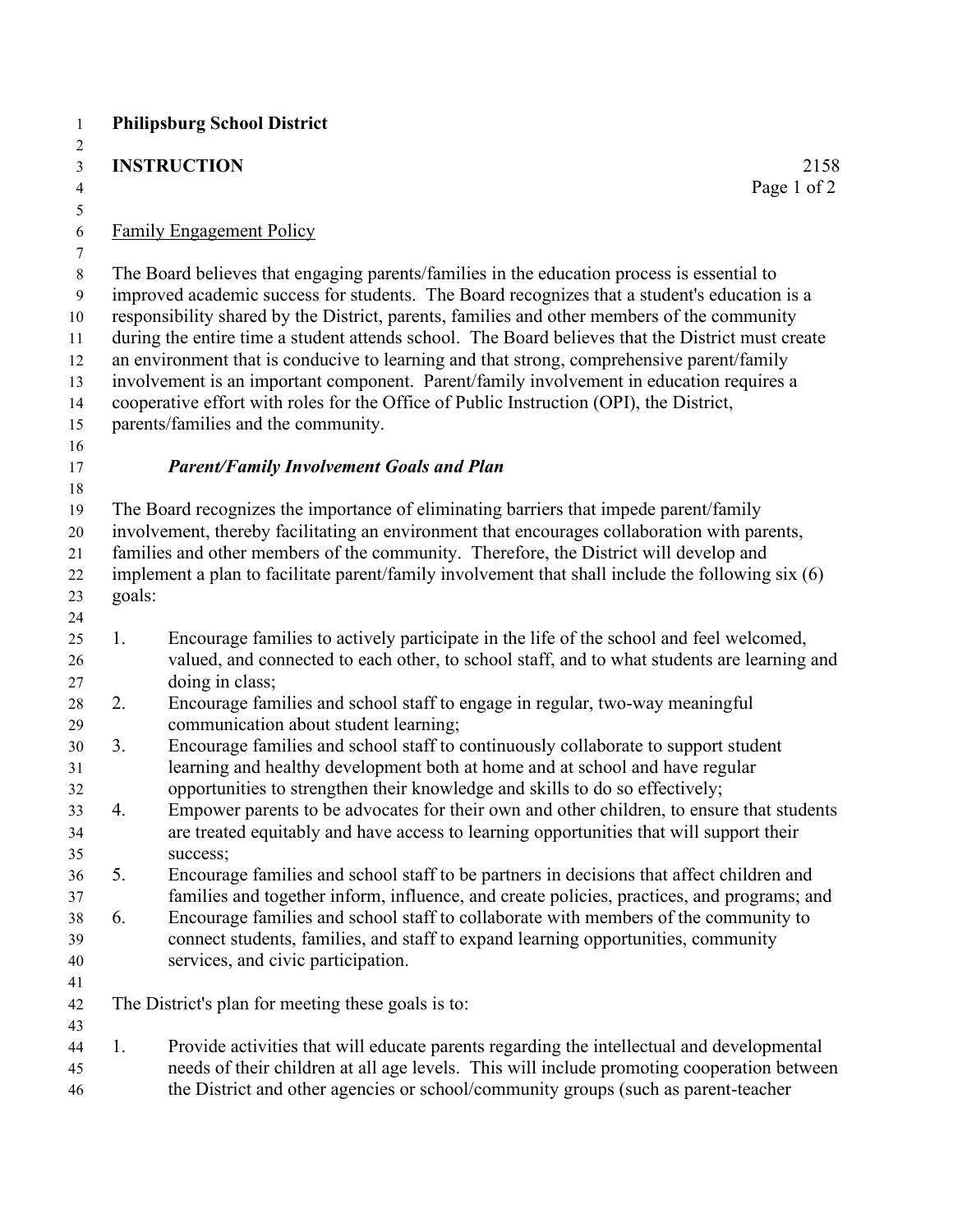| 1             |              | groups, Head Start, etc.) to furnish learning opportunities and disseminate information           |
|---------------|--------------|---------------------------------------------------------------------------------------------------|
| 2             |              | regarding parenting skills and child/adolescent development.                                      |
| 3             | 2.           | Implement strategies to involve parents/families in the educational process, including:           |
| $\frac{4}{5}$ |              |                                                                                                   |
| 6             |              | Keeping parents/families informed of opportunities for involvement and encouraging                |
| 7             |              | participation in various programs.                                                                |
| 8             |              | Providing access to educational resources for parents/families to use together with               |
| 9             |              | their children.                                                                                   |
| 10            |              | Keeping parents/families informed of the objectives of District educational programs<br>$\bullet$ |
| 11            |              | as well as of their child's participation and progress within these programs.                     |
| 12            | 3.           | Enable families to participate in the education of their children through a variety of roles.     |
| 13            |              | For example, parents/family members should be given opportunities to provide input into           |
| 14            |              | District policies and volunteer time within the classrooms and school programs.                   |
| 15            | 4.           | Provide professional development opportunities for teachers and staff to enhance their            |
| 16            |              | understanding of effective parent/family involvement strategies.                                  |
| 17            | 5.           | Perform regular evaluations of parent/family involvement at each school and at the                |
| 18            |              | District level.                                                                                   |
| 19            | 6.           | Provide access, upon request, to any instructional material used as part of the educational       |
| 20            |              | curriculum.                                                                                       |
| 21            | 7.           | If practical, provide information in a language understandable to parents.                        |
| 22            |              |                                                                                                   |
| 23            |              |                                                                                                   |
| 24            |              | Legal Reference:<br>10.55.701(m), ARM Board of Trustees                                           |
| 25            |              |                                                                                                   |
| 26            |              | Policy History:                                                                                   |
| 27            | Adopted on:  |                                                                                                   |
| 28            | Reviewed on: |                                                                                                   |
| 29            | Revised on:  |                                                                                                   |
|               |              |                                                                                                   |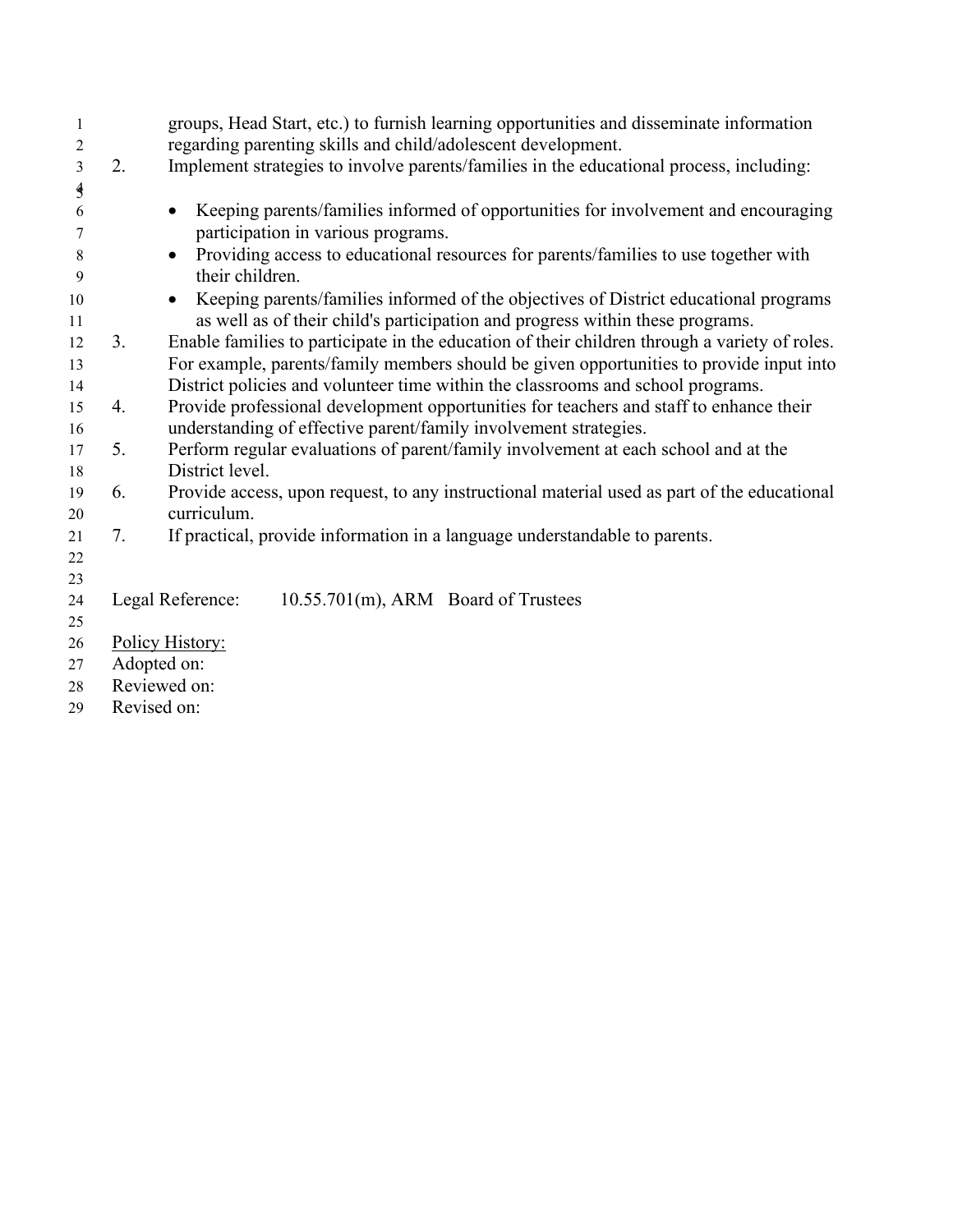|                                                               | <b>Philipsburg School District</b>                                                                                                                                                                                                                                                                                                                                                                                                                                                                                                                                                                                                                                                                                                                                                                                                                                                                                                       |
|---------------------------------------------------------------|------------------------------------------------------------------------------------------------------------------------------------------------------------------------------------------------------------------------------------------------------------------------------------------------------------------------------------------------------------------------------------------------------------------------------------------------------------------------------------------------------------------------------------------------------------------------------------------------------------------------------------------------------------------------------------------------------------------------------------------------------------------------------------------------------------------------------------------------------------------------------------------------------------------------------------------|
|                                                               | 2160<br><b>INSTRUCTION</b><br>Page 1                                                                                                                                                                                                                                                                                                                                                                                                                                                                                                                                                                                                                                                                                                                                                                                                                                                                                                     |
|                                                               | Federal Funding and Title I                                                                                                                                                                                                                                                                                                                                                                                                                                                                                                                                                                                                                                                                                                                                                                                                                                                                                                              |
|                                                               | The Board may participate in federal programs that, in the judgment of the administrative staff,<br>shall be beneficial to the total school program. All projects written to secure federal funds shall<br>be on the recommendation of the Superintendent and approval of the Board. The Board shall<br>comply with all federal and state certification requirements for alcohol and drug abuse education<br>and prevention programs.                                                                                                                                                                                                                                                                                                                                                                                                                                                                                                    |
|                                                               | The Superintendent shall pursue funding under Title I of the Elementary and Secondary<br>Education Act to supplement instructional services and activities in order to improve the<br>educational opportunities of educationally disadvantaged children.                                                                                                                                                                                                                                                                                                                                                                                                                                                                                                                                                                                                                                                                                 |
|                                                               | All District schools, regardless of whether they receive Title I funds, shall provide services that,<br>taken as a whole, are substantially comparable. Teachers, administrators and other staff shall be<br>assigned to schools in a manner that ensures equivalency among the District's schools.<br>Curriculum materials and instructional supplies shall be provided in a manner that ensures<br>equivalency among the District's schools                                                                                                                                                                                                                                                                                                                                                                                                                                                                                            |
| $\bullet$<br>$\bullet$<br>$\bullet$                           | In keeping with the requirements of federal law, the Board assures:<br>A salary schedule which applies to all instructional personnel;<br>Equivalence among schools in teachers, administrators and auxiliary personnel;<br>Equivalence among schools in the provision of curriculum materials and instructional<br>supplies; and<br>Parental consultation in project planning, implementation and evaluation.                                                                                                                                                                                                                                                                                                                                                                                                                                                                                                                           |
|                                                               | <b>Parental and Family Engagement</b>                                                                                                                                                                                                                                                                                                                                                                                                                                                                                                                                                                                                                                                                                                                                                                                                                                                                                                    |
| families:                                                     | District schools operating Title I programs shall undertake the following to engage parents and                                                                                                                                                                                                                                                                                                                                                                                                                                                                                                                                                                                                                                                                                                                                                                                                                                          |
| $\bullet$<br>$\bullet$<br>$\bullet$<br>$\bullet$<br>$\bullet$ | Host an annual meeting that accommodates parents' needs to inform parents about Title I<br>requirements and about the right of parents to be involved in the Title I program.<br>Involve parents and families in an organized, ongoing, and timely way, in the planning,<br>review, and improvement of the school's Title I program and the school-parent compact.<br>Provide parents with timely information about the Title I program/services.<br>Provide parents with an explanation of the curriculum used at the school, the assessments<br>used to measure student progress, and the proficiency levels students are expected to<br>meet.<br>Provide opportunities for regular meetings that allow the parents to participate in<br>decisions relating to the education of their children.<br>Develop, with the assistance of parents and families, and conduct an effective evaluation<br>process regarding the Title I program. |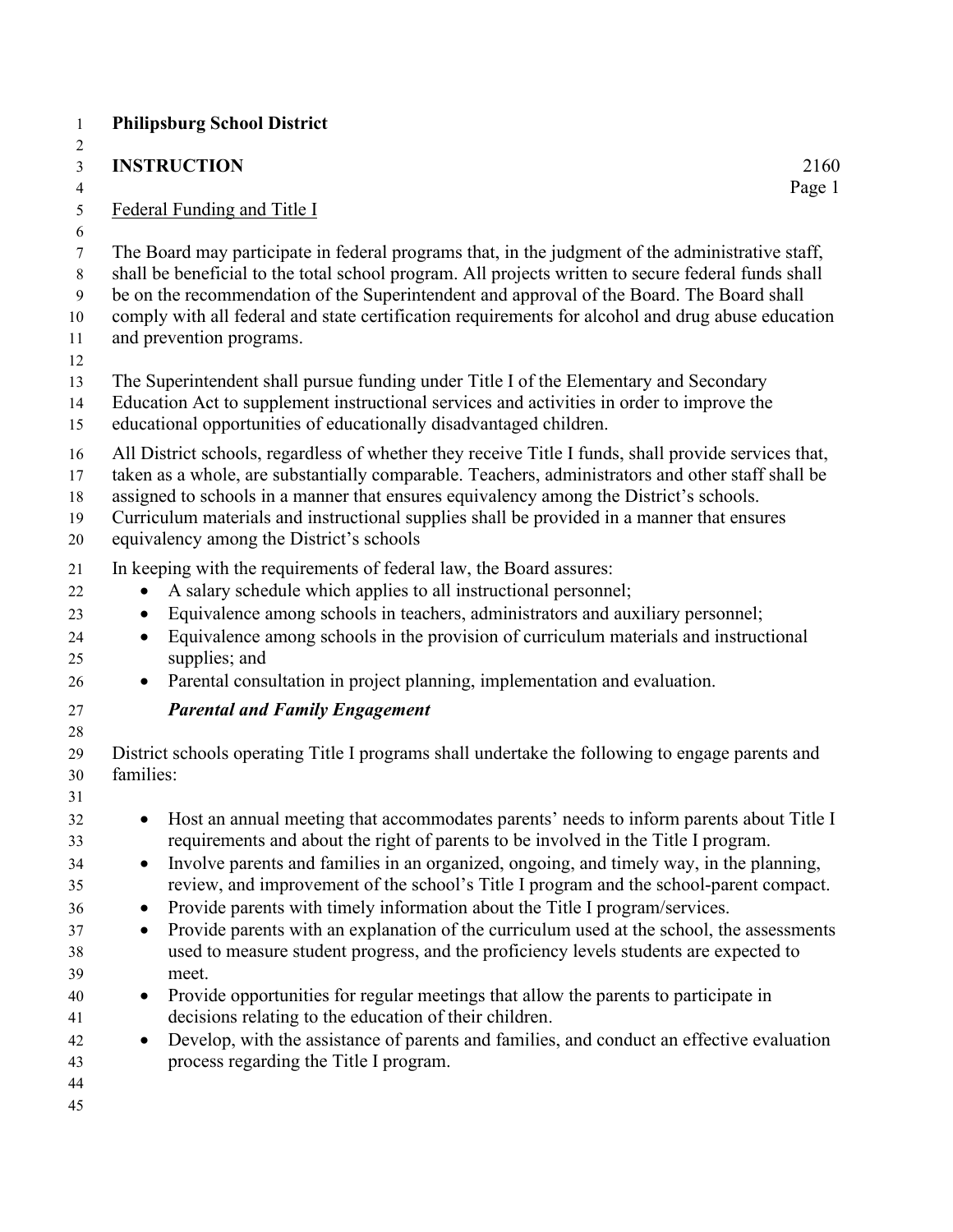#### *School-Parent Compact*

 The District will distribute to parents a school-parent compact for each school operating a Title I program. The compact, jointly developed with parents, explains how parents, the entire school staff, and students share the responsibility for improved student academic achievement. It shall describe specific ways the school and families will partner to help children achieve the State's academic standards. It will address the following:

- The school's responsibility to provide high-quality curriculum and instruction;
- The ways parents will be responsible for supporting their children's learning;
- The importance of ongoing communication between parents and teachers through, at a minimum, annual parent-teacher conferences; reports on student progress; access to staff; opportunities for parents to volunteer and participate in their child's class; and
- opportunities to observe classroom activities.
- It will also address any other matters determined in development of the compact.
- 

#### *Interactions with Parents and Families*

 The District will engage parents and families in meaningful interactions with schools operating Title I programs. It will support flexible opportunities for a partnership among staff, parents, and the community to improve student academic achievement. To help reach these goals, schools will establish the following practices:

- • Provide parents and families with assistance in understanding the State's academic content standards, assessments, and how to monitor and improve the achievement of their children.
- Provide parents and families with materials and training to help them work with their children to improve their children's achievement.
- <sup>33</sup> With the assistance of parents, educate staff members about the value of parent and family contributions, and in how to work with parents and families as equal partners.
- Coordinate and integrate the Title I parental and family engagement program with other programs, and conducts other activities, such as parent/family resource nights/activities, to encourage and support parents and families in more fully participating in the education of their children.
- Distribute information related to school and parent and family programs, meetings, and other activities to parents and families in a format and language that the parents understand.
- 

 To the extent feasible and appropriate, the District will attempt to coordinate and integrate parent and family engagement strategies with other relevant federal, state, and local laws and programs.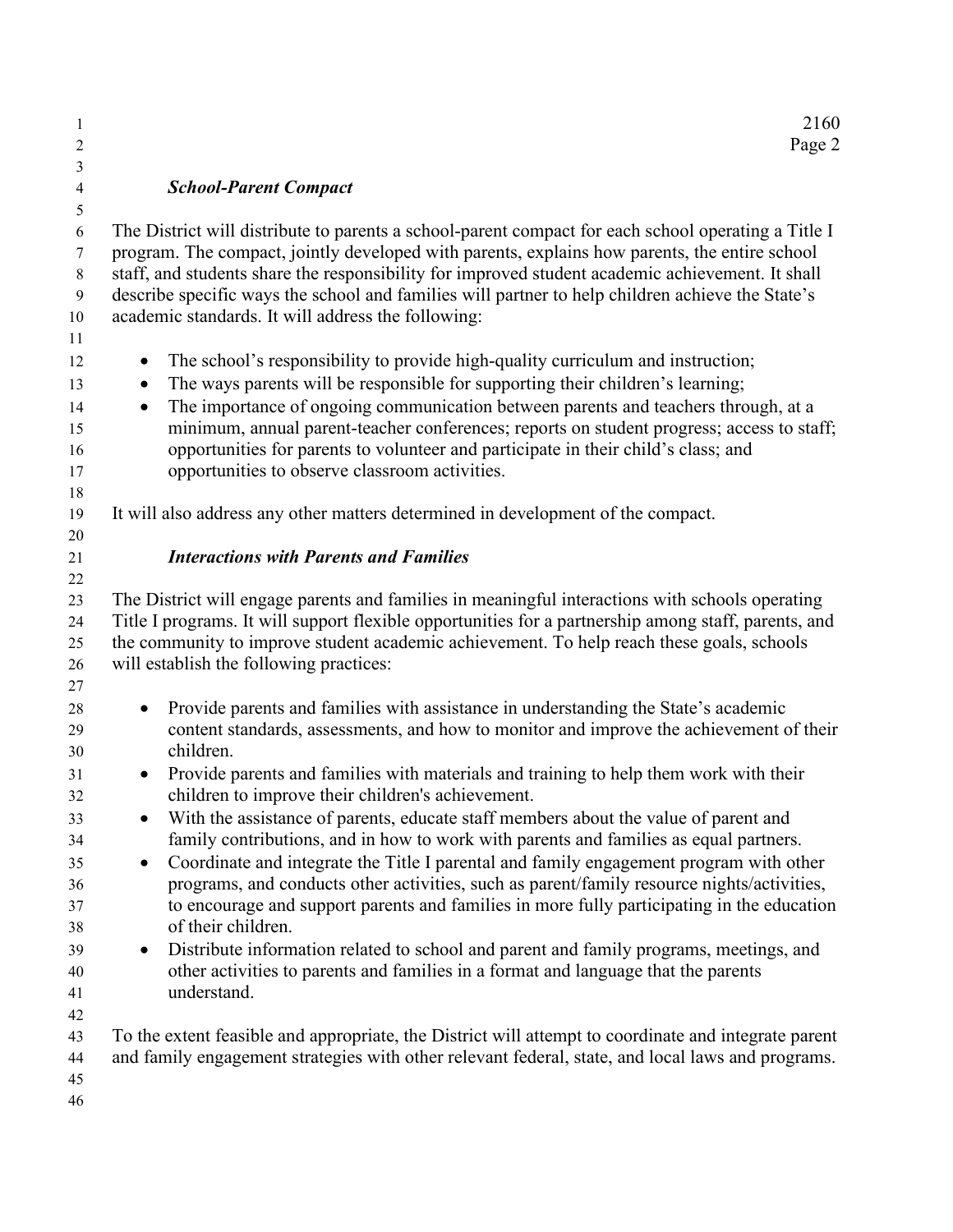| 1              |                         | 2160                                                                                                 |
|----------------|-------------------------|------------------------------------------------------------------------------------------------------|
| $\overline{c}$ |                         | Page 3                                                                                               |
| 3              |                         |                                                                                                      |
| 4              | <b>Accessibility</b>    |                                                                                                      |
| 5              |                         |                                                                                                      |
| 6              |                         | The District will provide opportunities for the participation of all parents, including parents with |
| 7              |                         | limited English proficiency, parents with disabilities, and parents of migratory students.           |
| $\,8\,$<br>9   |                         | Information and reports shall be provided in a format and language that parents understand.          |
| 10             | Review                  |                                                                                                      |
| 11             |                         |                                                                                                      |
| 12             |                         | The District shall undertake activities to engage parents and families in the review and revision    |
| 13             | of this policy.         |                                                                                                      |
| 14             |                         |                                                                                                      |
| 15             |                         |                                                                                                      |
| 16             | <b>Cross Reference:</b> | Board Policy 4700                                                                                    |
| 17             |                         | <b>Administrative Procedures</b>                                                                     |
| 18             |                         |                                                                                                      |
| 19             | Legal Reference:        | Title I of the Elementary and Secondary Education Act, 20 U.S.C.                                     |
| 20             |                         | § 6301-6514, as implemented by 34 C.F.R. part 200 of the No                                          |
| 21             |                         | Child Left Behind Act of 2001 and as amended by the Every                                            |
| 22             |                         | Student Succeeds Act, P.L. 114-95                                                                    |
| 23             |                         | Agostini v. Felton, 521 U.S.103 (1997)                                                               |
| 24             |                         |                                                                                                      |
| 25             |                         |                                                                                                      |
| 26             |                         |                                                                                                      |
| 27             | Policy History:         |                                                                                                      |
| 28             | Adopted on:             |                                                                                                      |
| 29             | Reviewed on:            |                                                                                                      |
| 30             | Revised on:             |                                                                                                      |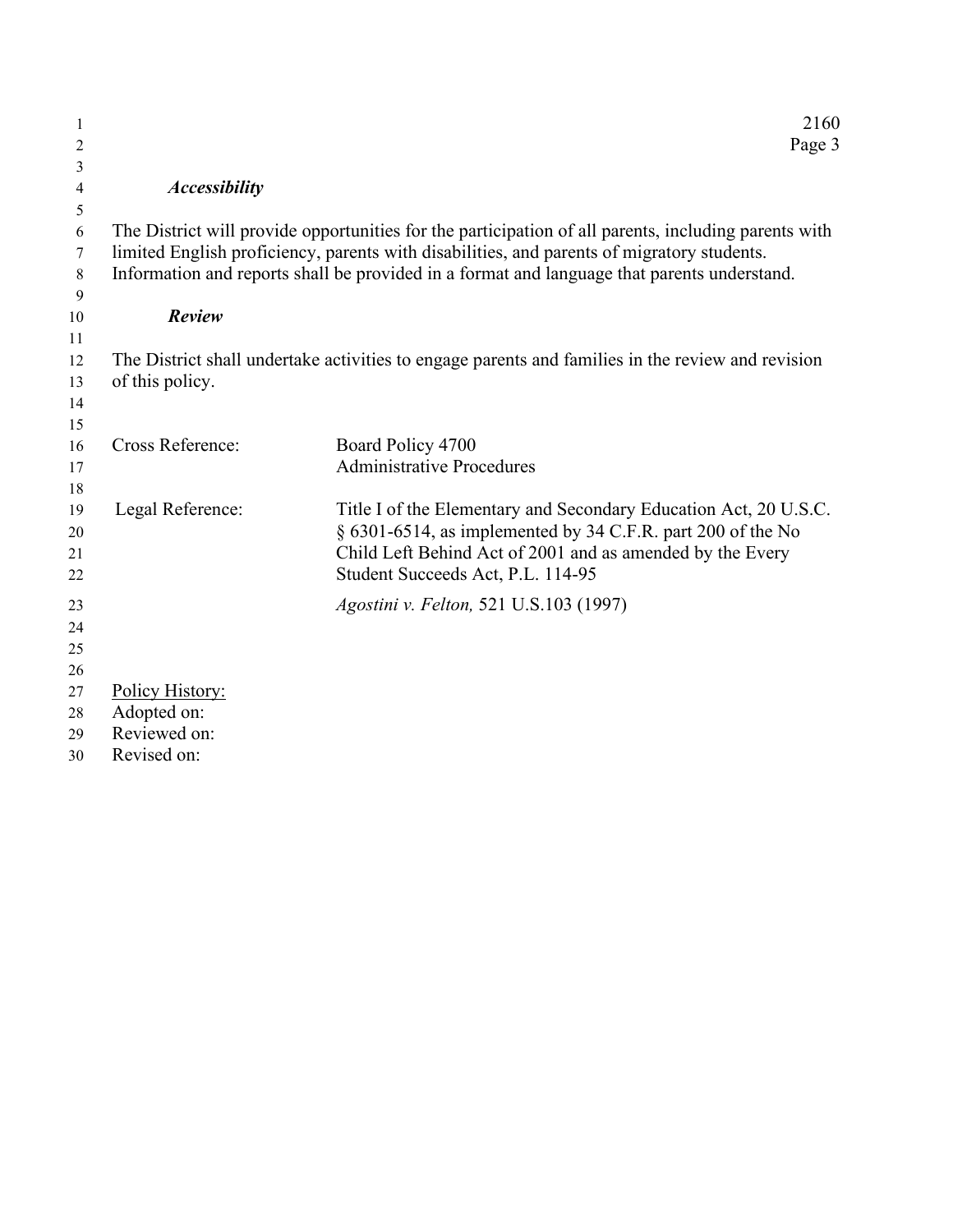| 1              | <b>Philipsburg School District</b> |                                                                                                     |  |
|----------------|------------------------------------|-----------------------------------------------------------------------------------------------------|--|
| $\overline{2}$ |                                    |                                                                                                     |  |
| $\mathfrak{Z}$ | <b>INSTRUCTION</b>                 | 2161                                                                                                |  |
| $\overline{4}$ |                                    |                                                                                                     |  |
| 5              | <b>Special Education</b>           |                                                                                                     |  |
| 6              |                                    |                                                                                                     |  |
| 7              |                                    | The District will provide a free appropriate public education and necessary related services to all |  |
| 8              |                                    | children with disabilities residing within the District, as required under the Individuals with     |  |
| 9              |                                    | Disabilities Education Act (IDEA), provisions of Montana law, and the Americans with                |  |
| 10             | Disabilities Act.                  |                                                                                                     |  |
| 11             |                                    |                                                                                                     |  |
| 12             |                                    | For students eligible for services under IDEA, the District will follow procedures for              |  |
| 13             |                                    | identification, evaluation, placement, and delivery of service to children with disabilities, as    |  |
| 14             |                                    | provided in the current Montana State Plan under Part B of IDEA.                                    |  |
| 15             |                                    |                                                                                                     |  |
| 16             |                                    | The District may maintain membership in one or more cooperative associations which may assist       |  |
| 17             |                                    | in fulfilling the District's obligations to its disabled students.                                  |  |
| 18             |                                    |                                                                                                     |  |
| 19             |                                    |                                                                                                     |  |
| 20             |                                    |                                                                                                     |  |
| 21             | Legal Reference:                   | Americans with Disabilities Act, 42 U.S.C. § 12101, et seq.                                         |  |
| 22             |                                    | Individuals with Disabilities Education Act, 20 U.S.C. § 1400, et seq.                              |  |
| 23             |                                    | § 20-7-Part Four, MCA Special Education for Exceptional Children                                    |  |
| 24             |                                    |                                                                                                     |  |
| 25             | Policy History:                    |                                                                                                     |  |
| 26             | Adopted on:                        |                                                                                                     |  |
| 27             | Reviewed on:                       |                                                                                                     |  |
| 28             | Revised on:                        |                                                                                                     |  |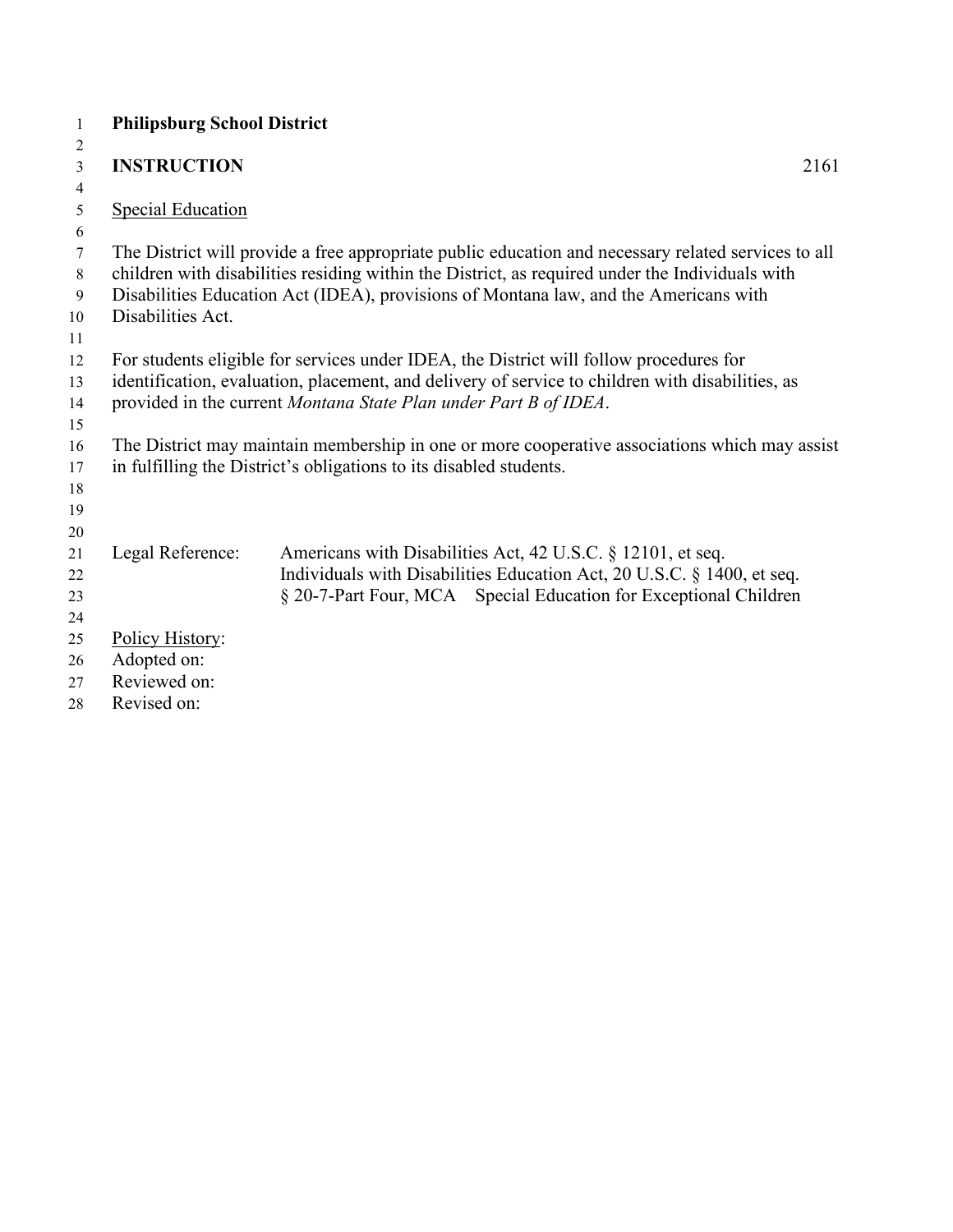| 1                | <b>Philipsburg School District</b> |                                                                                                     |      |
|------------------|------------------------------------|-----------------------------------------------------------------------------------------------------|------|
| 2                |                                    |                                                                                                     |      |
| 3                | <b>INSTRUCTION</b>                 |                                                                                                     | 2162 |
| 4                |                                    |                                                                                                     |      |
| 5                |                                    | Section 504 of the Rehabilitation Act of 1973 ("Section 504")                                       |      |
| 6                |                                    |                                                                                                     |      |
| $\tau$           |                                    | It is the intent of the District to ensure that students who are disabled within the definition of  |      |
| 8                |                                    | Section 504 of the Rehabilitation Act of 1973 are identified, evaluated, and provided with          |      |
| $\boldsymbol{9}$ |                                    | appropriate educational services. For those students who need or are believed to need special       |      |
| 10               |                                    | instruction and/or related services under Section 504 of the Rehabilitation Act of 1973, the        |      |
| 11               |                                    | District shall establish and implement a system of procedural safeguards. The safeguards shall      |      |
| 12               |                                    | cover students' identification, evaluation, and educational placement. This system shall include:   |      |
| 13               |                                    | notice, an opportunity for the student's parent or legal guardian to examine relevant records, an   |      |
| 14               |                                    | impartial hearing with opportunity for participation by the student's parent or legal guardian, and |      |
| 15               | a review procedure.                |                                                                                                     |      |
| 16               |                                    |                                                                                                     |      |
| 17               | Cross Reference:                   | <b>Administrative Procedures</b>                                                                    |      |
| 18               |                                    |                                                                                                     |      |
| 19               | Legal Reference:                   | Rehabilitation Act of 1973, Section 504, 29 U.S.C. § 794                                            |      |
| 20               |                                    | 34 C.F.R. 104.36<br>Procedural safeguards                                                           |      |
| 21               |                                    |                                                                                                     |      |
| 22               | Policy History:                    |                                                                                                     |      |
| 23               | Adopted on:                        |                                                                                                     |      |
| 24               | Reviewed on:                       |                                                                                                     |      |
| 25               | Revised on:                        |                                                                                                     |      |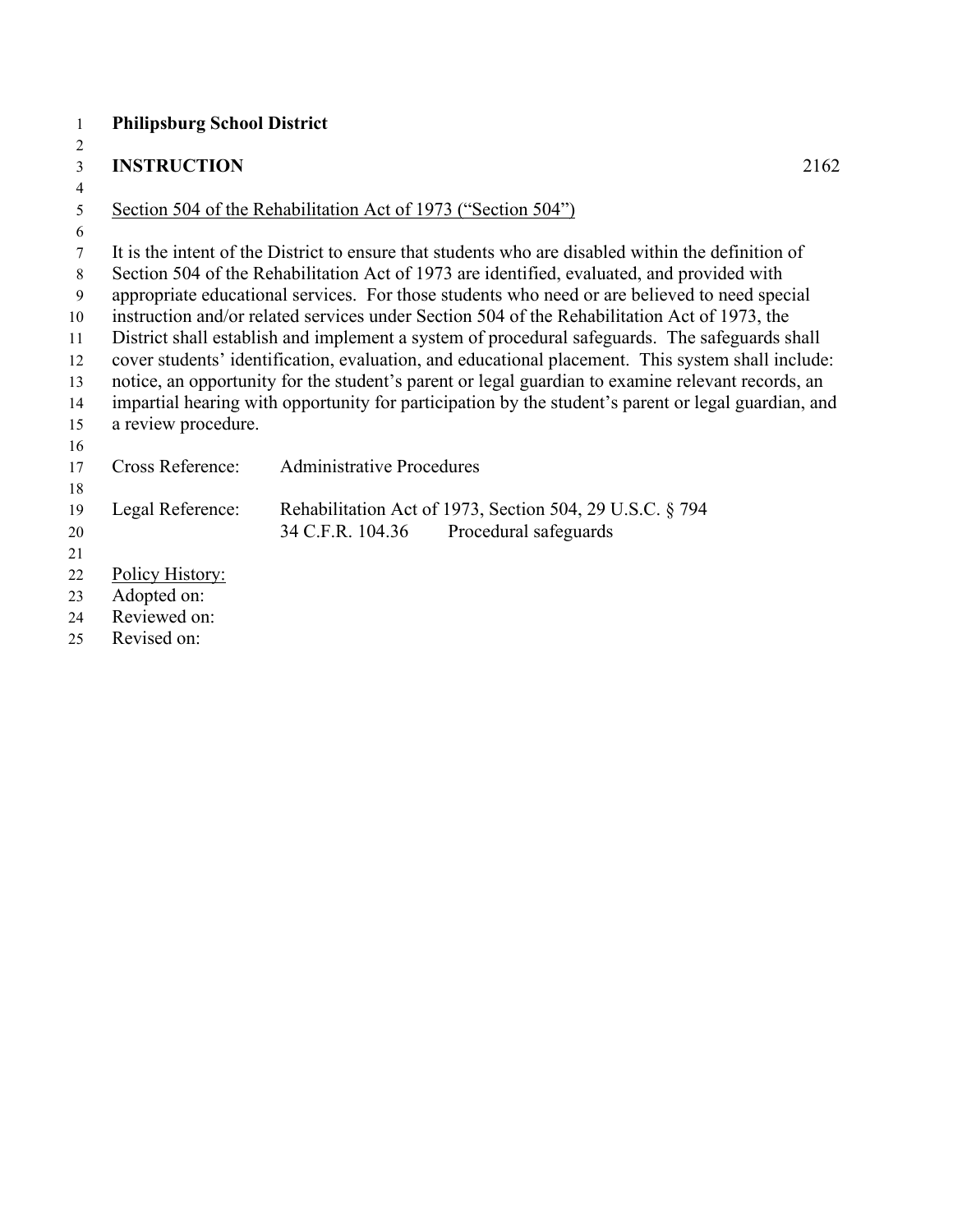|                            | <b>Philipsburg School District</b>                                                |                                                                                             |                                                                                                                                                                                                                                                                                                                                                                                                                                                                                                                                                                                                                                                                                                                                                                                                                                                                                                                                                                                                                                                |
|----------------------------|-----------------------------------------------------------------------------------|---------------------------------------------------------------------------------------------|------------------------------------------------------------------------------------------------------------------------------------------------------------------------------------------------------------------------------------------------------------------------------------------------------------------------------------------------------------------------------------------------------------------------------------------------------------------------------------------------------------------------------------------------------------------------------------------------------------------------------------------------------------------------------------------------------------------------------------------------------------------------------------------------------------------------------------------------------------------------------------------------------------------------------------------------------------------------------------------------------------------------------------------------|
|                            | <b>INSTRUCTION</b>                                                                |                                                                                             | 2168<br>page 1 of 2                                                                                                                                                                                                                                                                                                                                                                                                                                                                                                                                                                                                                                                                                                                                                                                                                                                                                                                                                                                                                            |
|                            |                                                                                   | Distance, Online, and Technology-Delivered Learning                                         |                                                                                                                                                                                                                                                                                                                                                                                                                                                                                                                                                                                                                                                                                                                                                                                                                                                                                                                                                                                                                                                |
|                            |                                                                                   | online learning, videoconferencing, streaming video).                                       | For purposes of this policy, "distance learning" is defined as instruction in which students and<br>teachers are separated by time and/or location with synchronous or asynchronous content,<br>instruction, and communication between student and teacher (e.g., correspondence courses,                                                                                                                                                                                                                                                                                                                                                                                                                                                                                                                                                                                                                                                                                                                                                      |
|                            |                                                                                   | programs, provided the following requirements are met:                                      | The District may receive and/or provide distance, online, and technology-delivered learning                                                                                                                                                                                                                                                                                                                                                                                                                                                                                                                                                                                                                                                                                                                                                                                                                                                                                                                                                    |
| 1.<br>2.<br>3.<br>4.<br>5. | 10.55.907(3)(a)(b)(c);<br>e).<br>educational program.                             | and performance standards;<br>or technology-delivered programs;<br>ARM 10.55.907(3)(d); and | The distance, online, and technology-delivered learning programs and/or courses shall<br>meet the learner expectations adopted by the District and be aligned with state content<br>The District shall provide a report to the Superintendent of Public Instruction,<br>documenting how it is meeting the needs of students under the accreditation standards,<br>who are taking a majority of courses during each grading period via distance, online, and/<br>The District will provide qualified instructors and/or facilitators as described in ARM<br>The District will ensure that the distance, online, and technology-delivered learning<br>facilitators receive in-service training on technology-delivered instruction as described in<br>The District will comply with all other standards as described in ARM 10.55.907(4)(5)(a-<br>The District will permit a student to enroll in an approved distance learning course, in order that<br>such student may include a greater variety of learning experiences within the student's |
|                            |                                                                                   |                                                                                             | The District will not be obligated to pay for a student's distance learning courses.                                                                                                                                                                                                                                                                                                                                                                                                                                                                                                                                                                                                                                                                                                                                                                                                                                                                                                                                                           |
|                            | Legal Reference:<br>Policy History:<br>Adopted on:<br>Reviewed on:<br>Revised on: | ARM 10.55.602<br>ARM 10.55.705<br>ARM 10.55.907                                             | Definitions<br>Administrative Personnel; Assignment of School<br>Administrators/Principals<br>Distance, Online, and Technology Delivered<br>Learning                                                                                                                                                                                                                                                                                                                                                                                                                                                                                                                                                                                                                                                                                                                                                                                                                                                                                           |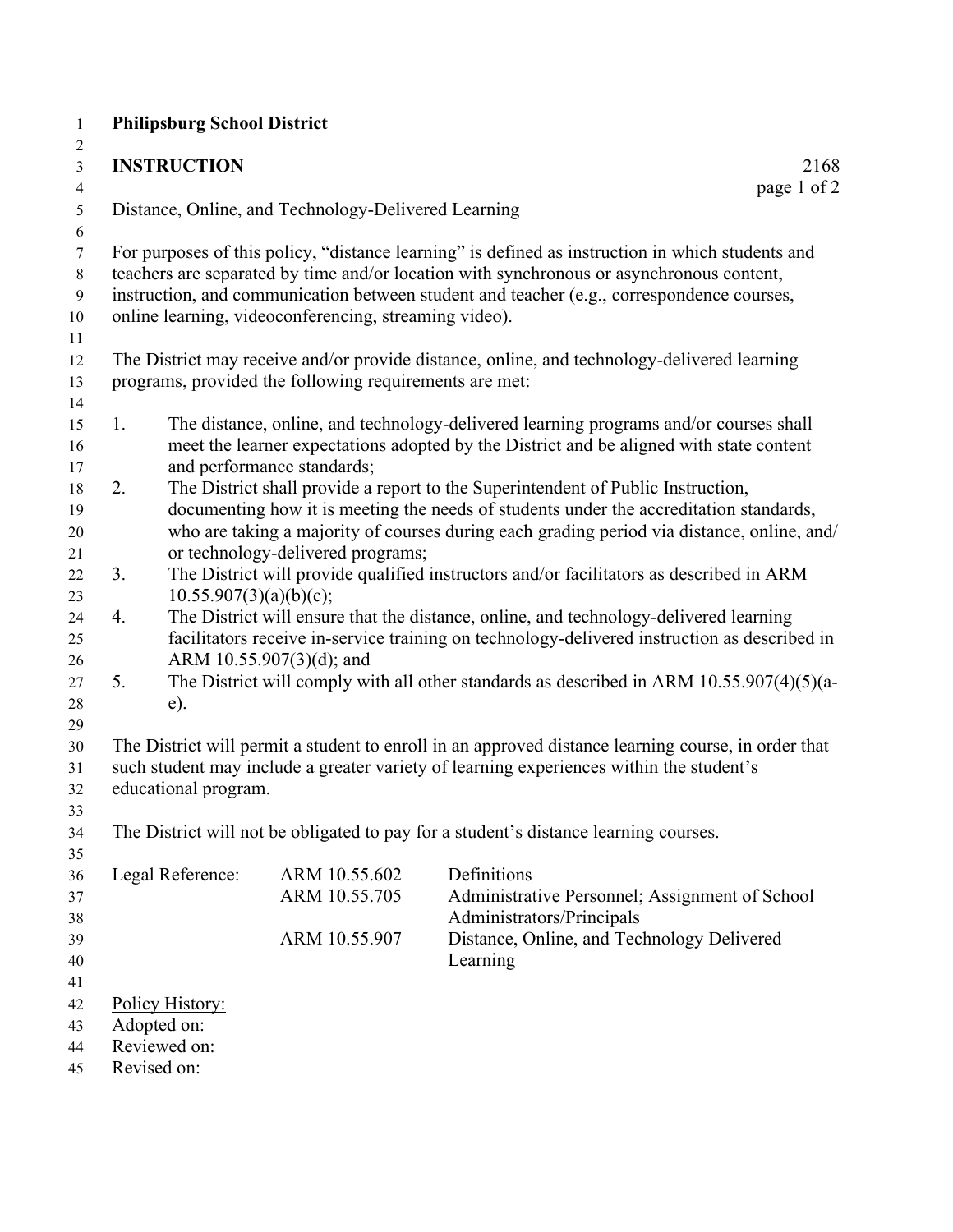| 1              | <b>Philipsburg School District</b> |                                                    |                                                                                                 |
|----------------|------------------------------------|----------------------------------------------------|-------------------------------------------------------------------------------------------------|
| $\overline{2}$ |                                    |                                                    |                                                                                                 |
| 3              | <b>INSTRUCTION</b>                 |                                                    | 2171                                                                                            |
| $\overline{4}$ |                                    |                                                    |                                                                                                 |
| 5              | <b>Significant Writing Program</b> |                                                    |                                                                                                 |
| 6              |                                    |                                                    |                                                                                                 |
| 7              |                                    |                                                    |                                                                                                 |
| 8              |                                    |                                                    | The Board of Trustees has determined that a significant writing program is critical for the     |
| 9              |                                    |                                                    | education program of the students. The significant writing program has been developed by the    |
| 10             |                                    |                                                    | administration and staff and approved by the Board. Teachers with a significant writing program |
| 11             |                                    | shall have a maximum load of 100 students per day. |                                                                                                 |
| 12             |                                    |                                                    |                                                                                                 |
| 13             |                                    |                                                    |                                                                                                 |
| 14             |                                    |                                                    |                                                                                                 |
| 15             | Legal References:                  | $10.55.701(2)$ (p) ARM                             | <b>Board of Trustees</b>                                                                        |
| 16             |                                    | 10.55.713 (4) ARM                                  | Teacher Load and Class Size                                                                     |
| 17             |                                    |                                                    |                                                                                                 |
| 18             | Policy History:                    |                                                    |                                                                                                 |
| 19             | Adopted on:                        |                                                    |                                                                                                 |
| 20             | Reviewed on:                       |                                                    |                                                                                                 |
| 21             | Revised on:                        |                                                    |                                                                                                 |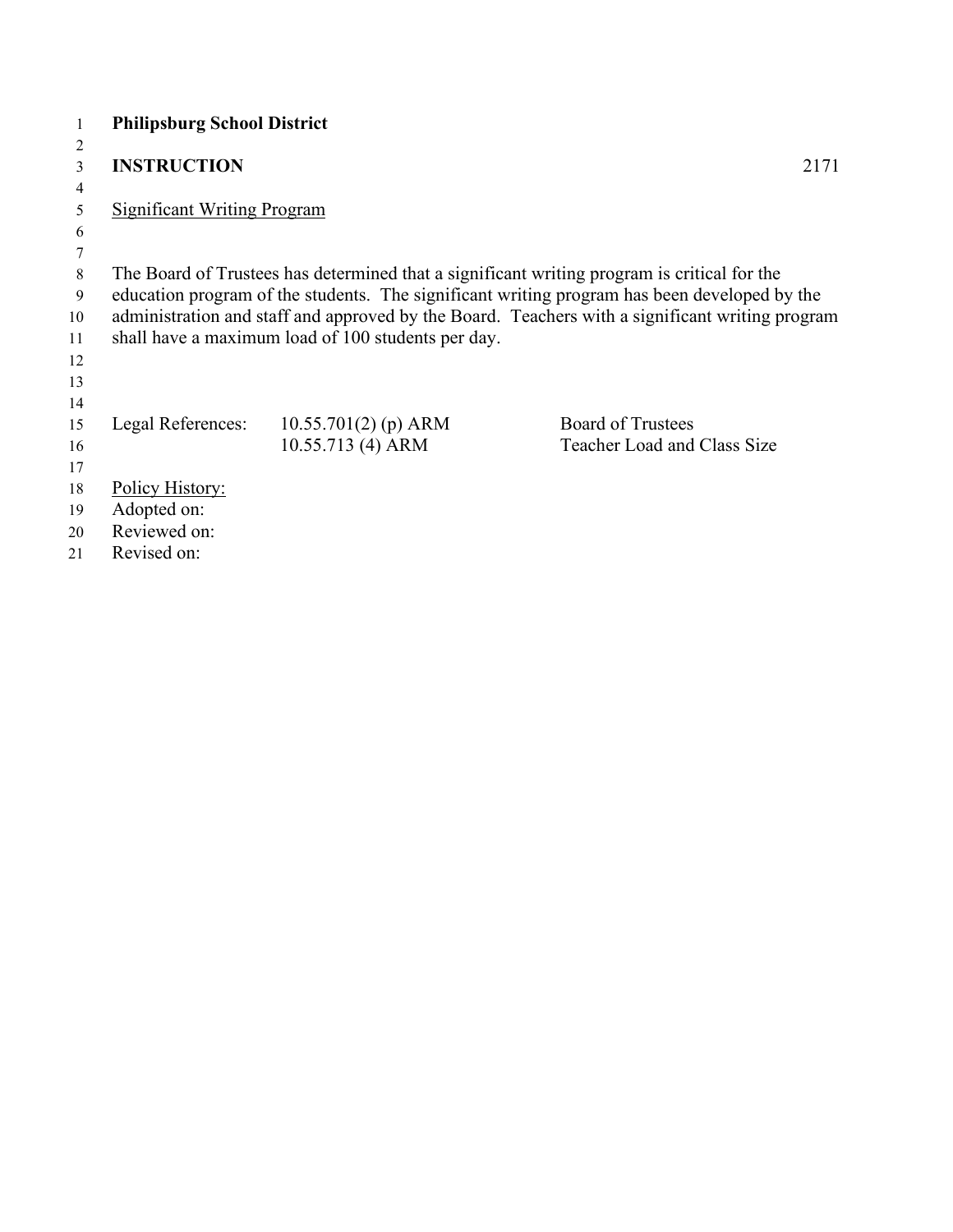| 1  | <b>Philipsburg School District</b> |                  |                                                                                                    |
|----|------------------------------------|------------------|----------------------------------------------------------------------------------------------------|
| 2  |                                    |                  |                                                                                                    |
| 3  | <b>INSTRUCTION</b>                 |                  | 2250                                                                                               |
| 4  |                                    |                  |                                                                                                    |
| 5  | Community and Adult Education      |                  |                                                                                                    |
| 6  |                                    |                  |                                                                                                    |
|    |                                    |                  | The District makes its resources available to adults and other non-students, within limits of      |
| 8  |                                    |                  | budget, staff, and facilities, provided there is no interference with or impairment of the regular |
| 9  |                                    |                  | school program. Community and adult education and other offerings may be developed in              |
| 10 |                                    |                  | cooperation with community representatives, subject to approval and authorization by the Board.    |
| 11 |                                    |                  |                                                                                                    |
| 12 |                                    |                  |                                                                                                    |
| 13 |                                    |                  |                                                                                                    |
| 14 | Legal Reference:                   | $$20-7-703, MCA$ | Trustees' policies for adult education                                                             |
| 15 |                                    |                  |                                                                                                    |
| 16 | Policy History:                    |                  |                                                                                                    |
| 17 | Adopted on:                        |                  |                                                                                                    |
| 18 | Reviewed on:                       |                  |                                                                                                    |
| 19 | Revised on:                        |                  |                                                                                                    |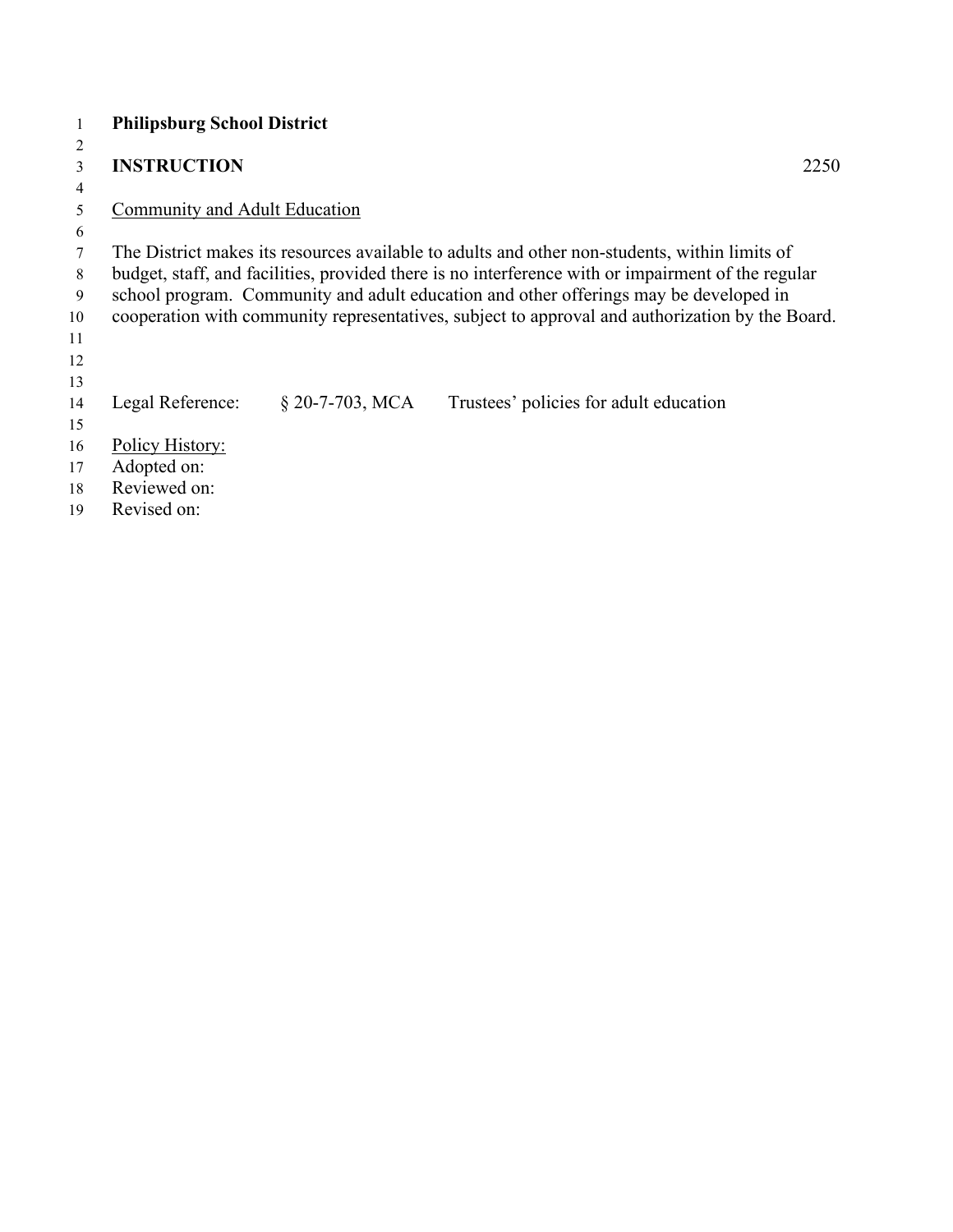| 1        | <b>Philipsburg School District</b>                      |      |                           |                                                                                                    |
|----------|---------------------------------------------------------|------|---------------------------|----------------------------------------------------------------------------------------------------|
| 2        |                                                         |      |                           |                                                                                                    |
| 3        | <b>INSTRUCTION</b>                                      |      |                           | 2309                                                                                               |
| 4        |                                                         |      |                           |                                                                                                    |
| 5        | <b>Library Materials</b>                                |      |                           |                                                                                                    |
| 6<br>7   |                                                         |      |                           | The District maintains libraries primarily for use by District students. The Librarian is          |
| 8        |                                                         |      |                           | responsible for selecting materials for inclusion in the libraries, subject to the approval of the |
| 9        |                                                         |      |                           | Superintendent. Prior to presenting materials for inclusion in the library, the Librarian may      |
| 10       |                                                         |      |                           | consider the existing collection, the curricular needs of the students and the recommendations of  |
| 11       |                                                         |      |                           | the American Association of School Librarians in determining what materials are appropriate for    |
| 12       | the libraries.                                          |      |                           |                                                                                                    |
| 13       |                                                         |      |                           |                                                                                                    |
| 14       |                                                         |      |                           | Library materials may be checked out by students or staff during the instructional day. Students   |
| 15       |                                                         |      |                           | and staff who check out library materials are responsible for the care and timely return of such   |
| 16       |                                                         |      |                           | materials. Building principals may assess fines for damaged or unreturned books.                   |
| 17       |                                                         |      |                           |                                                                                                    |
| 18       |                                                         |      |                           | Any individual may challenge the selection of materials for use in the libraries. The              |
| 19       |                                                         |      |                           | Superintendent shall appoint a committee of teachers, a librarian and administrators as            |
| 20       | challenged material is properly located in the library. |      |                           | independent investigators pursuant to the Learning Materials Review to determine if the            |
| 21       |                                                         |      |                           |                                                                                                    |
| 22       |                                                         |      |                           |                                                                                                    |
| 23       |                                                         |      |                           |                                                                                                    |
| 24       |                                                         |      |                           |                                                                                                    |
| 25       | Cross Reference:                                        | 1700 |                           | <b>Uniform Complaint Procedure</b>                                                                 |
| 26       |                                                         | 2314 | Learning Materials Review |                                                                                                    |
| 27       | Legal Reference:                                        |      |                           | § 20-4-402(5), MCA Duties of district superintendent or county high                                |
| 28<br>29 |                                                         |      |                           | school principal                                                                                   |
| 30       |                                                         |      | $\S$ 20-7-203, MCA        | Trustees' policies for school library                                                              |
| 31       |                                                         |      | § 20-7-204, MCA           | School library book selection                                                                      |
| 32       |                                                         |      |                           |                                                                                                    |
| 33       | Policy History:                                         |      |                           |                                                                                                    |
| 34       | Adopted on:                                             |      |                           |                                                                                                    |
| 35       | Reviewed on:                                            |      |                           |                                                                                                    |
| 36       | Revised on:                                             |      |                           |                                                                                                    |
|          |                                                         |      |                           |                                                                                                    |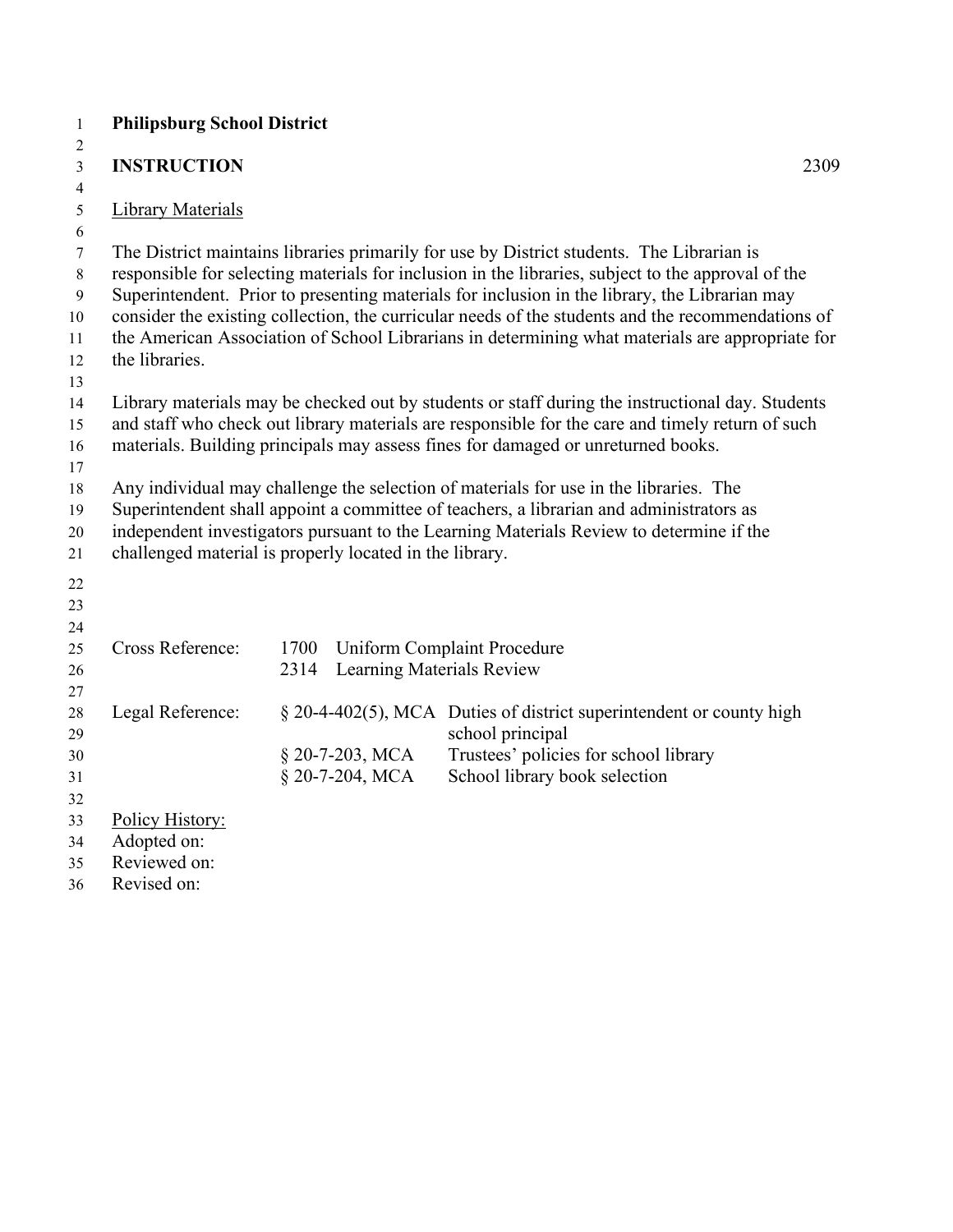|                                      |                                                           | 2311                                                                                                                                                                                                                                                                                                                                                                                              |
|--------------------------------------|-----------------------------------------------------------|---------------------------------------------------------------------------------------------------------------------------------------------------------------------------------------------------------------------------------------------------------------------------------------------------------------------------------------------------------------------------------------------------|
| <b>Instructional Materials</b>       |                                                           |                                                                                                                                                                                                                                                                                                                                                                                                   |
| for students and:                    |                                                           | The Board is legally responsible to approve and to provide the necessary instructional materials<br>used in the District. Instructional materials are any material used in classroom instruction,<br>library or any materials to which a teacher might refer a student as part of the course of<br>instruction. Textbooks and instructional materials should provide quality learning experiences |
| $\bullet$                            | Enrich and support the curriculum;                        |                                                                                                                                                                                                                                                                                                                                                                                                   |
| $\bullet$<br>standards;              |                                                           | Stimulate growth in knowledge, literary appreciation, aesthetic value, and ethical                                                                                                                                                                                                                                                                                                                |
| $\bullet$                            |                                                           | Provide background information to enable students to make intelligent judgments;                                                                                                                                                                                                                                                                                                                  |
| $\bullet$                            | Present opposing sides of controversial issues;           |                                                                                                                                                                                                                                                                                                                                                                                                   |
| $\bullet$                            |                                                           | Be representative of the many religious, ethnic, and cultural groups and their                                                                                                                                                                                                                                                                                                                    |
| $\bullet$                            | contributions to our American heritage;                   | Depict in an accurate and unbiased way the cultural diversity and pluralistic nature of                                                                                                                                                                                                                                                                                                           |
| American society.                    |                                                           |                                                                                                                                                                                                                                                                                                                                                                                                   |
|                                      |                                                           |                                                                                                                                                                                                                                                                                                                                                                                                   |
|                                      |                                                           | Basic instructional course material in the fundamental skill areas of language arts, mathematics,                                                                                                                                                                                                                                                                                                 |
|                                      |                                                           | science, and social studies should be reviewed at intervals not exceeding five (5) years. All<br>instructional materials must be sequential and must be compatible with previous and future                                                                                                                                                                                                       |
| offerings.                           |                                                           |                                                                                                                                                                                                                                                                                                                                                                                                   |
|                                      |                                                           | Instructional materials may be made available for loan to students when the best interest of the<br>District and student will be served by such a decision. Students will not be charged for normal                                                                                                                                                                                               |
|                                      | for the proper accounting of all instructional materials. | wear. They will be charged replacement cost, however, as well as for excessive wear,                                                                                                                                                                                                                                                                                                              |
|                                      | 2314                                                      | unreasonable damage, or lost materials. The professional staff will maintain records necessary<br>Learning Materials Review                                                                                                                                                                                                                                                                       |
| Cross Reference:<br>Legal Reference: | § 20-4-402, MCA                                           | Duties of district superintendent or county high                                                                                                                                                                                                                                                                                                                                                  |
|                                      |                                                           | school principal                                                                                                                                                                                                                                                                                                                                                                                  |
|                                      | § 20-7-601, MCA<br>§ 20-7-602, MCA                        | Free textbook provisions<br>Textbook selection and adoption                                                                                                                                                                                                                                                                                                                                       |
|                                      |                                                           |                                                                                                                                                                                                                                                                                                                                                                                                   |
| Policy History:                      |                                                           |                                                                                                                                                                                                                                                                                                                                                                                                   |
| Adopted on:<br>Reviewed on:          |                                                           |                                                                                                                                                                                                                                                                                                                                                                                                   |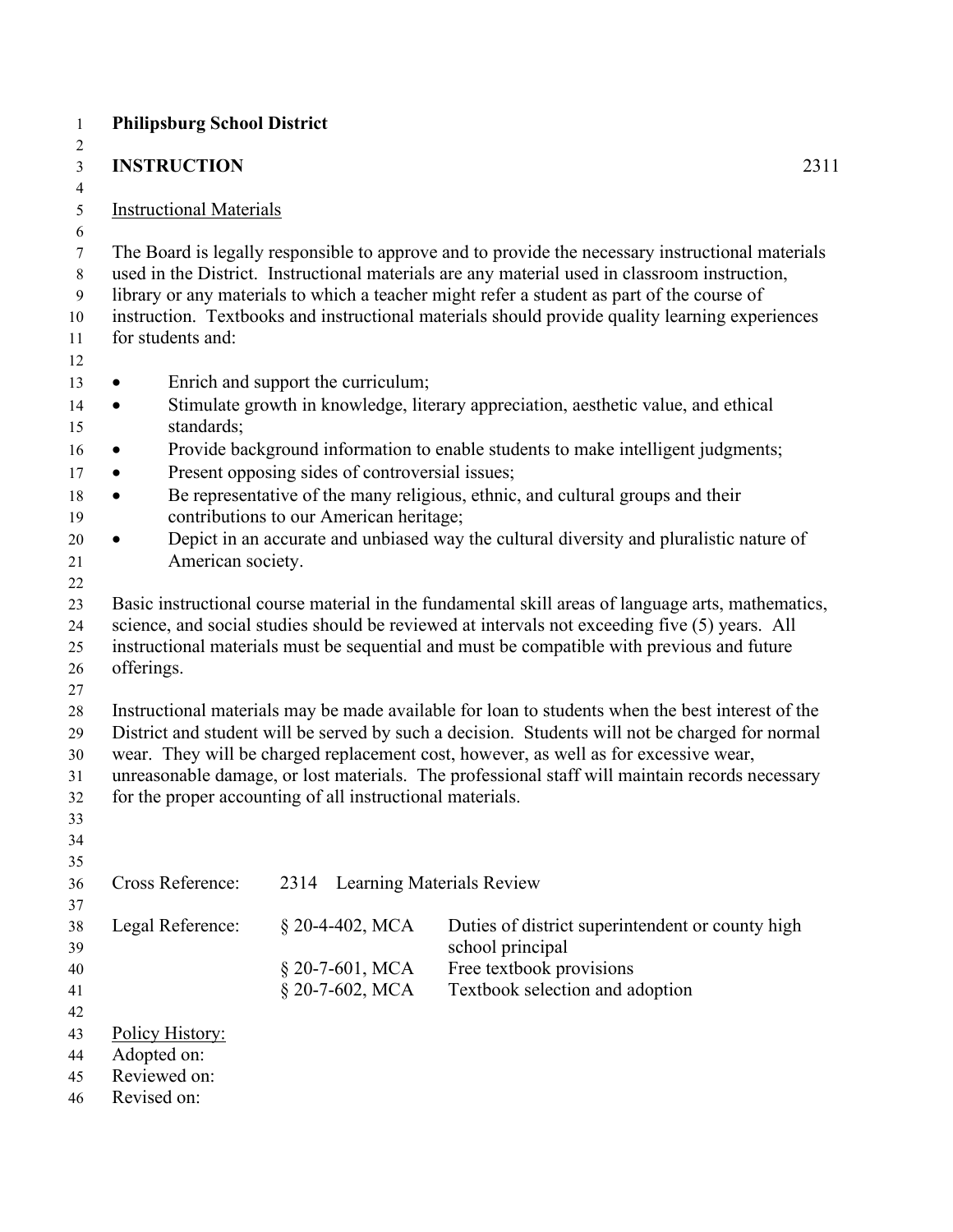| 1              | <b>Philipsburg School District</b>                                                                     |
|----------------|--------------------------------------------------------------------------------------------------------|
| 2              |                                                                                                        |
| $\mathfrak{Z}$ | <b>INSTRUCTION</b><br>2312                                                                             |
| $\overline{4}$ |                                                                                                        |
| $\sqrt{5}$     | Copyright                                                                                              |
| 6              |                                                                                                        |
| $\tau$         | The District recognizes that federal law makes it illegal to duplicate copyrighted materials           |
| 8              | without authorization of the holder of the copyright, except for certain exempt purposes. Severe       |
| 9              | penalties may be imposed for unauthorized copying or using of audio, visual or printed materials       |
| 10             | and computer software, unless the copying or using conforms to the "fair use" doctrine.                |
| 11             |                                                                                                        |
| 12             | Under the "fair use" doctrine, unauthorized reproduction of copyrighted materials is permissible       |
| 13             | for such purposes as criticism, comment, news reporting, teaching, scholarship or research.            |
| 14             |                                                                                                        |
| 15             | While the District encourages its staff to enrich the learning programs by making proper use of        |
| 16             | supplementary materials, it is the responsibility of District staff to abide by the District's copying |
| 17             | procedures and obey the requirements of the law. Under no circumstances shall it be necessary          |
| 18             | for District staff to violate copyright requirements in order to perform their duties properly. The    |
| 19             | District will not be responsible for any violations of the copyright law by its staff.                 |
| 20             |                                                                                                        |
| 21             | Any staff member who is uncertain as to whether reproducing or using copyrighted material              |
| 22             | complies with the District's procedures or is permissible under the law should contact the             |
| 23             | Superintendent. The Superintendent will assist staff in obtaining proper authorization to copy or      |
| 24             | use protected materials when such authorization is required.                                           |
| 25             |                                                                                                        |
| 26             |                                                                                                        |
| 27<br>28       | Legal Reference:<br>17 USC 101 - 1010 Federal Copyright Law of 1976                                    |
| 29             |                                                                                                        |
| 30             | Policy History:                                                                                        |
| 31             | Adopted on:                                                                                            |
| 32             | Reviewed on:                                                                                           |
|                |                                                                                                        |

Revised on: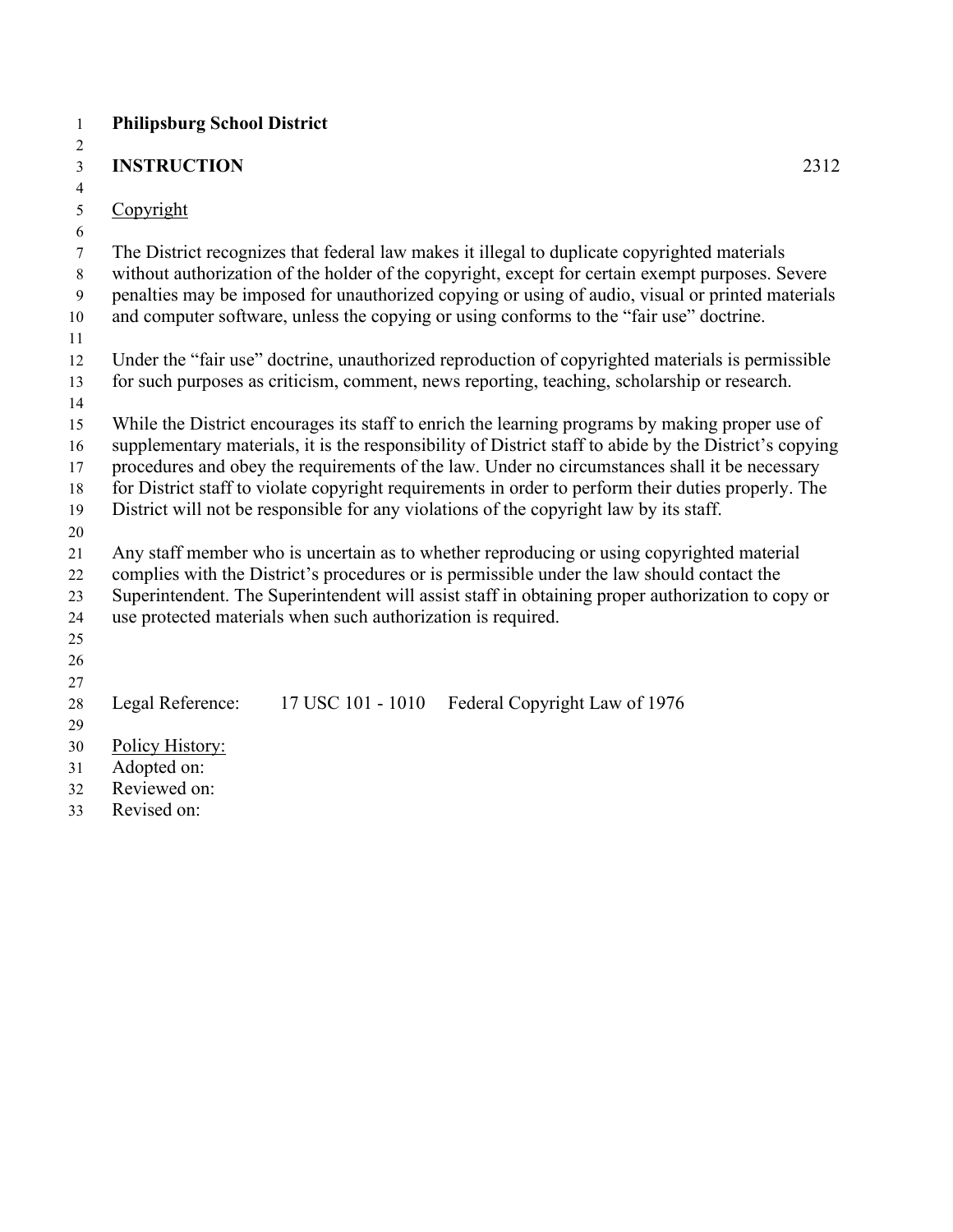| $\mathbf{1}$             | <b>Philipsburg School District</b>                                                                |  |  |  |  |
|--------------------------|---------------------------------------------------------------------------------------------------|--|--|--|--|
| 2                        |                                                                                                   |  |  |  |  |
| $\overline{\mathbf{3}}$  | <b>INSTRUCTION</b><br>2320                                                                        |  |  |  |  |
| $\overline{\mathcal{A}}$ |                                                                                                   |  |  |  |  |
| 5                        | Field Trips, Excursions, and Outdoor Education                                                    |  |  |  |  |
| 6                        |                                                                                                   |  |  |  |  |
| $\tau$                   | The Board recognizes that field trips when used as a device for teaching and learning integral to |  |  |  |  |
| $8\,$                    | the curriculum are an educationally sound and important ingredient in the instructional program   |  |  |  |  |
| 9                        | of the schools. Such trips can supplement and enrich classroom procedures by providing            |  |  |  |  |
| 10                       | learning experiences in an environment beyond the classroom.                                      |  |  |  |  |
| 11<br>12                 | Travel outside of the State must be approved by the Superintendent and the Board of Trustees at   |  |  |  |  |
| 13                       | least six months in advance. The Superintendent may approve all other field trips.                |  |  |  |  |
| 14                       |                                                                                                   |  |  |  |  |
| 15                       | The District shall develop procedures for the operation of a safe and productive field trip. Each |  |  |  |  |
| 16                       | field trip must be integrated with the curriculum and coordinated with classroom activities which |  |  |  |  |
| 17                       | enhance its usefulness.                                                                           |  |  |  |  |
| 18                       |                                                                                                   |  |  |  |  |
| 19                       | No staff member may solicit students during instructional time for any privately arranged field   |  |  |  |  |
| 20                       | trip or excursion without Board permission.                                                       |  |  |  |  |
| 21                       |                                                                                                   |  |  |  |  |
| 22                       | The presence of a person with a currently valid American Red Cross standard first aid card or     |  |  |  |  |
| 23                       | current certification from an equivalent first aid course is required during school-sponsored     |  |  |  |  |
| 24                       | activities, including field trips, athletic and other off-campus events.                          |  |  |  |  |
| 25                       |                                                                                                   |  |  |  |  |
| 26                       | Legal Reference:<br>ARM 37.111.825<br>Health Supervision and Maintenance                          |  |  |  |  |
| 27                       |                                                                                                   |  |  |  |  |
| 28                       | Policy History:                                                                                   |  |  |  |  |
| 29                       | Adopted on:                                                                                       |  |  |  |  |
| 30                       | Reviewed on:                                                                                      |  |  |  |  |

Revised on: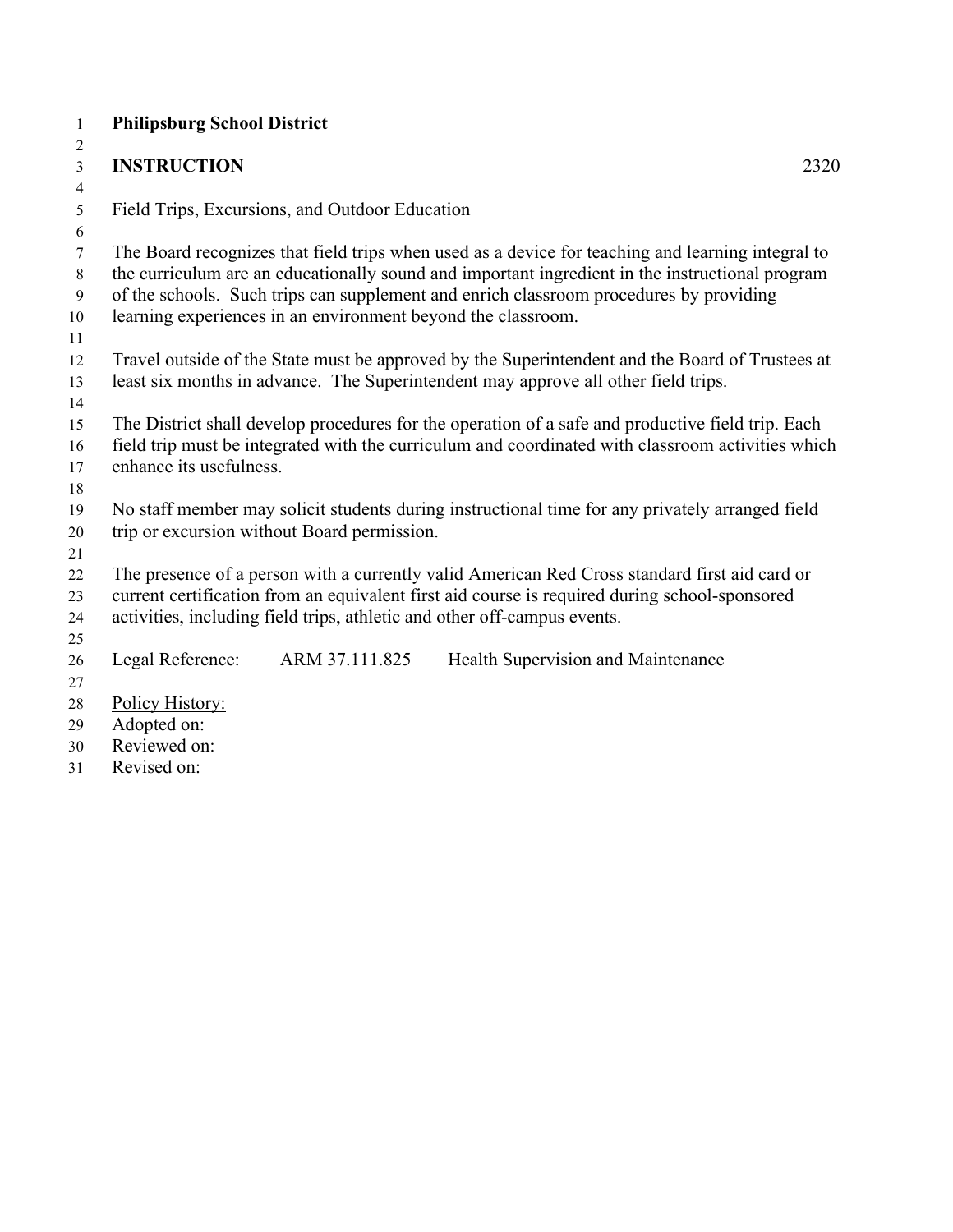| $\mathbf{1}$ | <b>Philipsburg School District</b>                                                                    |                                                                                                       |      |  |  |  |
|--------------|-------------------------------------------------------------------------------------------------------|-------------------------------------------------------------------------------------------------------|------|--|--|--|
| 2            |                                                                                                       |                                                                                                       |      |  |  |  |
| 3            | <b>INSTRUCTION</b>                                                                                    |                                                                                                       | 2330 |  |  |  |
| 4            |                                                                                                       |                                                                                                       |      |  |  |  |
| 5            |                                                                                                       | Controversial Issues and Academic Freedom                                                             |      |  |  |  |
| 6            |                                                                                                       |                                                                                                       |      |  |  |  |
| $\tau$       |                                                                                                       | The District will offer courses of study which will afford learning experiences appropriate to levels |      |  |  |  |
| $8\,$        | of student understanding. The instructional program respects the right of students to face issues, to |                                                                                                       |      |  |  |  |
| 9            |                                                                                                       | have free access to information, to study under teachers in situations free from prejudice, and to    |      |  |  |  |
| 10           |                                                                                                       | form, hold, and express their own opinions without personal prejudice or discrimination.              |      |  |  |  |
| 11<br>12     |                                                                                                       | Teachers will guide discussions and procedures with thoroughness and objectivity to acquaint          |      |  |  |  |
| 13           |                                                                                                       | students with the need to recognize various points of view, importance of fact, value of good         |      |  |  |  |
| 14           |                                                                                                       | judgment, and the virtue of respect for conflicting opinions.                                         |      |  |  |  |
| 15           |                                                                                                       |                                                                                                       |      |  |  |  |
| 16           |                                                                                                       | In a study or discussion of controversial issues or materials, however, the Board directs teaching    |      |  |  |  |
| 17           |                                                                                                       | staff to take into account the following criteria:                                                    |      |  |  |  |
| 18           |                                                                                                       |                                                                                                       |      |  |  |  |
| 19           | $\bullet$                                                                                             | Subjects of a controversial nature shall be defined as a political, religious and moral;              |      |  |  |  |
| 20           | $\bullet$                                                                                             | Both the building principal and the teacher must agree to allow a speaker or material of a            |      |  |  |  |
| 21           |                                                                                                       | controversial nature in the classroom. If the teacher and building principal are unable to            |      |  |  |  |
| 22           |                                                                                                       | agree, then they shall include the Superintendent in the decision-making process; and                 |      |  |  |  |
| 23           | $\bullet$                                                                                             | If the material or speaker requests presentation at an assembly, the principal shall make the         |      |  |  |  |
| 24           |                                                                                                       | decision and inform the community.                                                                    |      |  |  |  |
| 25           |                                                                                                       |                                                                                                       |      |  |  |  |
| 26           |                                                                                                       |                                                                                                       |      |  |  |  |
| $27\,$       | Legal Reference:                                                                                      | Article X, Sec. 8, Montana Constitution - School district trustees                                    |      |  |  |  |
| 28           |                                                                                                       | $\S$ 20-3-324(16) and (17), MCA<br>Powers and duties                                                  |      |  |  |  |
| 29           |                                                                                                       |                                                                                                       |      |  |  |  |
| 30           | Policy History:                                                                                       |                                                                                                       |      |  |  |  |
| 31           | Adopted on:                                                                                           |                                                                                                       |      |  |  |  |
| 32           | Reviewed on:                                                                                          |                                                                                                       |      |  |  |  |
| 33           | Revised on:                                                                                           |                                                                                                       |      |  |  |  |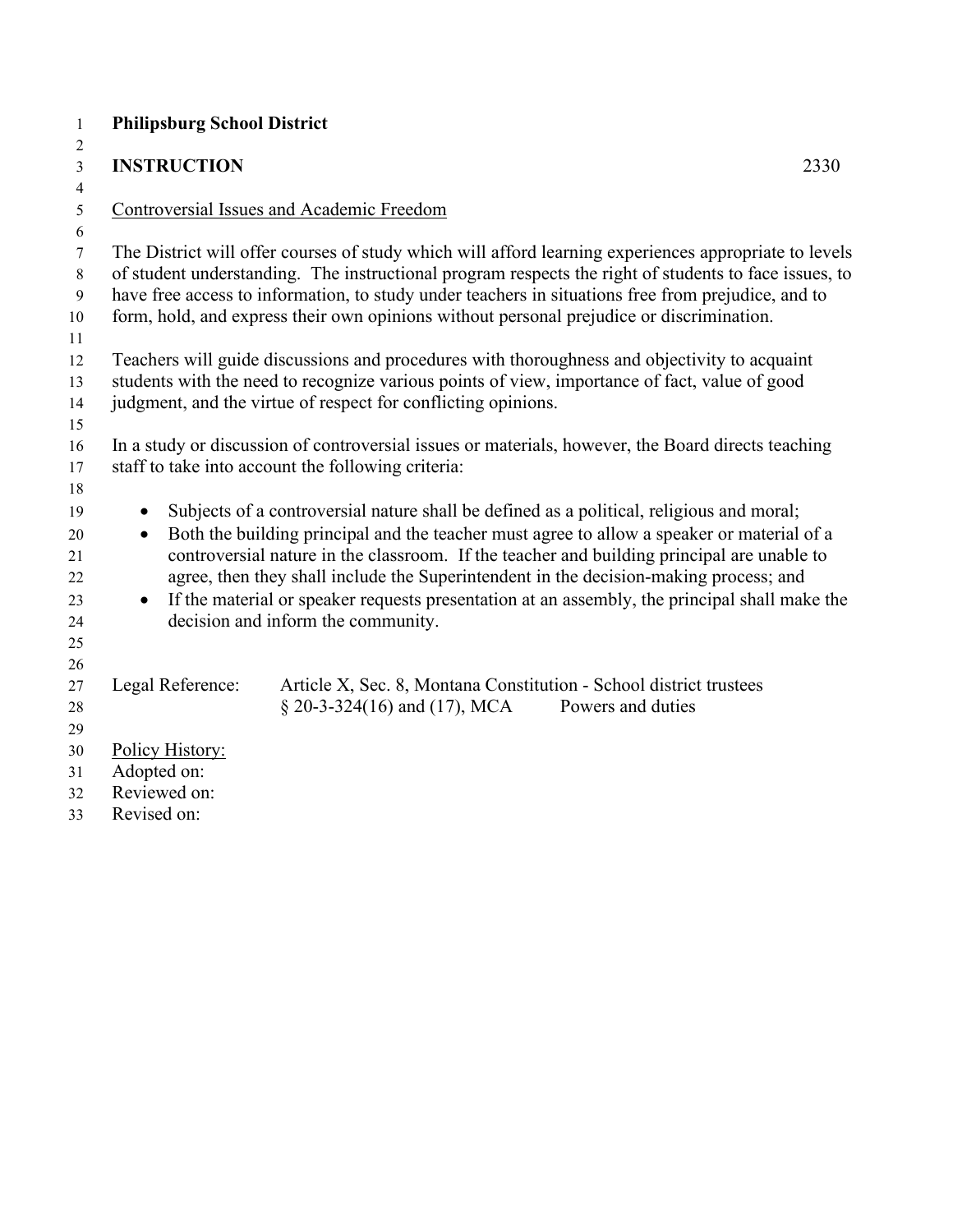| $\mathbf{1}$<br>$\overline{c}$           | <b>Philipsburg School District</b>                                                                                                                                                                                                                                                                                                                                                                                                                                                                    |
|------------------------------------------|-------------------------------------------------------------------------------------------------------------------------------------------------------------------------------------------------------------------------------------------------------------------------------------------------------------------------------------------------------------------------------------------------------------------------------------------------------------------------------------------------------|
| $\mathfrak{Z}$                           | <b>INSTRUCTION</b><br>2332                                                                                                                                                                                                                                                                                                                                                                                                                                                                            |
| $\overline{4}$                           | page 1 of 3                                                                                                                                                                                                                                                                                                                                                                                                                                                                                           |
| $\sqrt{5}$<br>6                          | <b>Religion and Religious Activities</b>                                                                                                                                                                                                                                                                                                                                                                                                                                                              |
| $\boldsymbol{7}$<br>$8\,$<br>9           | In keeping with the United States and Montana Constitutions and judicial decisions, the District<br>may not support any religion or endorse religious activity. At the same time, the District may<br>not prohibit private religious expression by students.                                                                                                                                                                                                                                          |
| $10\,$<br>11<br>12                       | <b>Student Prayer and Discussion</b>                                                                                                                                                                                                                                                                                                                                                                                                                                                                  |
| 13<br>14<br>15<br>16<br>17<br>18         | Students may pray individually or in groups and may discuss their religious views with other<br>students, as long as they are not disruptive or coercive. The right to engage in voluntary prayer<br>does not include the right to have a captive audience listen or to harass other students. Students<br>may pray silently in the classroom, except when they are expected to be involved in classroom<br>instruction or activities.                                                                |
| 19<br>$20\,$                             | <b>Staff Members</b>                                                                                                                                                                                                                                                                                                                                                                                                                                                                                  |
| 21<br>$22\,$<br>23<br>24                 | Staff members may not encourage, discourage, persuade, dissuade, sponsor, participate in, or<br>discriminate against a religious activity or an activity because of its religious content. They must<br>remain officially neutral toward religious expression.                                                                                                                                                                                                                                        |
| $25\,$<br>26                             | <b>Assemblies, Extracurricular and Athletic Events</b>                                                                                                                                                                                                                                                                                                                                                                                                                                                |
| $27\,$<br>$28\,$<br>29<br>30<br>31<br>32 | District officials may not invite or permit members of the clergy, staff members, or outsiders to<br>give prayers at school-sponsored assemblies and extracurricular or athletic events. District<br>officials also may not organize or agree to student requests for prayer at assemblies and other<br>school-sponsored events. Furthermore, prayer may not be broadcast over the school public<br>address system, even if the prayer is nonsectarian, non-proselytizing, and initiated by students. |
| 33<br>34                                 | <b>Student Religious Expression and Assignments</b>                                                                                                                                                                                                                                                                                                                                                                                                                                                   |
| 35<br>36<br>37<br>38<br>39               | Students may express their individual religious beliefs in reports, tests, homework, and projects.<br>Staff members should judge their work by ordinary academic standards, including substance,<br>relevance, appearance, composition, and grammar. Student religious expression should neither<br>be favored nor penalized.                                                                                                                                                                         |
| 40<br>41                                 | <b>Graduation Ceremonies</b>                                                                                                                                                                                                                                                                                                                                                                                                                                                                          |
| 42<br>43<br>44                           | In order to assure the appropriateness and dignity of the occasion, the District sponsors and pays<br>for graduation ceremonies and retains ultimate control over their structure and content.                                                                                                                                                                                                                                                                                                        |
| 45<br>46                                 | District officials may not invite or permit members of the clergy to give prayers at graduation.<br>Furthermore, District officials may not organize or agree to requests for prayer by other persons                                                                                                                                                                                                                                                                                                 |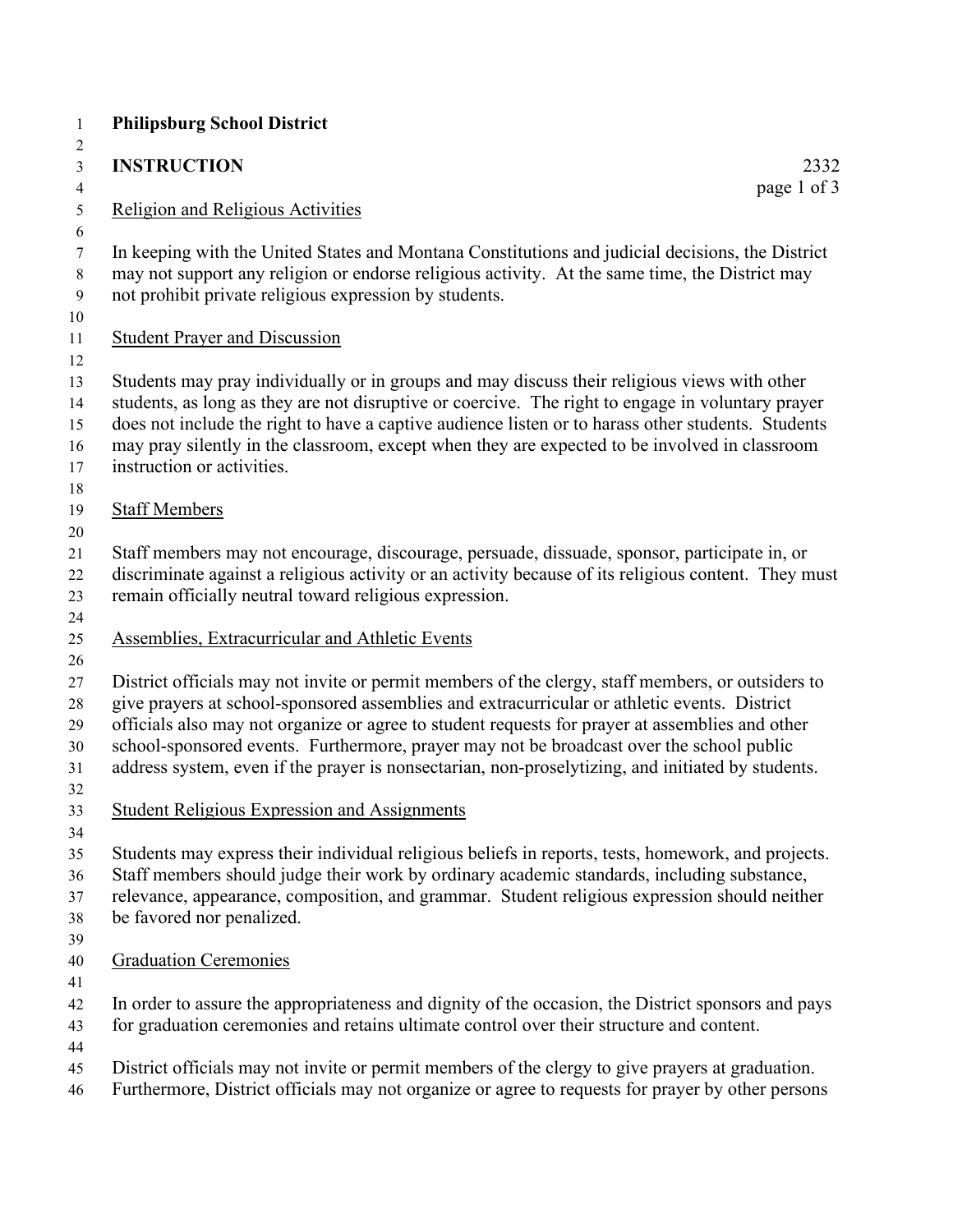- at graduation, including requests from students. The District may not prefer the beliefs of some 2 students over the beliefs of others, coerce dissenters or nonbelievers, or communicate any
- endorsement of religion.
- 
- Students and their families may organize baccalaureate services, at which attendance must be entirely voluntary. Organizers of baccalaureate services may rent and have access to school facilities on the same basis as other private groups and may not receive preferential treatment. The District may not be identified as sponsoring or endorsing baccalaureate services. District funds, including paid staff time, may not be used directly or indirectly to support or subsidize
- 
- Religion in the Curriculum
- 
- Staff members may teach students about religion in history, art, music, literature, and other
- subjects in which religious influence has been and continues to be felt. However, staff members
- may not teach religion or advocate religious doctrine or practice. The prohibition against
- teaching religion extends to curricular decisions which promote religion or religious beliefs.
- 
- School programs, performances, and celebrations must serve an educational purpose. The
- inclusion of religious music, symbols, art, or writings is permitted, if the religious content has a
- historical or independent educational purpose which contributes to the objectives of the approved
- curriculum. School programs, performances, and celebrations cannot promote, encourage,
- discourage, persuade, dissuade, or discriminate against a religion or religious activity and cannot
- be oriented to religion or a religious holiday.
- 

# Student Religious Clubs

- 
- Students may organize clubs to discuss or promote religion, subject to the same constitutionally
- acceptable restrictions the District imposes on other student-organized clubs.
- 
- Distribution of Religious Literature
- 
- Students may distribute religious literature to their classmates, subject to the same
- constitutionally acceptable restrictions the District imposes on distribution of other non-school
- literature. Outsiders may not distribute religious or other literature to students on school
- property, consistent with and pursuant to the District policy on solicitations.
- 
- Religious Holidays
- 
- Staff members may teach objectively about religious holidays and about religious symbols,
- music, art, literature, and drama which accompany the holidays. They may celebrate the
- historical aspects of the holidays but may not observe them as religious events.
- 
- Policy History:
- Adopted on:
- Reviewed on:
- Revised on: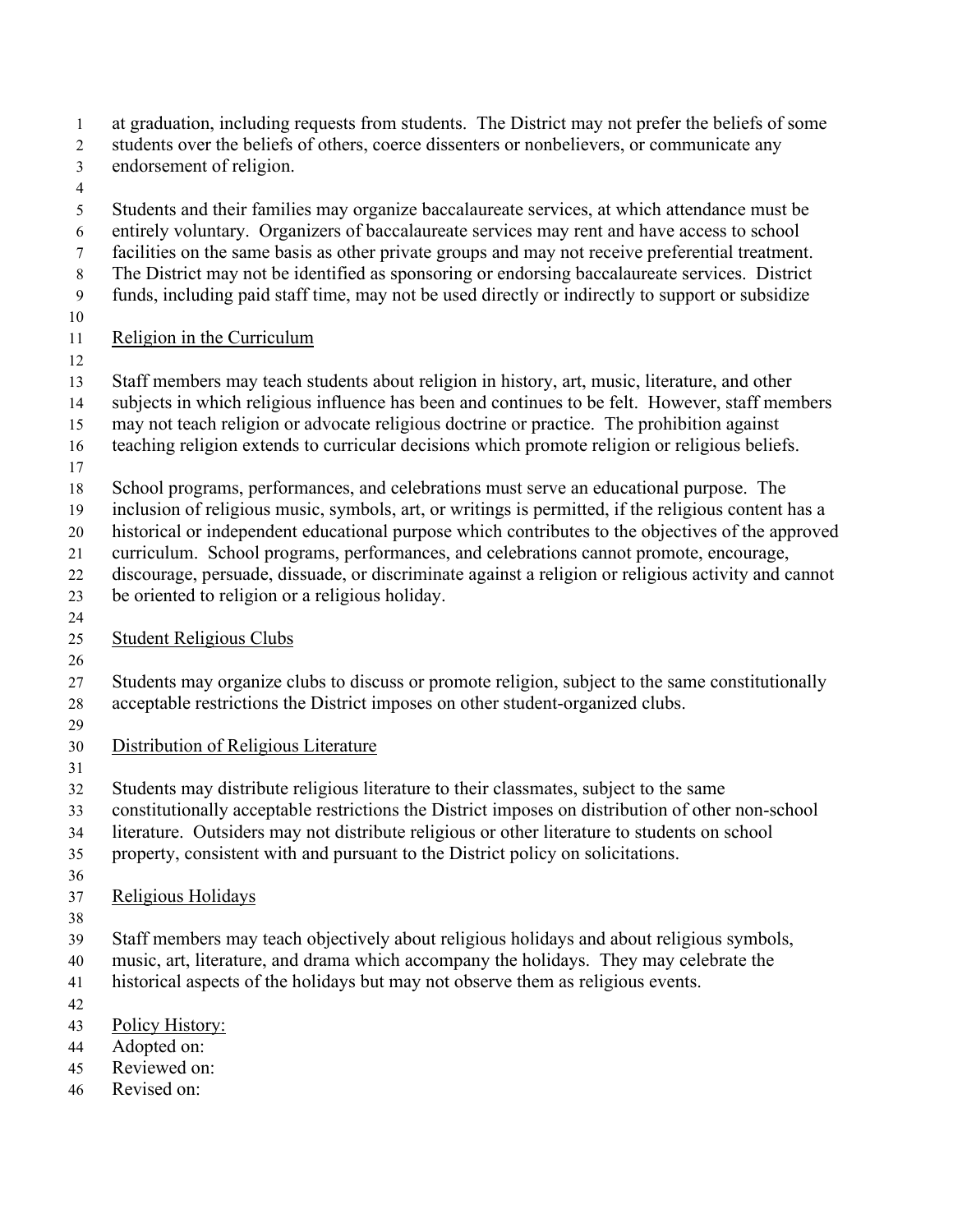| <b>INSTRUCTION</b>                                                                                                                                                                                                                                                                                                                        |                                                            | 2333                                                                                                                                                                                                                                                                                                                                                                                                                                                                                                      |  |  |  |
|-------------------------------------------------------------------------------------------------------------------------------------------------------------------------------------------------------------------------------------------------------------------------------------------------------------------------------------------|------------------------------------------------------------|-----------------------------------------------------------------------------------------------------------------------------------------------------------------------------------------------------------------------------------------------------------------------------------------------------------------------------------------------------------------------------------------------------------------------------------------------------------------------------------------------------------|--|--|--|
| Participation in Commencement Exercises                                                                                                                                                                                                                                                                                                   |                                                            |                                                                                                                                                                                                                                                                                                                                                                                                                                                                                                           |  |  |  |
| <b>Statement of Policy</b>                                                                                                                                                                                                                                                                                                                |                                                            |                                                                                                                                                                                                                                                                                                                                                                                                                                                                                                           |  |  |  |
|                                                                                                                                                                                                                                                                                                                                           |                                                            | Philipsburg High School is an honor. As such, participation in this ceremony is reserved for<br>those members of the graduating class who have completed all state and local requirements for<br>graduation before the date of the ceremony. Students may wear traditional American Indian                                                                                                                                                                                                                |  |  |  |
|                                                                                                                                                                                                                                                                                                                                           |                                                            |                                                                                                                                                                                                                                                                                                                                                                                                                                                                                                           |  |  |  |
|                                                                                                                                                                                                                                                                                                                                           |                                                            |                                                                                                                                                                                                                                                                                                                                                                                                                                                                                                           |  |  |  |
|                                                                                                                                                                                                                                                                                                                                           |                                                            | The school administration may invite graduating students to participate in high school graduation<br>exercises according to academic class standing or class officer status. Any student who, because<br>of academic class standing, is requested to participate may choose to decline the invitation.                                                                                                                                                                                                    |  |  |  |
| The school administrators will review presentations and specific content, and they may advise<br>participants about appropriate language for the audience and occasion. Students selected to<br>participate may choose to deliver an address, poem, reading, song, musical presentation, or any<br>other pronouncement of their choosing. |                                                            |                                                                                                                                                                                                                                                                                                                                                                                                                                                                                                           |  |  |  |
|                                                                                                                                                                                                                                                                                                                                           |                                                            | The printed program for a commencement exercise will include the following paragraphs:                                                                                                                                                                                                                                                                                                                                                                                                                    |  |  |  |
|                                                                                                                                                                                                                                                                                                                                           |                                                            | Any presentation by participants of graduation exercises is the private<br>expression of an individual participant and does not necessarily reflect any<br>official position of the District, its Board, administration, or employees, nor does<br>The Board, while not endorsing any religion, recognizes the rights of<br>individuals to have the freedom to express their individual political, social, or                                                                                             |  |  |  |
| Legal Reference:<br>Policy History:<br>Adopted on:<br>Reviewed on:<br>Revised on:                                                                                                                                                                                                                                                         | $§$ 2-1-315, MCA<br>$§$ 20-1-308, MCA<br>$§$ 20-7-112, MCA | Art. II, Sec. 5, Montana Constitution - Freedom of religion<br>Art. X, Sec. 7, Montana Constitution - Nondiscrimination in education<br>Tribal Regalia and Objects of Cultural Significance<br>- Allowed at Public Events<br>Religious instruction released time program<br>Sectarian publications prohibited and prayer<br>permitted                                                                                                                                                                     |  |  |  |
|                                                                                                                                                                                                                                                                                                                                           | diplomas at that time.                                     | <b>Philipsburg School District</b><br>A student's right to participate in a commencement exercise of the graduating class at<br>tribal regalia or objects of cultural significance at a graduation ceremony. Students who<br>complete their requirements after the date of commencement exercises will receive their<br>Organization and Content of Commencement Exercises<br>it necessarily indicate the views of any other graduates.<br>religious views.<br>$\S$ 20-5-201(3), MCA Duties and sanctions |  |  |  |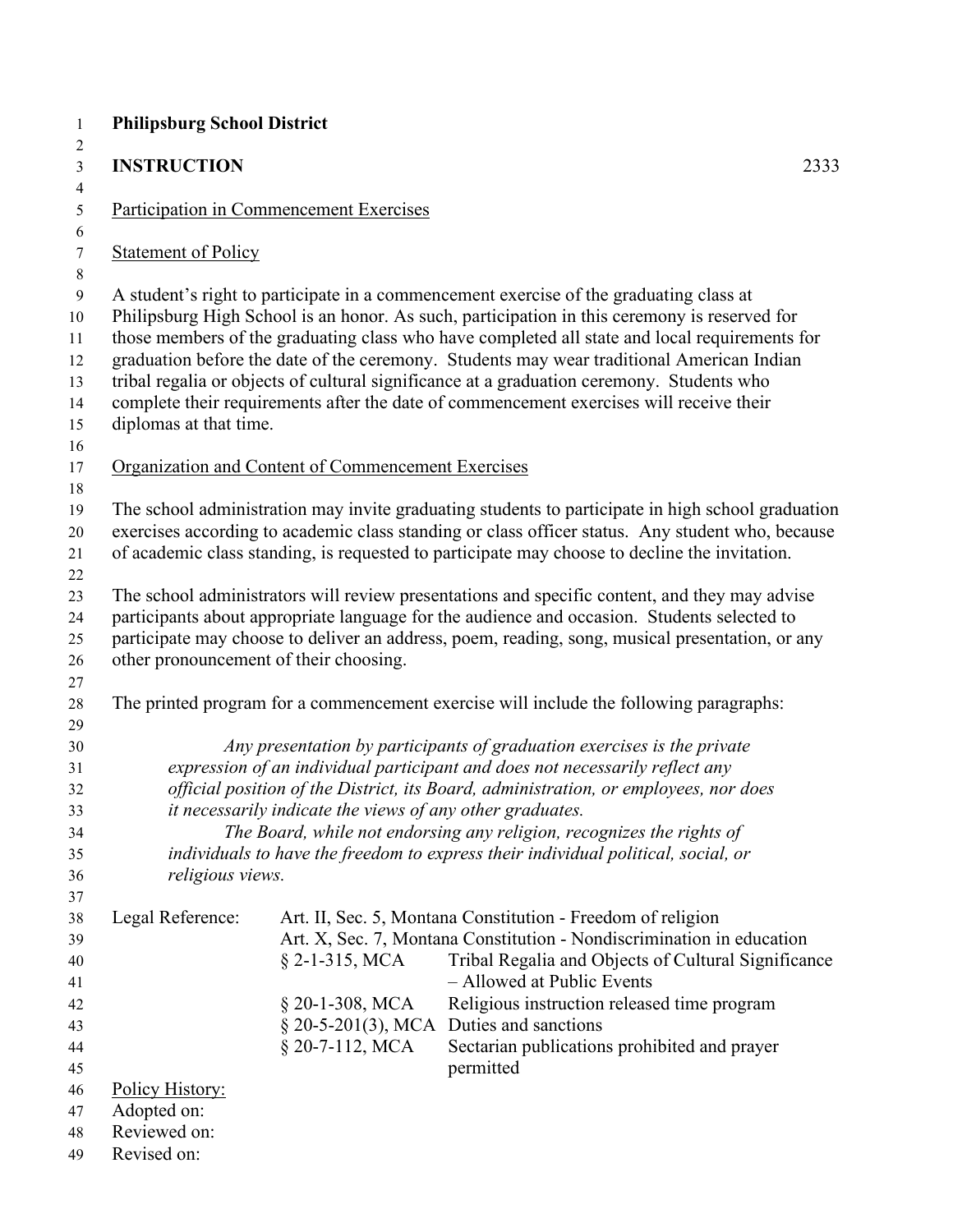| $\mathbf{1}$    |           | <b>Philipsburg School District</b>                                                                                                 |                                                                                                                                                                                      |      |
|-----------------|-----------|------------------------------------------------------------------------------------------------------------------------------------|--------------------------------------------------------------------------------------------------------------------------------------------------------------------------------------|------|
| 2<br>3          |           | <b>INSTRUCTION</b>                                                                                                                 |                                                                                                                                                                                      | 2334 |
| $\overline{4}$  |           |                                                                                                                                    |                                                                                                                                                                                      |      |
| 5               |           |                                                                                                                                    | Release Time for Religious Instruction                                                                                                                                               |      |
| 6               |           |                                                                                                                                    |                                                                                                                                                                                      |      |
| $\tau$<br>$8\,$ |           |                                                                                                                                    | The District may provide religious instruction release time under which a student may be<br>released for up to one (1) hour per week. This policy includes the following controls:   |      |
| 9               |           |                                                                                                                                    |                                                                                                                                                                                      |      |
| 10<br>11        | A.        |                                                                                                                                    | Parental request is required, in writing, for release time. This request will be renewed<br>annually, or at quarter, semester, etc., as students change their school class schedule. |      |
|                 |           |                                                                                                                                    |                                                                                                                                                                                      |      |
| 12<br>13        | <b>B.</b> |                                                                                                                                    | The District reserves the right to rescind the leave from time to time if it interferes with                                                                                         |      |
| 14              |           |                                                                                                                                    | testing schedules or other school activities which require the student's participation and                                                                                           |      |
| 15              |           |                                                                                                                                    | cannot be rescheduled or made up at another time.                                                                                                                                    |      |
| 16              |           |                                                                                                                                    |                                                                                                                                                                                      |      |
| 17              | C.        |                                                                                                                                    | At such time that release of students becomes so high in numbers for any one (1) class,                                                                                              |      |
| 18              |           |                                                                                                                                    | the District has the right to place limits in order to protect the educational program.                                                                                              |      |
| 19              |           |                                                                                                                                    |                                                                                                                                                                                      |      |
| 20              | D.        | The release time is to be granted for formal instruction and not for church social activities<br>such as ski trips, campouts, etc. |                                                                                                                                                                                      |      |
| 21<br>22        |           |                                                                                                                                    |                                                                                                                                                                                      |      |
| 23              |           |                                                                                                                                    |                                                                                                                                                                                      |      |
| 24              |           |                                                                                                                                    |                                                                                                                                                                                      |      |
| 25              |           | Legal Reference:                                                                                                                   | Art. II, Sec. 5, Montana Constitution - Freedom of religion                                                                                                                          |      |
| 26              |           |                                                                                                                                    | Art. X, Sec. 7, Montana Constitution - Nondiscrimination in education                                                                                                                |      |
| 27              |           |                                                                                                                                    | $§$ 20-1-308, MCA<br>Religious instruction released time program                                                                                                                     |      |
| 28              |           |                                                                                                                                    |                                                                                                                                                                                      |      |
| 29              |           | Policy History:                                                                                                                    |                                                                                                                                                                                      |      |
| 30              |           | Adopted on:                                                                                                                        |                                                                                                                                                                                      |      |
| 31              |           | Reviewed on:                                                                                                                       |                                                                                                                                                                                      |      |
| 32              |           | Revised on:                                                                                                                        |                                                                                                                                                                                      |      |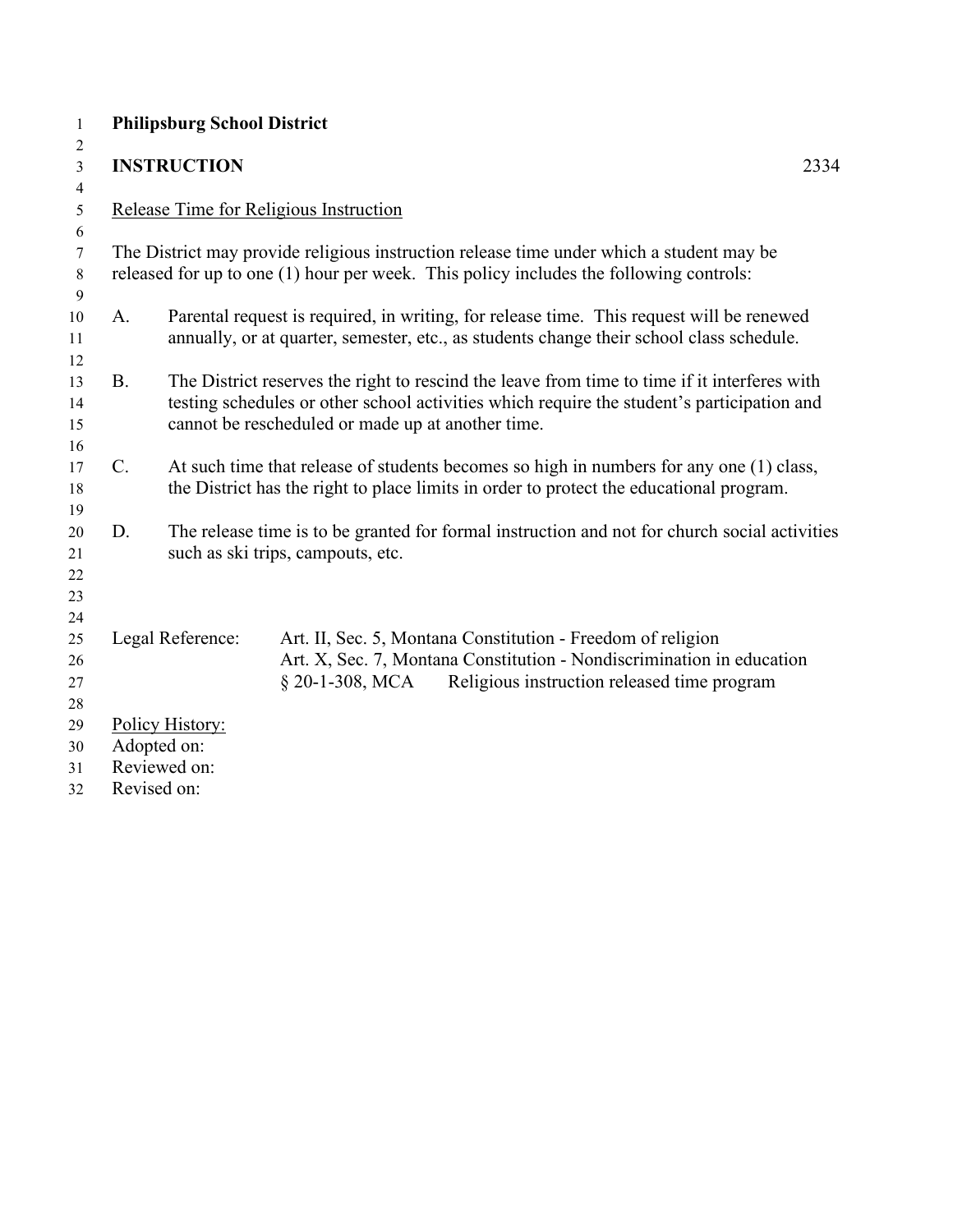| $\mathbf{1}$                                       | <b>Philipsburg School District</b>                                                                                                                                                                                                                                                                                                                                                                                                                                                                                                                                                                                                                                                          |
|----------------------------------------------------|---------------------------------------------------------------------------------------------------------------------------------------------------------------------------------------------------------------------------------------------------------------------------------------------------------------------------------------------------------------------------------------------------------------------------------------------------------------------------------------------------------------------------------------------------------------------------------------------------------------------------------------------------------------------------------------------|
| 2<br>$\mathfrak{Z}$                                | <b>INSTRUCTION</b><br>2410                                                                                                                                                                                                                                                                                                                                                                                                                                                                                                                                                                                                                                                                  |
| $\overline{4}$                                     |                                                                                                                                                                                                                                                                                                                                                                                                                                                                                                                                                                                                                                                                                             |
| 5<br>6                                             | <b>High School Graduation Requirements</b>                                                                                                                                                                                                                                                                                                                                                                                                                                                                                                                                                                                                                                                  |
| $\tau$<br>8<br>9<br>10<br>11<br>12<br>13<br>14     | The Board will award a regular high school diploma to every student enrolled in the District who<br>meets graduation requirements established by the District. The official transcript will indicate<br>the specific courses taken and level of achievement. The Board has established graduation<br>requirements for Philipsburg High School (PHS) students. Generally, any change in graduation<br>requirements will become effective for the next class to enter ninth $(9th)$ grade. Exceptions to<br>this rule may be made when it is determined by the Board that proposed changes in graduation<br>requirements will not have a negative effect on students already enrolled in PHS. |
| 15<br>16<br>17<br>18<br>19<br>20                   | To graduate from PHS, a student must have satisfactorily completed at least one (1) semester,<br>and successfully complete requirements, prior to graduation as a PHS student. To be considered<br>for valedictorian or salutatorian honors a student must attend PHS for at least three (3) complete<br>semesters. Highly unusual exceptions may be considered, such as a student exchange program in<br>a recognized school.                                                                                                                                                                                                                                                              |
| 21<br>22<br>23<br>24                               | A student with a disabling condition will satisfy those competency requirements incorporated<br>into the individualized education program (IEP). Satisfactory completion of the objectives<br>incorporated in the IEP will serve as the basis for determining completion of a course.                                                                                                                                                                                                                                                                                                                                                                                                       |
| 25                                                 | Credits                                                                                                                                                                                                                                                                                                                                                                                                                                                                                                                                                                                                                                                                                     |
| 26<br>27<br>28<br>29<br>30                         | Students shall be expected to earn a total of twenty-two (22) units in order to complete<br>graduation requirements. Specific credit requirements may be found in the student handbook.<br><b>Waiver of Requirement</b>                                                                                                                                                                                                                                                                                                                                                                                                                                                                     |
| 31                                                 |                                                                                                                                                                                                                                                                                                                                                                                                                                                                                                                                                                                                                                                                                             |
| 32<br>33<br>34<br>35                               | Graduation requirements generally will not be waived. However, in rare and unique hardship<br>circumstances, the Superintendent may approve minor deviations from the graduation<br>requirements.                                                                                                                                                                                                                                                                                                                                                                                                                                                                                           |
| 36<br>37                                           | <b>Alternative Programs</b>                                                                                                                                                                                                                                                                                                                                                                                                                                                                                                                                                                                                                                                                 |
| 38<br>39<br>40<br>41<br>42<br>43<br>44<br>45<br>46 | Credit toward graduation requirements may be granted for planned learning experiences from<br>accredited programs, such as summer school, university courses, and correspondence courses.<br>Credit for work experience may be offered when the work program is a part of and supervised by<br>the school. All classes attempted at PHS and all acceptable transfer credits shall be recorded on<br>the transcript. All grades earned, including failures and retakes, shall be recorded as such and<br>utilized in the calculation of Grade Point Average and class rank. Credit shall be awarded only<br>once regardless of repetition of the course.                                     |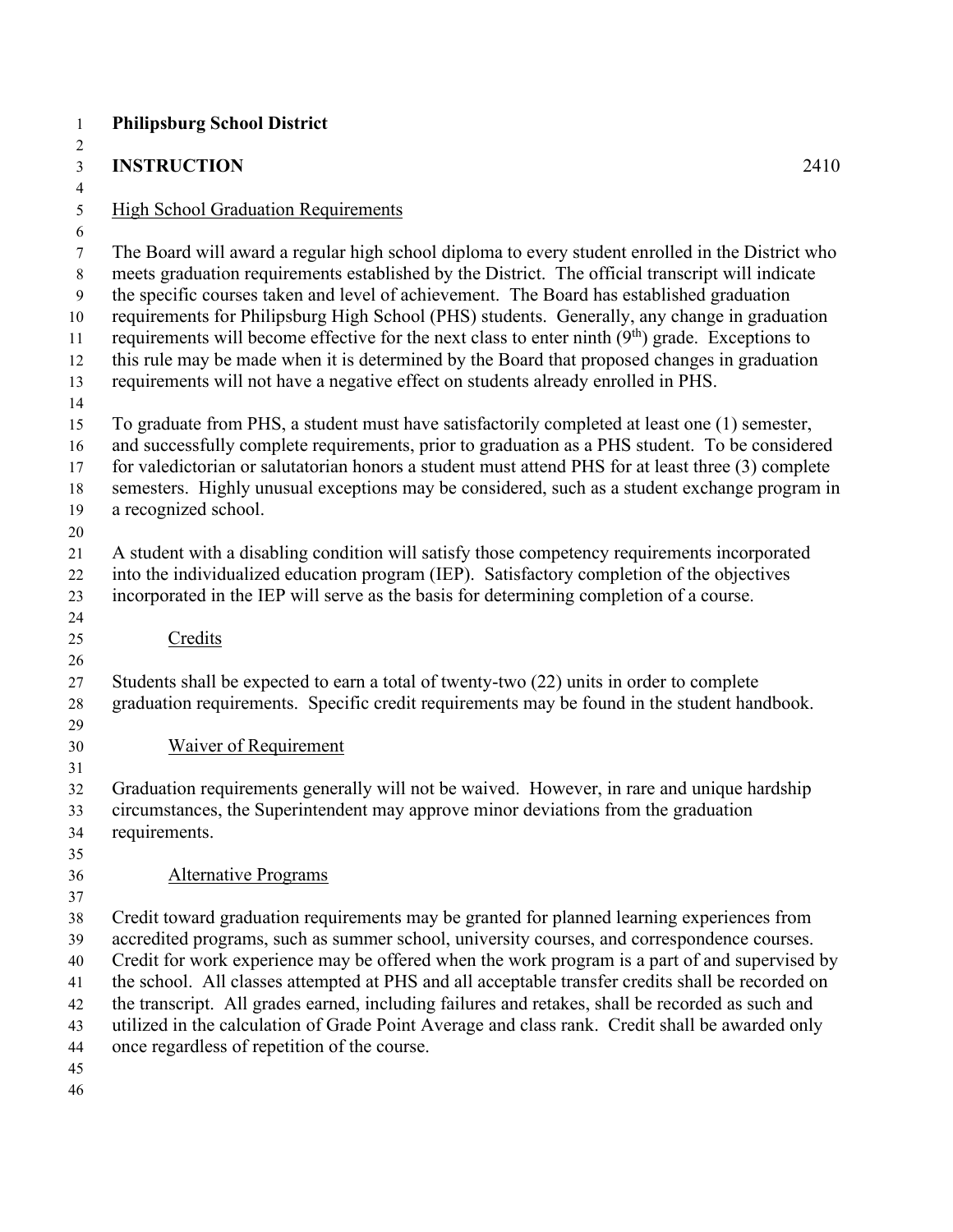| 1  |                                                                                               |                                  | 2410                                                                                          |  |
|----|-----------------------------------------------------------------------------------------------|----------------------------------|-----------------------------------------------------------------------------------------------|--|
| 2  |                                                                                               |                                  | page 2 of 2                                                                                   |  |
| 3  |                                                                                               |                                  |                                                                                               |  |
| 4  | Honor Roll                                                                                    |                                  |                                                                                               |  |
| 5  |                                                                                               |                                  |                                                                                               |  |
| 6  |                                                                                               |                                  | A student must have a minimum grade-point average of 3.00 to 3.49 to be placed on the "B"     |  |
| 7  |                                                                                               |                                  | honor roll, and a minimum grade-point average of 3.5 to 4.0 be placed on the "A" honor roll.  |  |
| 8  |                                                                                               |                                  | Specific information regarding honors at graduation are included in the student handbook.     |  |
| 9  |                                                                                               |                                  |                                                                                               |  |
| 10 |                                                                                               | Class Rank (Grade Point Average) |                                                                                               |  |
| 11 |                                                                                               |                                  |                                                                                               |  |
| 12 |                                                                                               |                                  | Class Rank is compiled from semester grades. Courses not eligible for GPA are designated with |  |
| 13 | an asterisk on the report card.                                                               |                                  |                                                                                               |  |
| 14 |                                                                                               |                                  |                                                                                               |  |
| 15 | <b>Early Graduation</b>                                                                       |                                  |                                                                                               |  |
| 16 |                                                                                               |                                  |                                                                                               |  |
| 17 | The Board hereby authorizes the Superintendent to recommend to the Board for early graduation |                                  |                                                                                               |  |
| 18 | students who have completed the minimum requirements for graduation in less than eight        |                                  |                                                                                               |  |
| 19 | semesters.                                                                                    |                                  |                                                                                               |  |
| 20 |                                                                                               |                                  |                                                                                               |  |
| 21 | Legal Reference:                                                                              | $$20-5-201, MCA$                 | Duties and sanctions                                                                          |  |
| 22 |                                                                                               | 10.55.904, ARM                   | Basic Education Program Offerings: High School                                                |  |
| 23 |                                                                                               | 10.55.905, ARM                   | <b>Graduation Requirements</b>                                                                |  |
| 24 |                                                                                               | 10.55.906, ARM                   | High School Credit                                                                            |  |
| 25 |                                                                                               |                                  |                                                                                               |  |
| 26 | Policy History:                                                                               |                                  |                                                                                               |  |
| 27 | Adopted on:                                                                                   |                                  |                                                                                               |  |
| 28 | Reviewed on:                                                                                  |                                  |                                                                                               |  |
| 29 | Revised on:                                                                                   |                                  |                                                                                               |  |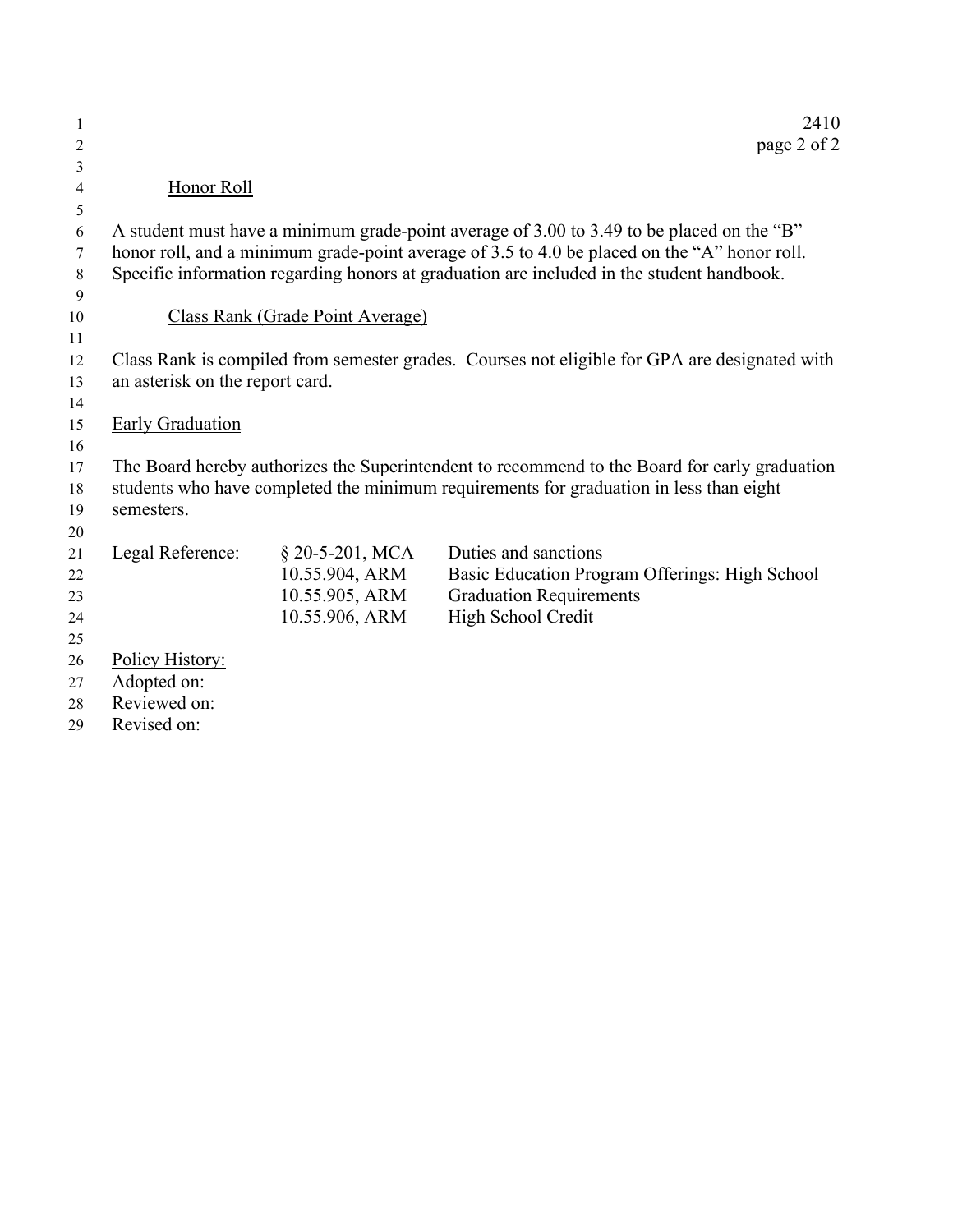|          | <b>INSTRUCTION</b><br>2413                                                                                                                                                                                                                                                                                                                                                                                                                        |
|----------|---------------------------------------------------------------------------------------------------------------------------------------------------------------------------------------------------------------------------------------------------------------------------------------------------------------------------------------------------------------------------------------------------------------------------------------------------|
|          | page 1 of 2<br><b>Credit Transfer and Assessment for Placement</b>                                                                                                                                                                                                                                                                                                                                                                                |
|          | Grades 9-12                                                                                                                                                                                                                                                                                                                                                                                                                                       |
|          | Requests for transfer of credit or grade placement from any non-accredited, nonpublic school<br>will be subject to examination and approval before being accepted by the District. This will be<br>done by the school counselor or principal or, in the case of home schools, by a credit evaluation<br>committee consisting of a counselor, a staff member from each subject area in which credit is<br>being requested, and a school principal. |
|          | The credit evaluation committee will:                                                                                                                                                                                                                                                                                                                                                                                                             |
| 1.       | Document that a student has spent approximately the same number of classroom hours in<br>home school as would have been spent in a regular class in the District;                                                                                                                                                                                                                                                                                 |
| 2.       | Document that a student followed a curriculum essentially similar to that of a course for<br>which credit is requested;                                                                                                                                                                                                                                                                                                                           |
| 3.       | Document that in the event of a credit request in a lab, industrial arts, or music course,<br>equipment and facilities were sufficient to meet required learning activities of the course;                                                                                                                                                                                                                                                        |
| 4.       | Require that a student has satisfactorily passed, in all courses in which a final exam<br>normally is given, a final exam prepared and administered by a staff member in the<br>District.                                                                                                                                                                                                                                                         |
|          | The District will give credit only for home schools which have met all requirements as specified<br>in Montana law. Credits from home school courses which are NOT offered in Philipsburg<br>Schools will be recorded as elective classes. Students must meet District and state graduation<br>requirements through home school courses and school classes to earn a diploma.                                                                     |
|          | The school transcripts will record courses taken in home schools or non-accredited schools by<br>indicating title of the course, school where the course was taken, and the grade(s) will only be<br>recorded as pass/fail.                                                                                                                                                                                                                       |
| be used. | For the purpose of calculation of class rank, only those courses taken in an accredited school will                                                                                                                                                                                                                                                                                                                                               |
|          | Grades K-8                                                                                                                                                                                                                                                                                                                                                                                                                                        |
| include: | Requests from parents of students in non-accredited, nonpublic schools for placement in the<br>District school system will be evaluated by an assessment-for-placement team. That team will                                                                                                                                                                                                                                                       |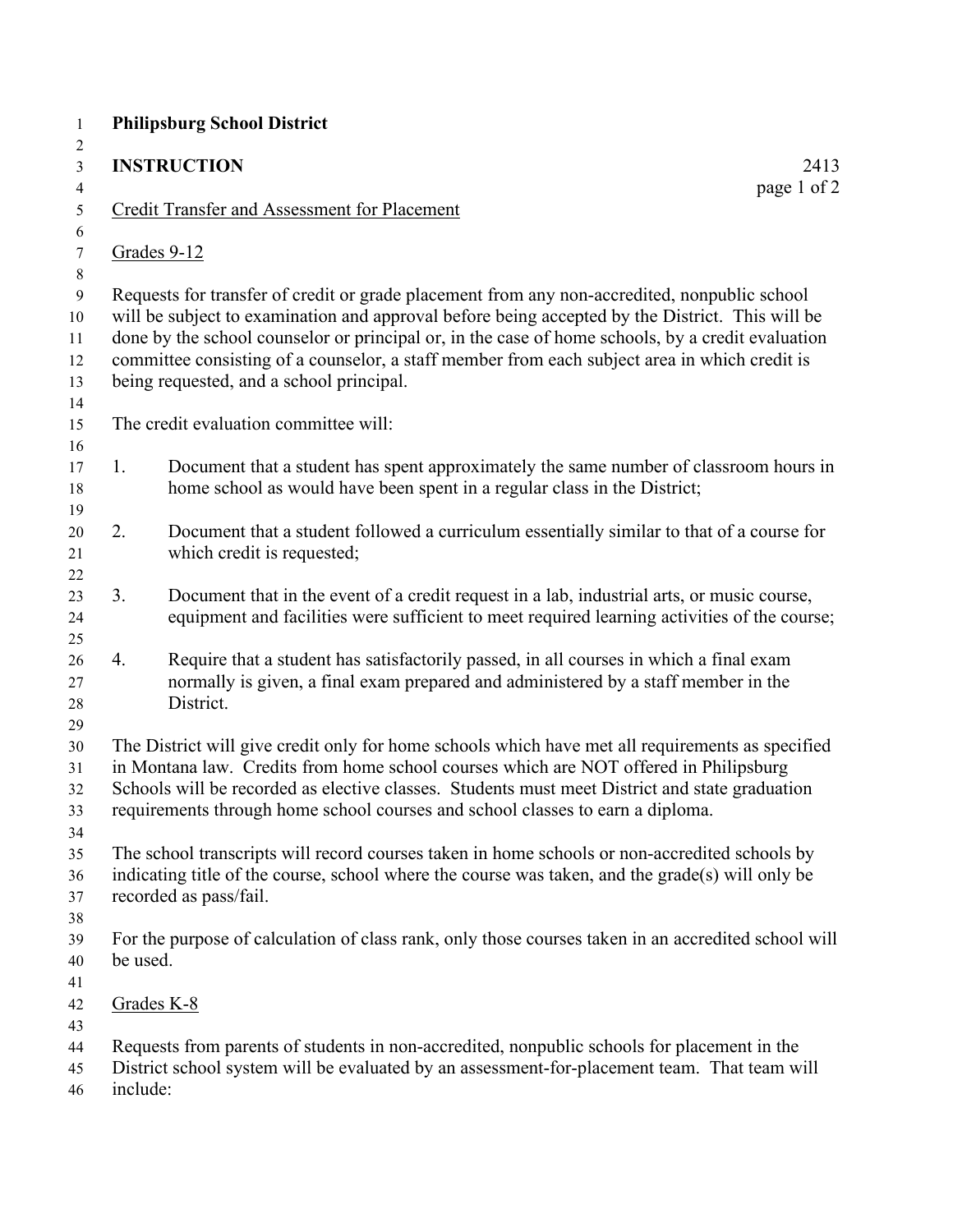| $\mathbf{1}$   |                           |                                                                                                     |                                          |                                                                                                                                                                      |  |  |
|----------------|---------------------------|-----------------------------------------------------------------------------------------------------|------------------------------------------|----------------------------------------------------------------------------------------------------------------------------------------------------------------------|--|--|
| $\overline{2}$ | 1.                        | A school principal;                                                                                 |                                          |                                                                                                                                                                      |  |  |
| 3              |                           |                                                                                                     |                                          |                                                                                                                                                                      |  |  |
| 4<br>5         | 2.                        |                                                                                                     | if requested by the principal            | One (1) teacher of the grade in which the student is being considered for enrollment; and                                                                            |  |  |
| 6              |                           |                                                                                                     |                                          |                                                                                                                                                                      |  |  |
| $\tau$         | 3.                        |                                                                                                     | One (1) counselor (grades 7-8 only).     |                                                                                                                                                                      |  |  |
| $8\,$          |                           |                                                                                                     |                                          |                                                                                                                                                                      |  |  |
| 9              |                           |                                                                                                     |                                          | The assessment-for-placement team will take into account the following in its recommendation                                                                         |  |  |
| 10             |                           | for grade placement:                                                                                |                                          |                                                                                                                                                                      |  |  |
| 11             |                           |                                                                                                     |                                          |                                                                                                                                                                      |  |  |
| 12<br>13       | 1.                        |                                                                                                     |                                          | Documentation that the non-accredited, nonpublic school has provided a comparable<br>number of hours as the child would have attended in a public or private school; |  |  |
| 14             |                           |                                                                                                     |                                          |                                                                                                                                                                      |  |  |
| 15             | 2.                        |                                                                                                     |                                          | That the child followed a similar curriculum as would have been provided in an                                                                                       |  |  |
| 16             |                           |                                                                                                     | accredited public or private school; and |                                                                                                                                                                      |  |  |
| 17             |                           |                                                                                                     |                                          |                                                                                                                                                                      |  |  |
| 18             | 3.                        |                                                                                                     |                                          | If necessary, in the discretion of the team, the results of the Peabody Individual                                                                                   |  |  |
| 19             |                           |                                                                                                     |                                          | Achievement Test or the Measure of Academic progress.                                                                                                                |  |  |
| 20             |                           |                                                                                                     |                                          |                                                                                                                                                                      |  |  |
| 21             |                           |                                                                                                     |                                          | Parents of students in home schools are encouraged to maintain a log documenting dates of                                                                            |  |  |
| 22             |                           | instruction, content of instruction, amount of time spent on that instruction, scores on tests, and |                                          |                                                                                                                                                                      |  |  |
| 23             | grades in all activities. |                                                                                                     |                                          |                                                                                                                                                                      |  |  |
| 24             |                           |                                                                                                     |                                          |                                                                                                                                                                      |  |  |
| 25             |                           |                                                                                                     |                                          | The District is not obligated to provide instructional materials for other public or private schools.                                                                |  |  |
| 26             |                           |                                                                                                     |                                          |                                                                                                                                                                      |  |  |
| 27             |                           |                                                                                                     |                                          | If a parent or guardian is not in agreement with the placement of the child, he/she may request a                                                                    |  |  |
| 28             |                           | hearing before the Board.                                                                           |                                          |                                                                                                                                                                      |  |  |
| 29             |                           |                                                                                                     |                                          |                                                                                                                                                                      |  |  |
| 30             |                           |                                                                                                     |                                          |                                                                                                                                                                      |  |  |
| 31             |                           | Legal Reference:                                                                                    | $$20-5-110, MCA$                         | School district assessment for placement of a child                                                                                                                  |  |  |
| 32             |                           |                                                                                                     |                                          | who enrolls from a nonaccredited, nonpublic school                                                                                                                   |  |  |
| 33             |                           |                                                                                                     |                                          |                                                                                                                                                                      |  |  |
| 34             |                           | Policy History:                                                                                     |                                          |                                                                                                                                                                      |  |  |
| 35             |                           | Adopted on:                                                                                         |                                          |                                                                                                                                                                      |  |  |
| 36             |                           | Reviewed on:                                                                                        |                                          |                                                                                                                                                                      |  |  |
| 37             | Revised on:               |                                                                                                     |                                          |                                                                                                                                                                      |  |  |
|                |                           |                                                                                                     |                                          |                                                                                                                                                                      |  |  |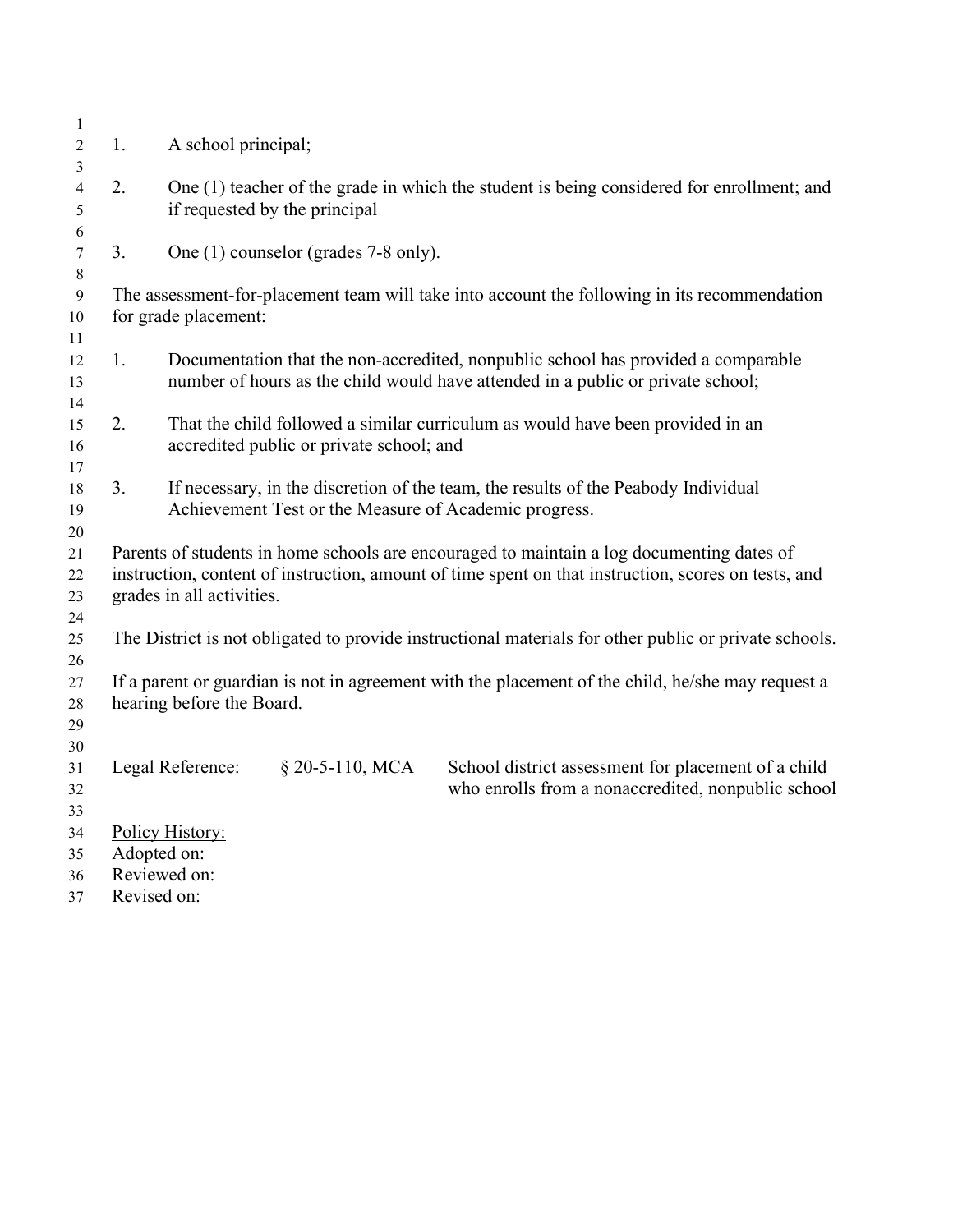- **Philipsburg School District INSTRUCTION** 2420 Grading and Progress Reports The Board believes cooperation of school and home is a vital ingredient in the growth and education of students and recognizes its responsibility to keep parents informed of student welfare and progress in school. The issuance of grades and progress reports on a regular basis serves as a basis for continuous evaluation of student performance and for determining changes that should be made to effect improvement. These reports will be designed to provide information helpful to the students, teachers, counselors, and parents. The Board directs the Superintendent to establish a system of reporting student progress and will require all staff to comply with such a system as part of their teaching responsibility. Staff and parents will be involved. Policy History: Adopted on: Reviewed on:
- Revised on: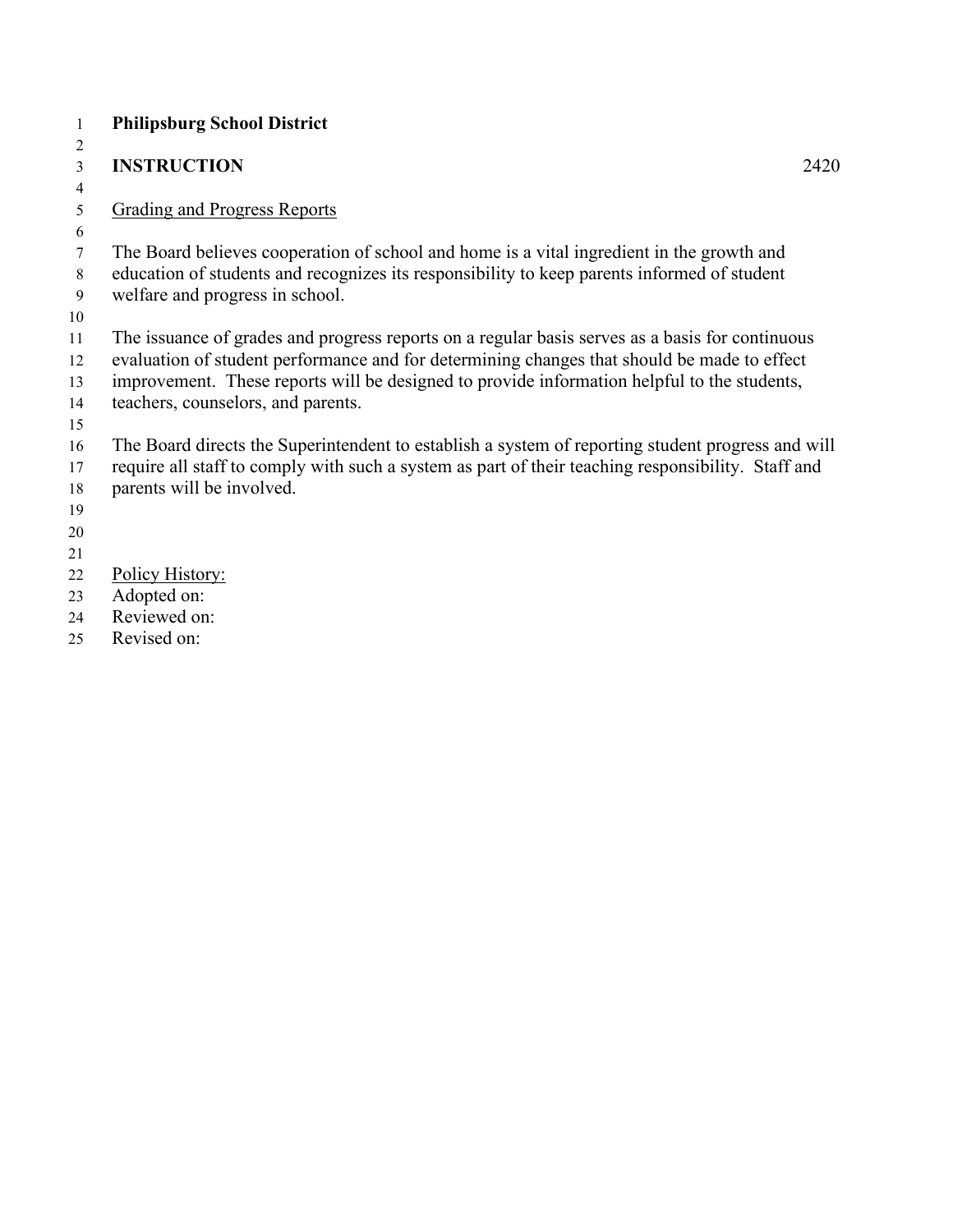#### **Philipsburg School District**

### **INSTRUCTION** 2421

## Promotion and Retention

 The District believes that parents/guardians and the school staff share the responsibility for helping every student to succeed in whatever grade or class he/she is assigned. However, it is also the belief that every child must have the necessary knowledge and skills before he or she is

 promoted to the next grade or class. Without this minimum level of performance, it is the responsibility of the parents and the school to work together to help the child and/or provide

additional support until he/she has reached the minimum level. Administrative procedures have

been developed for a child who demonstrates an inability to meet the expected minimum

academic performance standards and can be found in the current student and staff handbooks.

Any student who fails to demonstrate proficiency as determined by the school team may be

retained in the current grade level. The final decision will be made by the Superintendent.

Policy History:

Adopted on:

Reviewed on:

Revised on: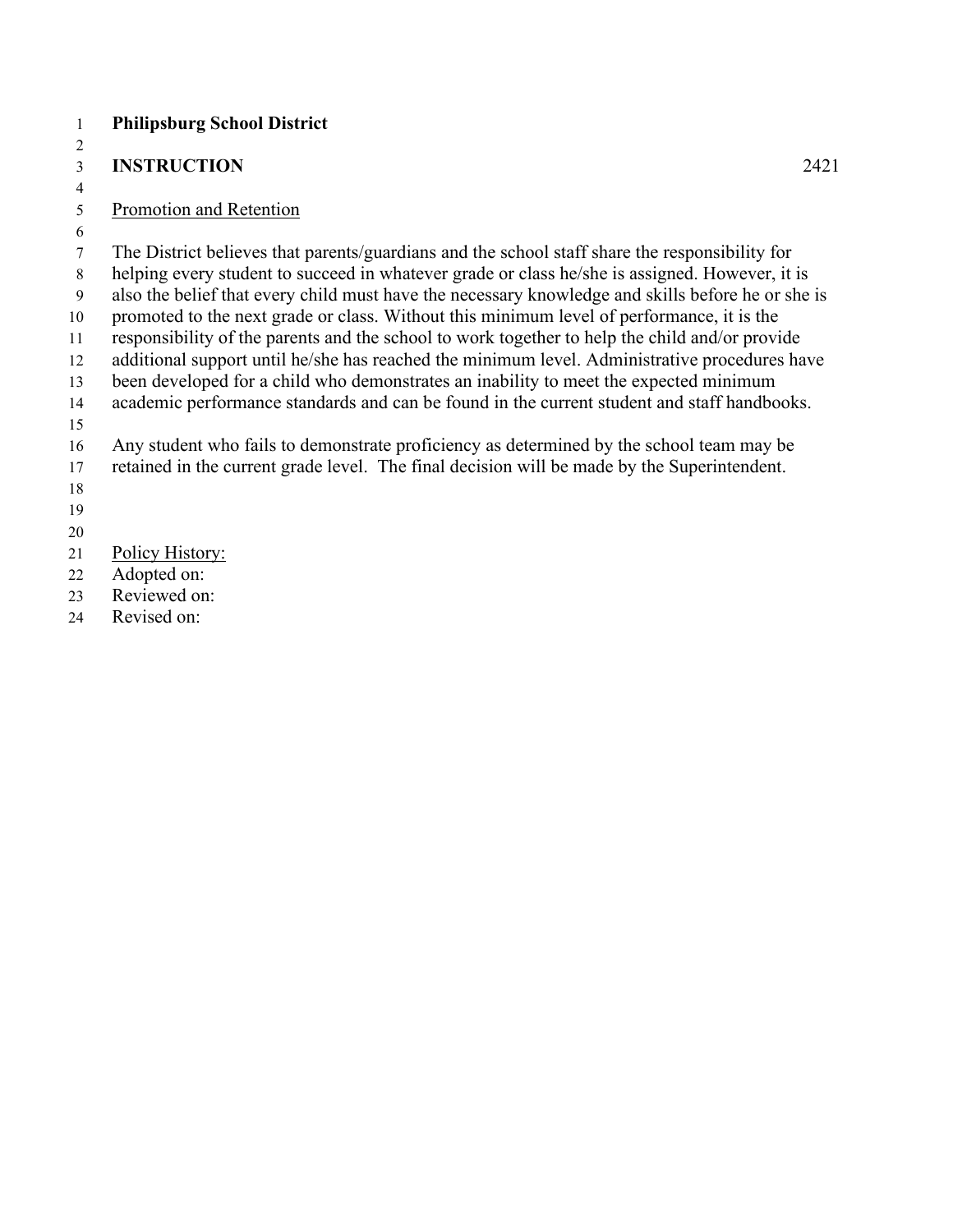| <b>INSTRUCTION</b>                                            |                                                                                                                         | 2450                                                                                                                                                                            |
|---------------------------------------------------------------|-------------------------------------------------------------------------------------------------------------------------|---------------------------------------------------------------------------------------------------------------------------------------------------------------------------------|
|                                                               | Recognition of Native American Cultural Heritage                                                                        |                                                                                                                                                                                 |
|                                                               | committed in the District's educational goals to the preservation of such heritage.                                     | The District recognizes the distinct and unique cultural heritage of Native Americans and is                                                                                    |
|                                                               | In furtherance of the District's educational goals, the District is committed to:                                       |                                                                                                                                                                                 |
|                                                               | education of students in the District;                                                                                  | Working cooperatively with Montana Tribes in close proximity to the District, when<br>providing instruction, when implementing educational goals or adopting rules relating to  |
| $\bullet$                                                     | Native Americans, which will include but not necessarily be limited to:                                                 | Periodically reviewing its curriculum to ensure the inclusion of cultural heritage of                                                                                           |
|                                                               |                                                                                                                         | Considering methods by which to provide books and materials reflecting<br>authentic historical and contemporary portrayals of Native Americans;                                 |
| students;                                                     |                                                                                                                         | Taking into account individual and cultural diversity and differences among                                                                                                     |
|                                                               | staff in its relations with Native American students and parents.                                                       | Providing necessary training for school personnel, with the objective of gaining an<br>understanding and awareness of Native American culture, which will assist the District's |
|                                                               | Indian studies, set forth in § 20-1-503, MCA.                                                                           | The Board may require certified staff to satisfy the requirements for instruction in American                                                                                   |
| Legal Reference:                                              | Art. X, Sec. 1(2), Montana Constitution<br>§§ 20-1-501, et seq., MCA<br>10.55.603 ARM<br>10.55.701 ARM<br>10.55.803 ARM | Indian Education for All<br><b>Curriculum and Assessment</b><br><b>Board of Trustees</b><br><b>Learner Access</b>                                                               |
| Policy History:<br>Adopted on:<br>Reviewed on:<br>Revised on: |                                                                                                                         |                                                                                                                                                                                 |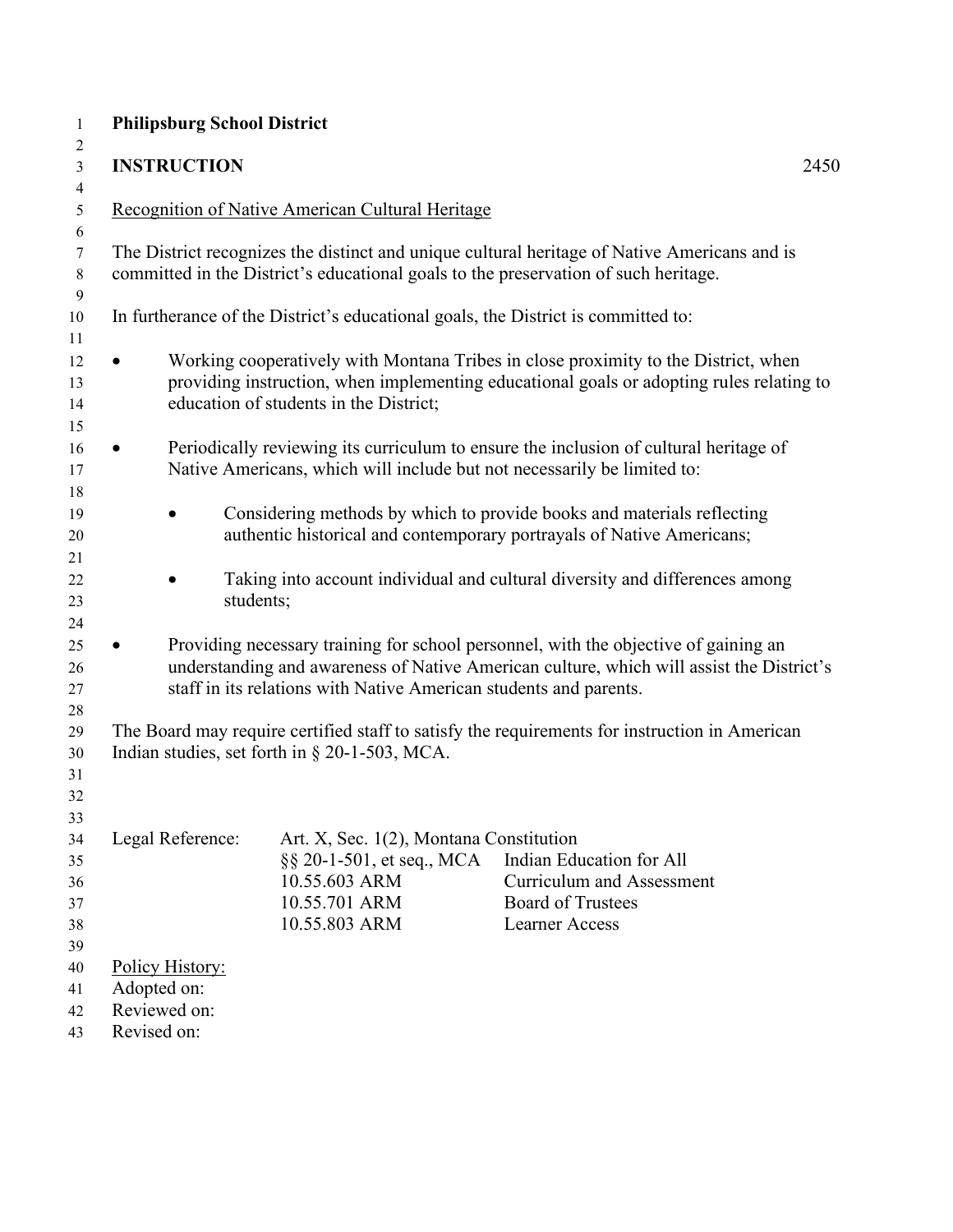|    | <b>INSTRUCTION</b><br>2500<br>page 1 of 2                                                                                                                                                                                                                                                                                                                                                                                                                                                                 |
|----|-----------------------------------------------------------------------------------------------------------------------------------------------------------------------------------------------------------------------------------------------------------------------------------------------------------------------------------------------------------------------------------------------------------------------------------------------------------------------------------------------------------|
|    | <b>Limited English Proficiency Program</b>                                                                                                                                                                                                                                                                                                                                                                                                                                                                |
|    | In accordance with the Board's philosophy to provide a quality educational program to all<br>students, the District shall provide an appropriate planned instructional program for identified<br>students whose dominant language is not English. The purpose of the program is to increase the<br>English proficiency of eligible students, so they can attain academic success. Students who have<br>limited English proficiency (LEP) will be identified, assessed, and provided appropriate services. |
|    | The Board shall adopt a program of educational services for each student whose dominant<br>language is not English. The program shall include bilingual/bicultural or English as a second<br>language instruction.                                                                                                                                                                                                                                                                                        |
|    | The Superintendent or his/her designee shall implement and supervise an LEP program which<br>ensures appropriate LEP instruction and complies with applicable laws and regulations.                                                                                                                                                                                                                                                                                                                       |
|    | The Superintendent or his/her designee, in conjunction with appropriate stakeholders, shall<br>develop and disseminate written procedures regarding the LEP program, including:                                                                                                                                                                                                                                                                                                                           |
| 1. | Program goals.                                                                                                                                                                                                                                                                                                                                                                                                                                                                                            |
| 2. | Student enrollment procedures.                                                                                                                                                                                                                                                                                                                                                                                                                                                                            |
| 3. | Assessment procedures for program entrance, measurement of progress, and program<br>exit.                                                                                                                                                                                                                                                                                                                                                                                                                 |
| 4. | Classroom accommodations.                                                                                                                                                                                                                                                                                                                                                                                                                                                                                 |
| 5. | Grading policies.                                                                                                                                                                                                                                                                                                                                                                                                                                                                                         |
| 6. | List of resources, including support agencies and interpreters.                                                                                                                                                                                                                                                                                                                                                                                                                                           |
|    | The District shall establish procedures for identifying students whose language is not English.<br>For students whose dominant language is not English, assessment of the student's English<br>proficiency level must be completed to determine the need for English as a Second Language<br>instruction.                                                                                                                                                                                                 |
|    | Students whose dominant language is not English should be enrolled in the District, upon proof<br>of residency and other legal requirements. Students shall have access to and be encouraged to<br>participate in all academic and extracurricular activities of the District.                                                                                                                                                                                                                            |
|    | Students participating in LEP programs shall be required, with accommodations, to meet<br>established academic standards and graduation requirements adopted by the Board.                                                                                                                                                                                                                                                                                                                                |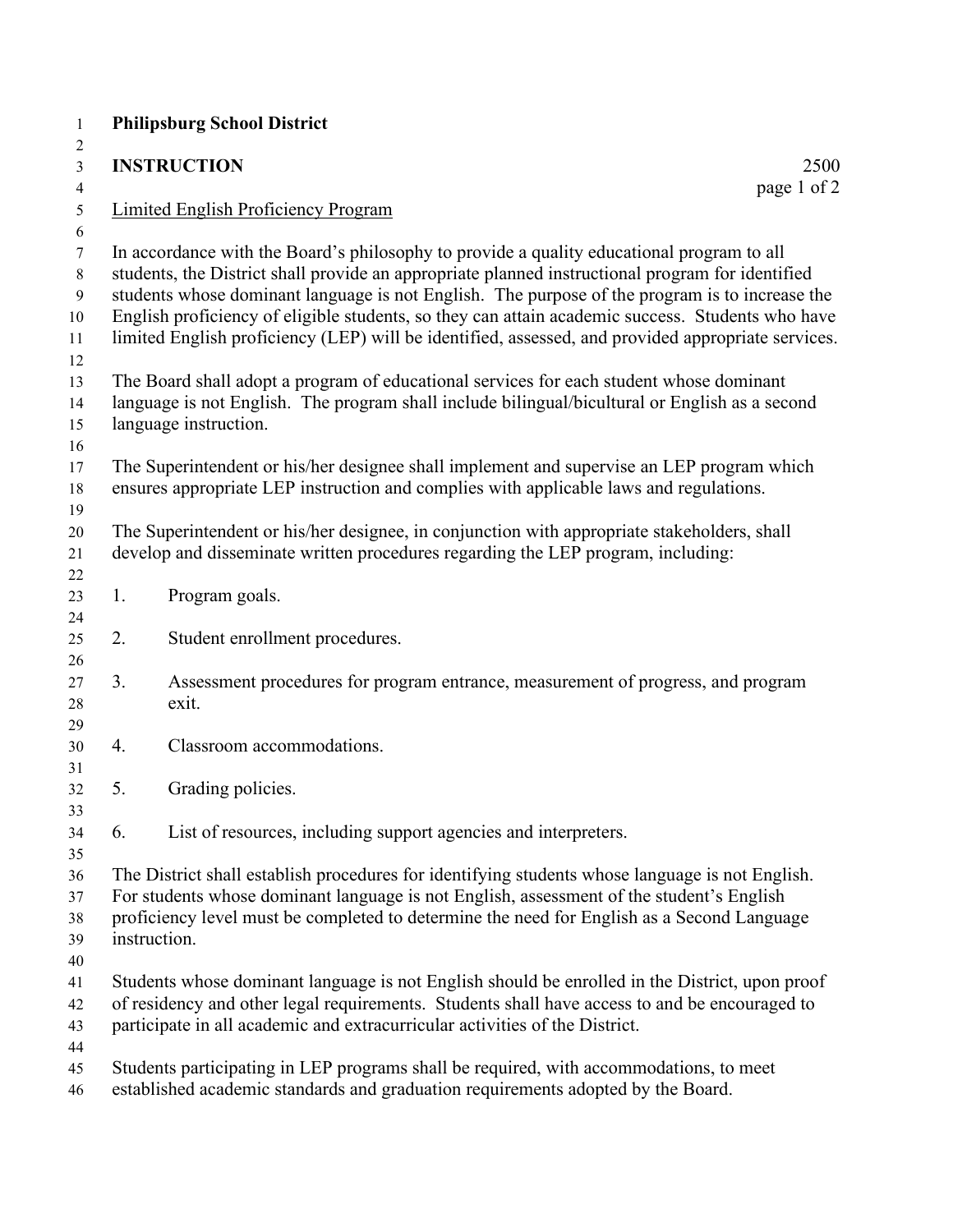| $\mathbf{1}$<br>$\overline{2}$   |                                  | 2500<br>page 2 of 2                                                                                |
|----------------------------------|----------------------------------|----------------------------------------------------------------------------------------------------|
| $\mathfrak{Z}$<br>$\overline{4}$ |                                  | The LEP program shall be designed to provide instruction which meets each student's individual     |
| 5                                |                                  | needs based on the assessment of English proficiency in listening, speaking, reading, and          |
| 6                                |                                  | writing. Adequate content-area support shall be provided while the student is learning English,    |
| $\tau$                           |                                  | to assure achievement of academic standards.                                                       |
| 8                                |                                  |                                                                                                    |
| 9                                |                                  | The LEP program shall be evaluated for effectiveness as required, based on the attainment of       |
| 10                               |                                  | English proficiency, and shall be revised when necessary.                                          |
| 11                               |                                  |                                                                                                    |
| 12                               |                                  | At the beginning of each school year, the District shall notify parents of students qualifying for |
| 13                               |                                  | LEP programs about the instructional program and parental options, as required by law. Parents     |
| 14                               |                                  | will be regularly apprised of their student's progress. Whenever possible, communications with     |
| 15<br>16                         |                                  | parents shall be in the language understood by the parents.                                        |
| 17                               |                                  | The District shall maintain an effective means of outreach to encourage parental involvement in    |
| 18                               | the education of their children. |                                                                                                    |
| 19                               |                                  |                                                                                                    |
| 20                               |                                  |                                                                                                    |
| 21                               |                                  |                                                                                                    |
| 22                               | Legal Reference:                 | Title VI, Civil Rights Act of 1964                                                                 |
| 23                               |                                  | Equal Education Opportunities Act as an amendment to the Education                                 |
| 24                               |                                  | Amendments of 1974 Bilingual Education Act                                                         |
| 25                               |                                  | 20 U.S.C. §§ 7401, et seq., as amended by the English Language                                     |
| 26                               |                                  | Acquisition, Language Enhancement, and Academic Achievement Act                                    |
| 27                               |                                  | Title III, §§ 3001-3304 of HRI, No Child Left Behind Act of 2001, P.L.                             |
| 28                               |                                  | 107-110                                                                                            |
| 29                               |                                  |                                                                                                    |
| 30                               | Policy History:                  |                                                                                                    |
| 31<br>32                         | Adopted on:<br>Reviewed on:      |                                                                                                    |
| 33                               | Revised on:                      |                                                                                                    |
|                                  |                                  |                                                                                                    |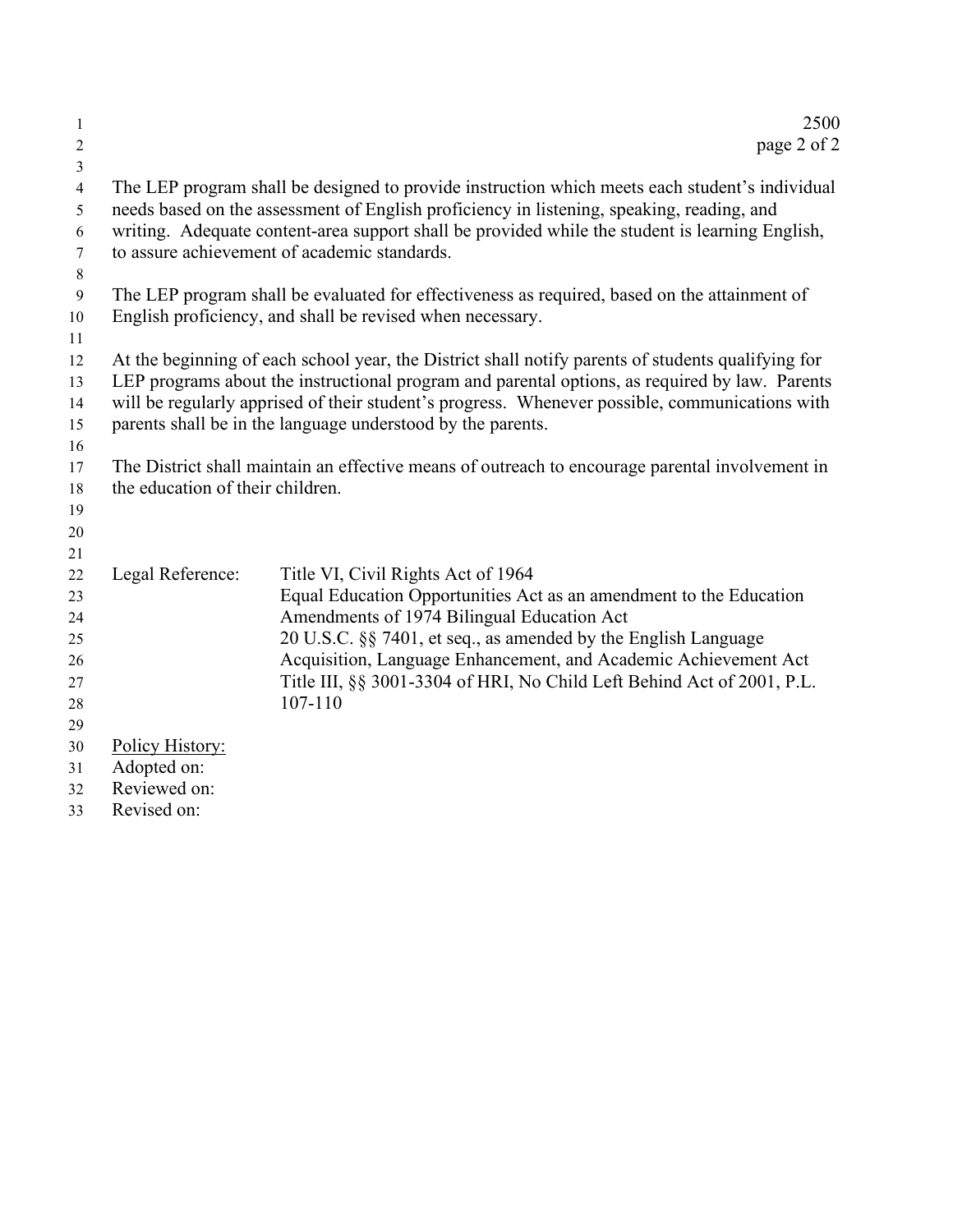| <b>Philipsburg School District</b>                                  | $\mathbf R$                                                                                                                                                                                                                                                                                                                                                                                                                                                                                         |
|---------------------------------------------------------------------|-----------------------------------------------------------------------------------------------------------------------------------------------------------------------------------------------------------------------------------------------------------------------------------------------------------------------------------------------------------------------------------------------------------------------------------------------------------------------------------------------------|
| <b>INSTRUCTION</b>                                                  | 2510<br>Page 1                                                                                                                                                                                                                                                                                                                                                                                                                                                                                      |
| Wellness                                                            |                                                                                                                                                                                                                                                                                                                                                                                                                                                                                                     |
|                                                                     | The District is committed to teaching, encouraging, and supporting healthy eating by students.<br>The District shall provide nutrition education and engage in nutrition promotion that is offered at<br>each grade level as part of a sequential, comprehensive, standards-based program designed to<br>provide students with the knowledge and skills necessary to promote and protect their health.                                                                                              |
| Food Marketing in Schools                                           |                                                                                                                                                                                                                                                                                                                                                                                                                                                                                                     |
|                                                                     | School-based marketing will be consistent with nutrition education and health promotions. As<br>such, schools will limit food and beverage marketing to the promotion of foods and beverages<br>that meet the nutrition standards for meals or for food and beverages sold individually.                                                                                                                                                                                                            |
| Nutrition Standards for Foods Available to Students                 |                                                                                                                                                                                                                                                                                                                                                                                                                                                                                                     |
| menu.                                                               | Meals served through the National School Lunch and Breakfast Programs will meet, at a<br>minimum, nutrition requirements established by local, state, and federal statutes and regulations<br>which includes but is not limited to the nutritional content standards as set by the Healthy Kids<br>Act. In addition, the District will share information about the nutritious meals with parents and<br>students. Such information is made available on menus, the school website, and on cafeteria |
| <b>Snacks</b>                                                       |                                                                                                                                                                                                                                                                                                                                                                                                                                                                                                     |
| vegetables as the primary snacks and water as the primary beverage. | Snacks served during the school day or in after-school care or enrichment programs will provide<br>a positive contribution to children's diets and health, with an emphasis on serving fruits and                                                                                                                                                                                                                                                                                                   |
| Free and Reduced-priced Meals                                       |                                                                                                                                                                                                                                                                                                                                                                                                                                                                                                     |
| availability of school meals to all students.                       | The District will make every effort to eliminate any social stigma attached to the overt<br>identification of student who are eligible for free and reduced-price school meals. Toward this<br>end, schools will utilize electronic identification and payment system and promote the                                                                                                                                                                                                               |
| Qualifications of School Food Service Staff                         |                                                                                                                                                                                                                                                                                                                                                                                                                                                                                                     |
| levels of responsibility.                                           | Qualified nutrition professionals will administer the school meal programs. The District will<br>provide continuing professional development for all nutrition professionals in schools. Staff<br>development programs should include appropriate certification and/or training programs for<br>child nutrition directors, school nutrition managers, and cafeteria workers, according to their                                                                                                     |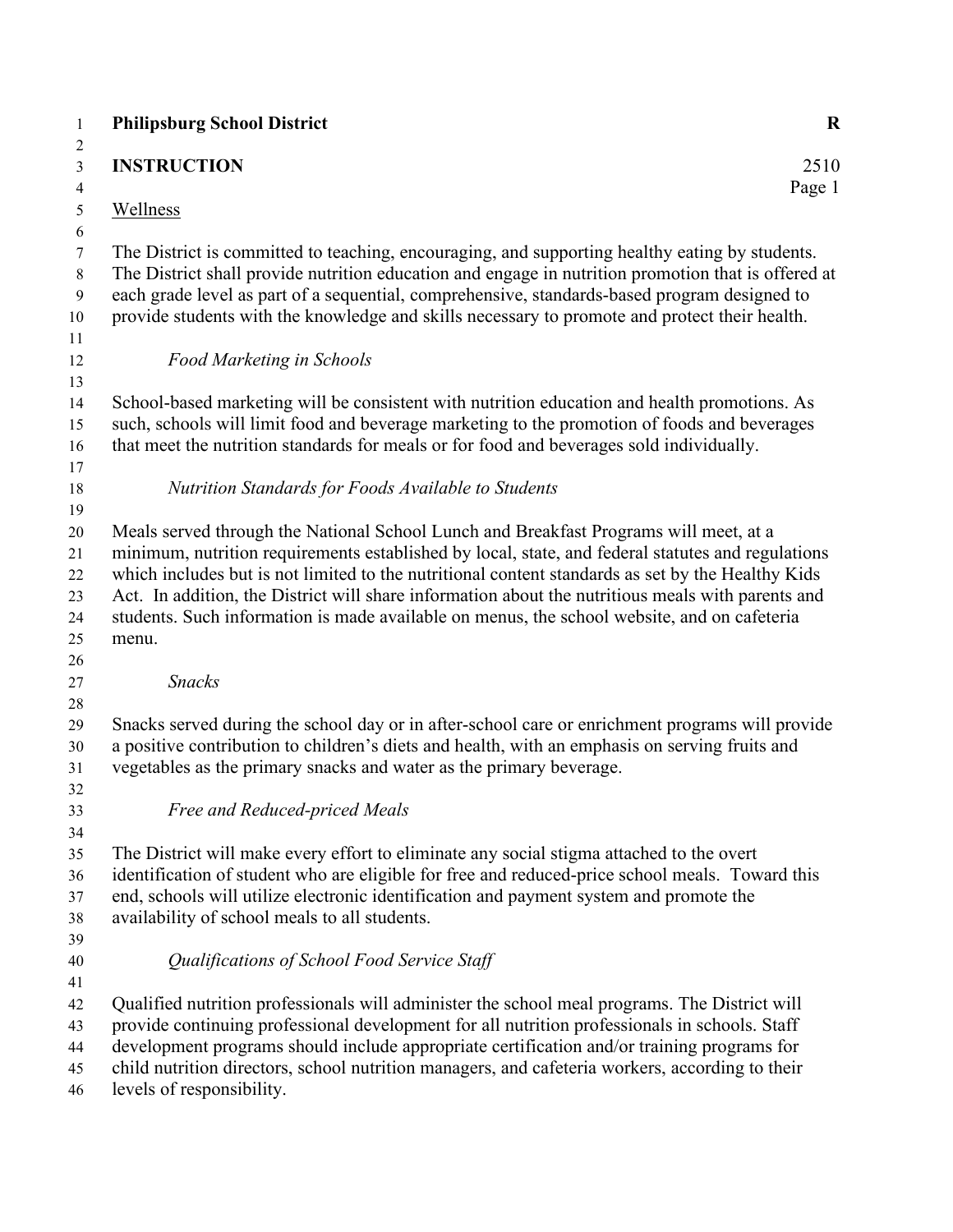| 1<br>$\overline{2}$      | Integrating Physical Activity into the Classroom Setting                                                                                                                                                                                                                                                                                                                                               |
|--------------------------|--------------------------------------------------------------------------------------------------------------------------------------------------------------------------------------------------------------------------------------------------------------------------------------------------------------------------------------------------------------------------------------------------------|
| 3<br>$\overline{4}$<br>5 | The District recognizes that students need opportunities for physical activity beyond physical<br>education class. Toward that end, classroom health education will complement physical<br>education by reinforcing the knowledge and self-management skills needed to maintain a                                                                                                                      |
| 6<br>7<br>$8\phantom{1}$ | physically active lifestyle and to reduce time spent on sedentary activities, such as watching<br>television.                                                                                                                                                                                                                                                                                          |
| 9                        | <b>Student Health</b>                                                                                                                                                                                                                                                                                                                                                                                  |
| 10<br>11                 | The District highly values the health and well-being of every student. The District will take                                                                                                                                                                                                                                                                                                          |
| 12<br>13                 | appropriate measures to address student health issues that arise in the school setting. The<br>Superintendent shall develop procedures for addressing student health issues that may arise.                                                                                                                                                                                                            |
| 14<br>15                 | <b>Staff Wellness</b>                                                                                                                                                                                                                                                                                                                                                                                  |
| 16<br>17<br>18<br>19     | The District highly values the health and well-being of every staff member and will plan and<br>implement activities and policies that support personal efforts by staff to maintain a healthy<br>lifestyle. The District will establish and maintain a staff wellness committee composed of at least                                                                                                  |
| 20<br>21                 | one staff member, school nurse, nutrition specialist or other health professional, athletic director<br>union representative, and employee benefits specialist. The committee will develop, promote,                                                                                                                                                                                                   |
| 22<br>23                 | and oversee a multifaceted plan to promote staff health and wellness. The plan may include an<br>incentive for wellness by giving employees the opportunity to leave for physical activity when<br>the student school day ends if no other obligations interfere. The plan should be based on input                                                                                                    |
| 24<br>25<br>26<br>27     | solicited from school staff and should outline ways to encourage healthy eating, physical<br>activity, and other elements of a healthy lifestyle among school staff. The staff wellness<br>committee should distribute its plan to the staff.                                                                                                                                                          |
| 28<br>29                 | Daily Recess                                                                                                                                                                                                                                                                                                                                                                                           |
| 30<br>31<br>32<br>33     | All students will have daily, supervised recess, preferably outdoors, during which schools should<br>encourage moderate to vigorous physical activity verbally and through the provision of space<br>and equipment.                                                                                                                                                                                    |
| 34<br>35<br>36           | Physical Activity Opportunities Before and After School                                                                                                                                                                                                                                                                                                                                                |
| 37<br>38<br>39           | The District will offer extracurricular physical activity programs, such as physical activity clubs<br>or intramural programs.                                                                                                                                                                                                                                                                         |
| 40<br>41                 | Development, Review, and Implementation of the Policy                                                                                                                                                                                                                                                                                                                                                  |
| 42<br>43<br>44<br>45     | The District will involve the staff, and the public, including but not limited to parents, students,<br>school food service staff, physical education teachers, school health professionals, trustees,<br>administrators, and members of the general public in the development, implementation, review,<br>and modification of this policy. The Superintendent or designee is responsible for ensuring |
|                          |                                                                                                                                                                                                                                                                                                                                                                                                        |